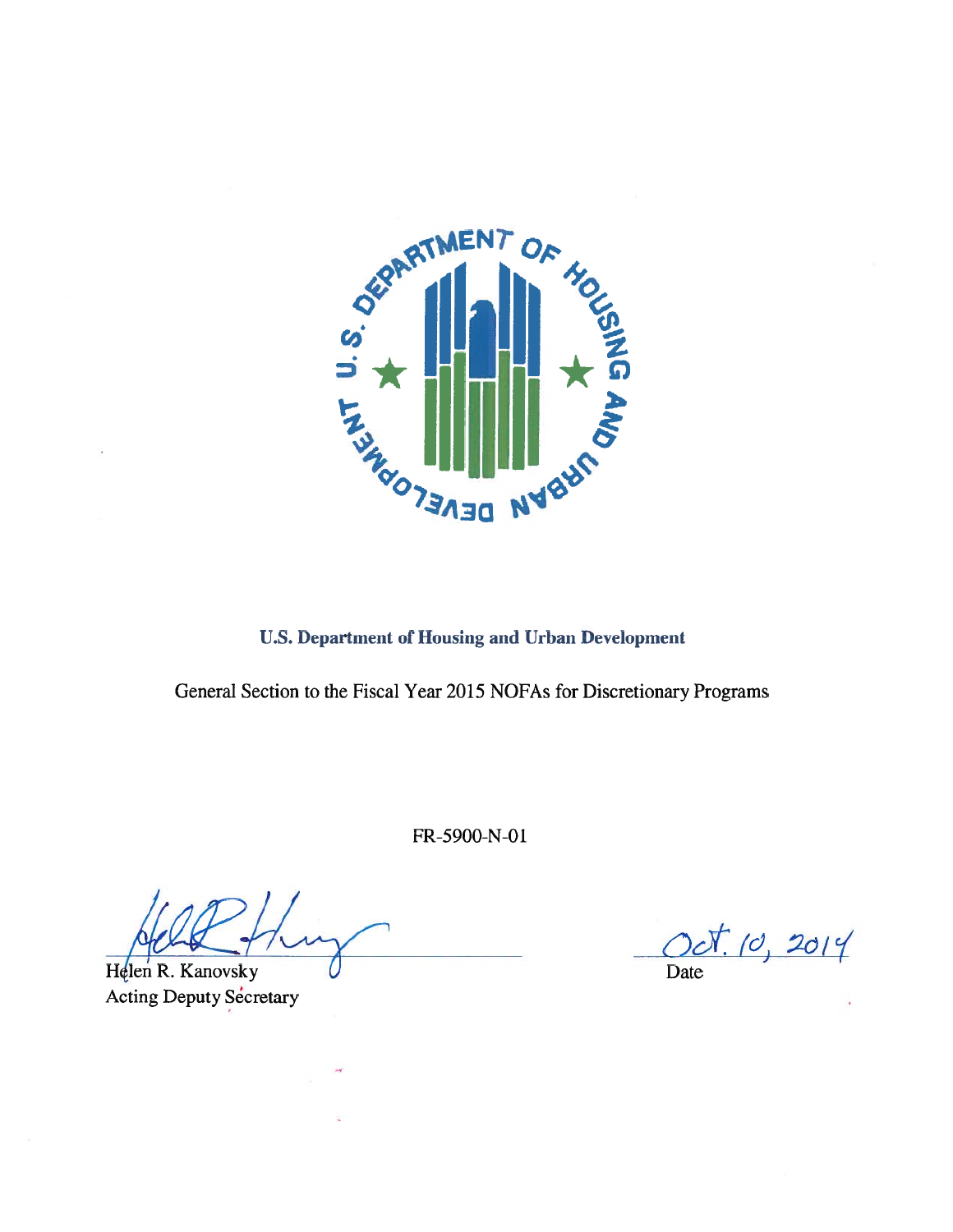## **DEPARTMENT OF HOUSING AND URBAN DEVELOPMENT**

## **[Docket No. FR-5900-N-01]**

# **General Section to HUD's Fiscal Year 2015 Notices of Funding Availability (NOFAs) for Discretionary Programs**

## **OVERVIEW INFORMATION**

**A. Federal Agency Name:** United States Department of Housing and Urban Development (HUD), Office of the Secretary.

**B. Funding Opportunity Title:** General Section to HUD's Fiscal Year (FY) 2015 Notices of Funding Availability (NOFA)s for Discretionary Programs.

**C. Announcement Type:** Initial announcement of the general requirements that apply to all HUD competitive federal financial assistance NOFAs for discretionary funds for FY 2015.

**D. Funding Opportunity Number**: FR-5900-N-01. Office of Management and Budget (OMB) Approval Number is provided for each information collection.

**E. Catalog of Federal Domestic Assistance (CFDA) Number**: A CFDA number is provided in each HUD Program NOFA.

**F. Dates**: Each FY 2015 Program NOFA will specify the applicable deadline date. These dates will also be found in Section IV Application and Submission Information, subpart D of the program **NOFA.**

**G. Additional Overview Information**: The FY 2015 General Section contains multiple material changes from prior years. To increase your chance of success, please be sure to read this announcement fully and carefully.

## **FULL TEXT OF ANNOUNCEMENT**

## **I. FUNDING OPPORTUNITY DESCRIPTION**

**A. Requirements.** The General Section describes the requirements that are applicable to all HUD FY 2015 Program NOFAs. The General Section also provides information on HUD's priorities and strategic goals. Each Program NOFA will describe additional applicable procedures and requirements, including a description of the eligible applicants, eligible activities,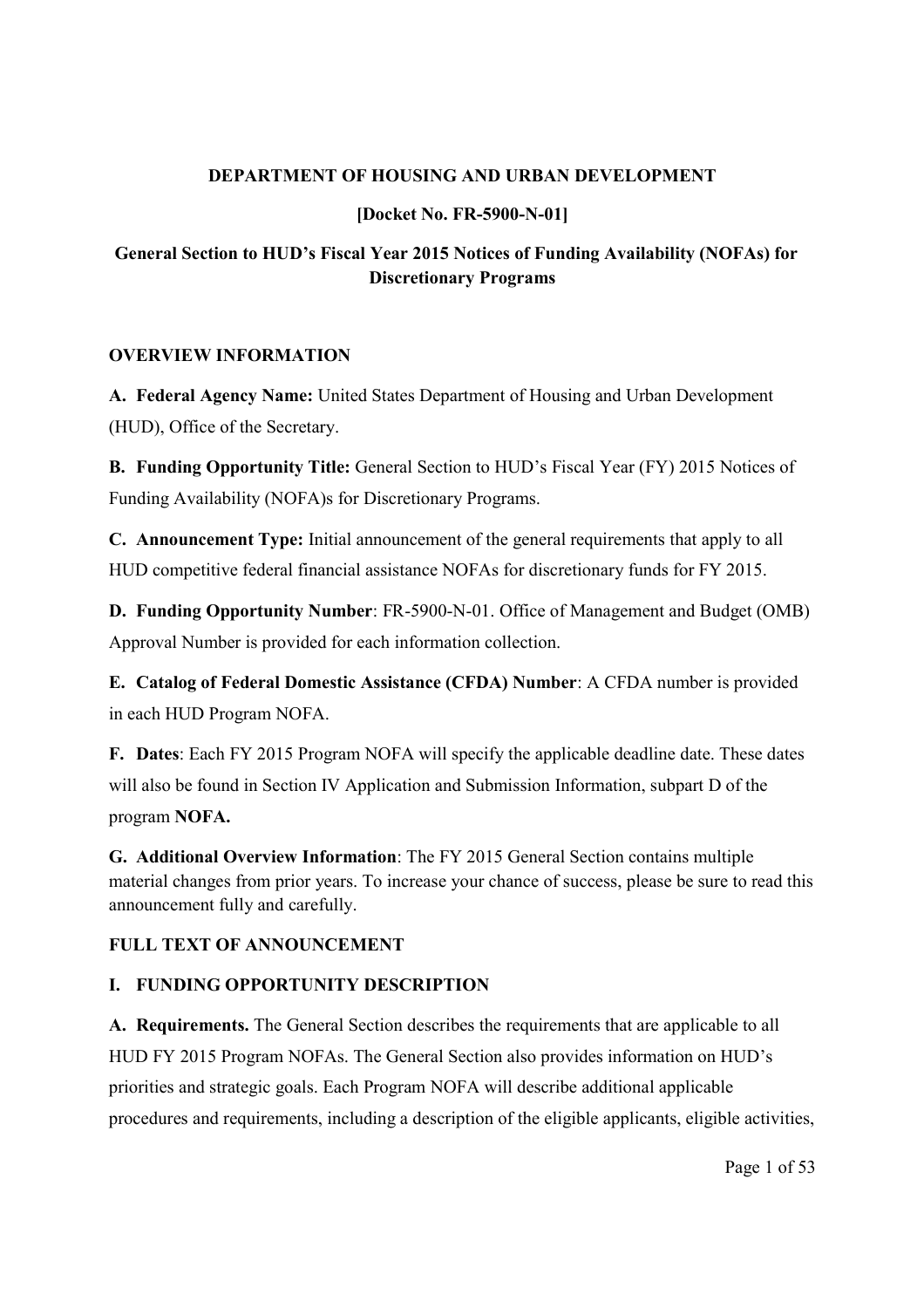threshold requirements, cross-program requirements such as nondiscrimination, environmental protection, and any additional program requirements or limitations. To adequately address all of the application requirements for any program, please carefully read and respond to both this General Section and any applicable Program NOFA.

**1. HUD's Strategic Goals and NOFA Priorities**. HUD NOFAs for competitive funding are among the primary means by which HUD accomplishes its Strategic Goals and Priorities. A copy of HUD's [Strategic](http://portal.hud.gov/hudportal/documents/huddoc?id=hudstrategicplan2014-2018.pdf) Plan for 2014 – 2018 is available online. Initiatives designated as priorities for HUD's FY2015 NOFAs are:

1. Promote health and housing stability of vulnerable populations,

2. Promote economic development and economic resilience,

3. Affirmatively furthering fair housing, and

4. Increase the health and safety of homes and embed comprehensive energy efficiency and healthy housing criteria across HUD programs.

Appendix A, located at the end of this document, explains the above NOFA priorities in further detail and outlines what applicants must show in their applications in order to achieve them.

**2. Participative Planning and Implementation.** Many HUD programs include requirements for broad public participation in planning and implementation of funded activities. HUD encourages all applicants to HUD's competitive programs to ensure, where applicable, public decision making and meaningful participation throughout the visioning, development, and implementation of funded projects, by residents of affected areas and especially communities traditionally marginalized from planning processes. In seeking public participation, applicants and grantees must ensure that all communications are provided in a manner that is effective for persons with hearing, visual, and other communications-related disabilities consistent with Section 504 of the Rehabilitation Act of 1973 and, as applicable, the Americans with Disabilities Act. In addition Title VI of the Civil Rights Act of 1964, 42 U.S.C. 2000(d) and Executive Order 13166 require that grantees take responsible steps to ensure meaningful access to services, programs, and activities by persons with Limited English Proficiency (LEP persons).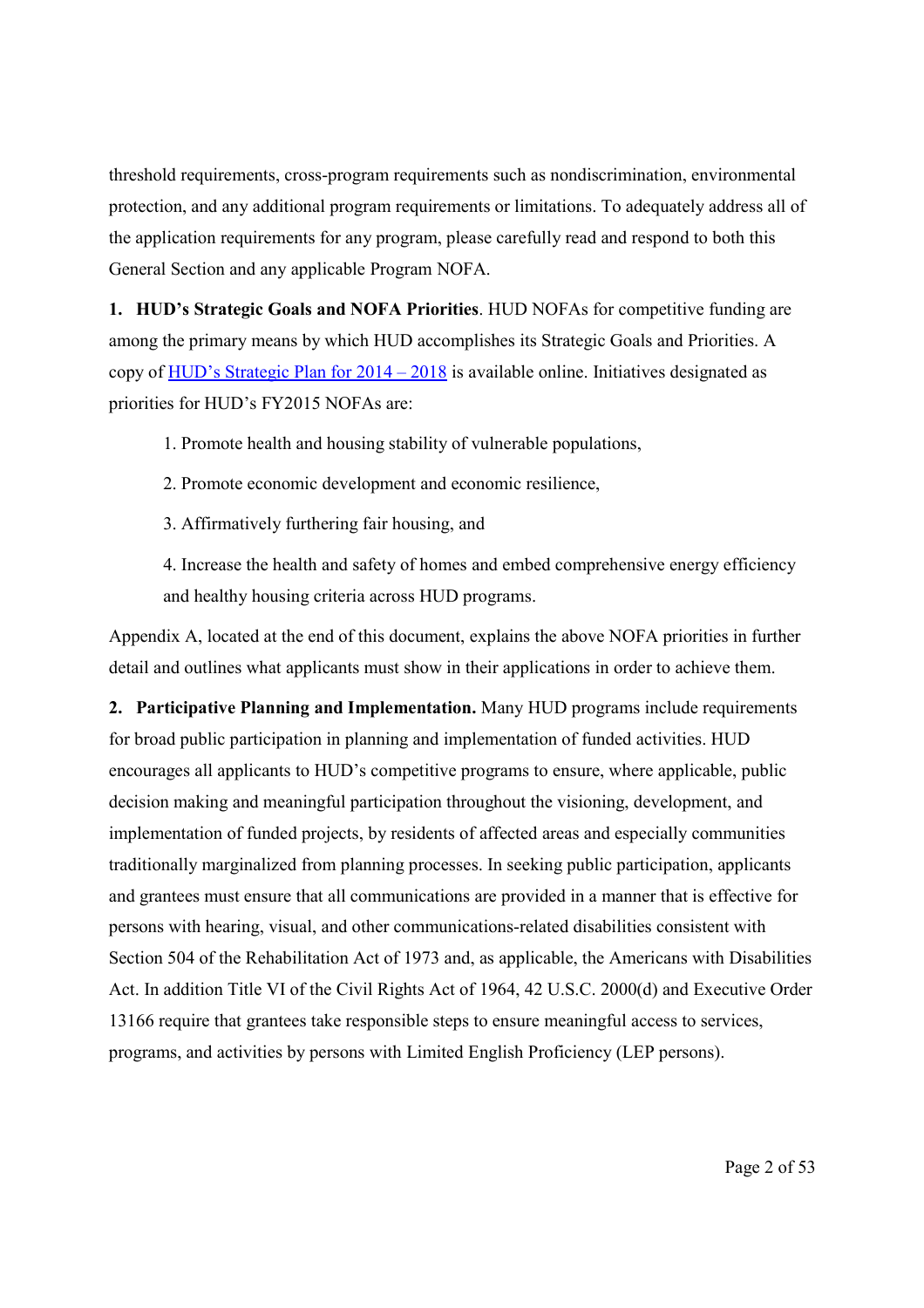## **B. Authority.**

HUD's authority for making funding available for FY 2015 programs is identified in each Program NOFA, and will include citations to relevant authorizing statutes and regulations.

#### **II. AWARD INFORMATION**

**A. Funding Available.** Each Program NOFA will identify the estimated amount of funds available in FY 2015 based on current appropriations, plus any available funds carried over from previous FYs or recaptured funds. A Program NOFA may be issued in advance of appropriations and, if so, will be subject to the availability of funding. If issued in advance of appropriations, the Program NOFA will not provide a total dollar amount for funds available. However it may indicate the approximate size of grant awards to be made in order to aid potential applicants in preparing their application submissions.

## **III.ELIGIBILITY INFORMATION**

**A. Eligible Applicants.** All applicants must have valid, active Registration in the [System for](http://www.sam.gov/) [Award Management](http://www.sam.gov/) (SAM) prior to submission of applications for financial assistance, as required in the Code of Federal Regulations (CFR) at 2 CFR 25.200 and 24 CFR Part 5 Subpart K. Read Section IV.C in this General Section for additional details on DUNS and SAM registration. Each Program NOFA will describe additional eligibility requirements for applicants.

HUD does not provide direct services or products to individuals through its formula-based programs or its competitive Program NOFA process. Individuals seeking financial assistance should refer to [www.Benefits.gov.](http://www.benefits.gov/)

**B. Cost Sharing or Matching.** Each Program NOFA will describe the cost sharing, matching or fund leveraging requirements, if applicable. If requirements exist, references in this section of the program NOFA will guide applicants to the applicable portions of Section IV Application and Submission Information.

**C. Other Requirements and Procedures Applicable to All Programs.** Unless otherwise specified in a Program NOFA, the requirements below apply to all FY 2015 programs. See also Section VI Award Administration Information, part B.

**1. Statutory and Regulatory Requirements.** To be eligible for funding under a FY 2015 Program NOFA, applicants must meet all applicable statutory and regulatory requirements for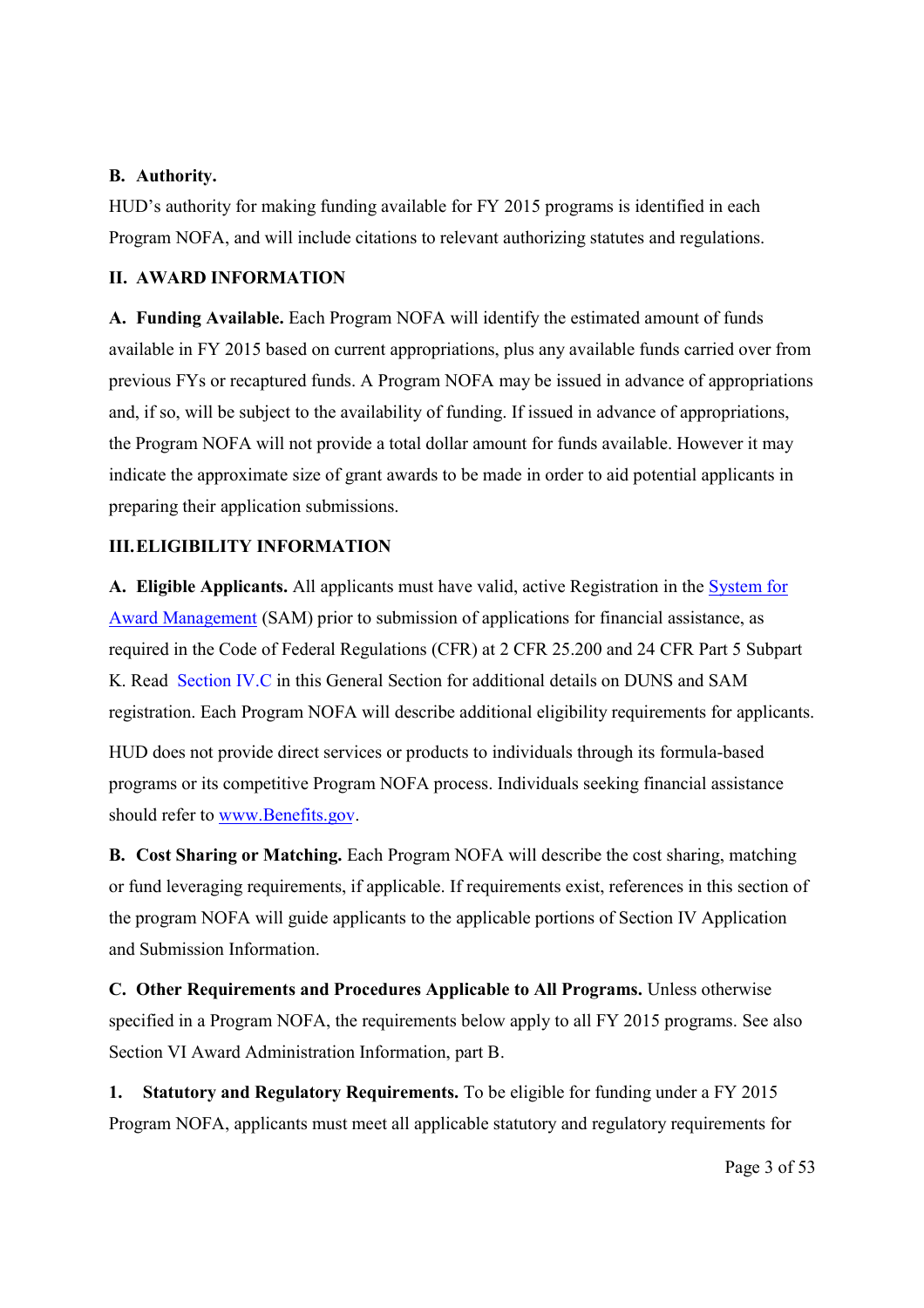the program under which they seek funding. Program regulations may be obtained from the program contact identified in each Program NOFA, or obtained from the annual edition of the CFR, available at www.gpo.gov/fdsys/browse/collectionCfr.action?collectionCode=CFR. Each Program NOFA will provide instructions on how HUD will address proposed activities that are ineligible for funding.

**2. Threshold Requirements.** Applicants who fail to meet any of the following threshold eligibility requirements will be deemed ineligible. Applications from ineligible applicants will not be evaluated. Each Program NOFA may specify threshold requirements in addition to those listed in this General Section.

a. Timely Submission of Applications. Applications submitted after the deadline stated within the Program NOFA and that do not meet the requirements of the grace period policy will be marked late. Late applications are deemed ineligible and will not be considered for funding. See also Section IV Application and Submission Information, part D.

b. Resolution of Civil Rights Matters. Outstanding civil rights matters must be resolved prior to the application deadline.

(1) Applicants having any of the charges, cause determinations, lawsuits, or letters of findings referenced in subparagraphs (a) – (e) that have not been resolved to HUD's satisfaction before or on the application deadline date are ineligible for funding.

(a) Charges from HUD concerning a systemic violation of the Fair Housing Act or receipt of a cause determination from a substantially equivalent state or local fair housing agency concerning a systemic violation of a substantially equivalent state or local fair housing law proscribing discrimination because of race, color, religion, sex, national origin, disability or familial status;

(b) Status as a defendant in a Fair Housing Act lawsuit filed by the Department of Justice alleging a pattern or practice of discrimination or denial of rights to a group of persons raising an issue of general public importance pursuant to 42 U.S.C. 3614(a);

(c) Status as a defendant in any other lawsuit filed or joined by the Department of Justice alleging a pattern or practice or systemic violation of Title VI of the Civil Rights Act of 1964, Section 504 of the Rehabilitation Act of 1973, Section 109 of the Housing and Community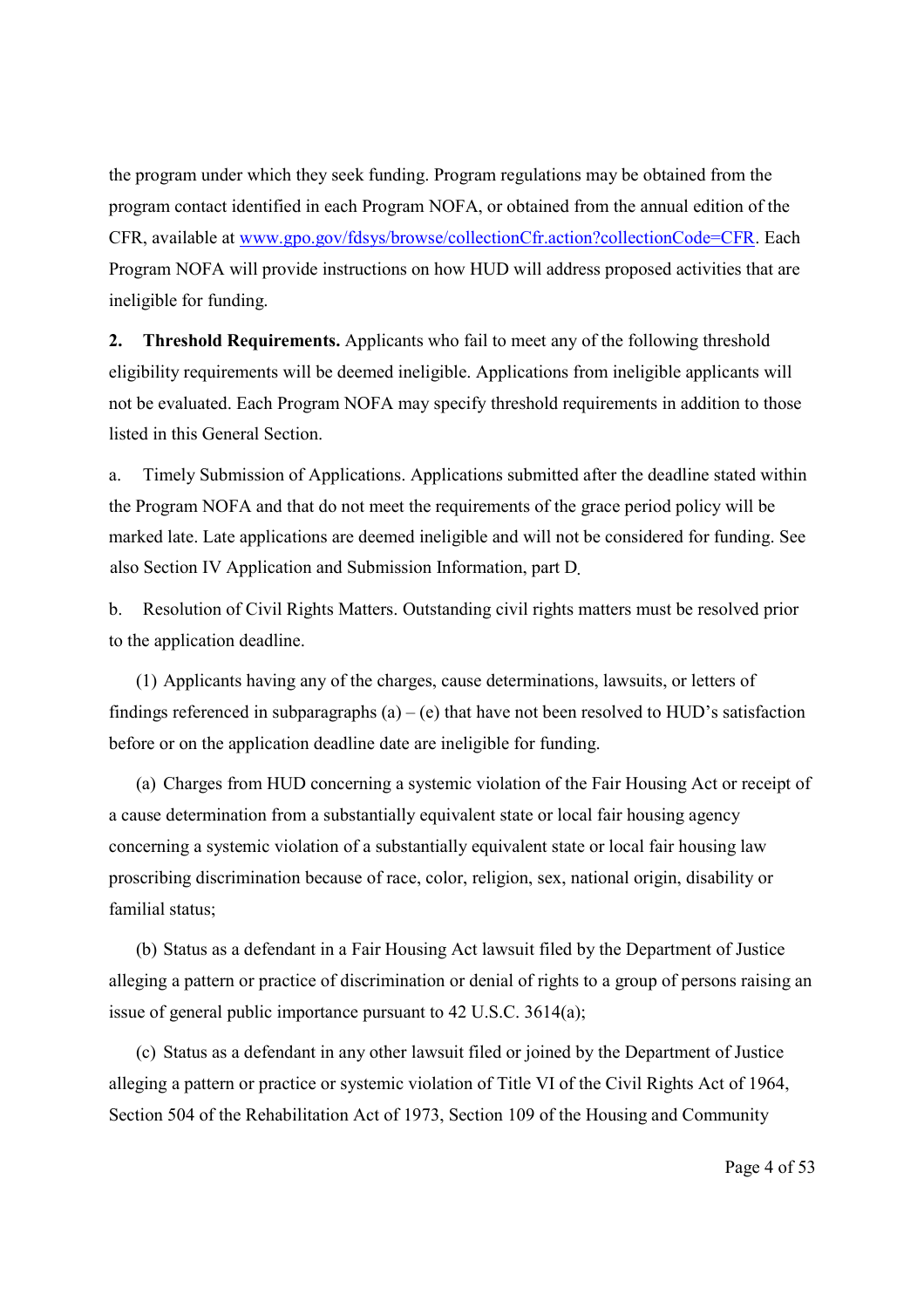Development Act of 1974, Title II of the Americans with Disabilities Act, or a claim under the False Claims Act related to fair housing, nondiscrimination, or civil rights generally including an alleged failure to affirmatively further fair housing;

(d) Receipt of a letter of findings identifying systemic noncompliance with Title VI of the Civil Rights Act of 1964, Section 504 of the Rehabilitation Act of 1973, Section 109 of the Housing and Community Development Act of 1974; or Title II of the Americans with Disabilities Act; or

(e) Receipt of a cause determination from a substantially equivalent state or local fair housing agency concerning a systemic violation of provisions of a state or local law prohibiting discrimination in housing based on sexual orientation, gender identity, or lawful source of income.

(2) HUD will determine if actions to resolve the charge, cause determination, lawsuit, or letter of findings taken before the application deadline date are sufficient to resolve the matter. Examples of actions that may be considered sufficient to resolve the matter include, but are not limited to:

(a) Current compliance with a voluntary compliance agreement signed by all the parties;

(b) Current compliance with a HUD-approved conciliation agreement signed by all the parties;

(c) Current compliance with a conciliation agreement signed by all the parties and approved by the state governmental or local administrative agency with jurisdiction over the matter;

(d) Current compliance with a consent order or consent decree; or

(e) Current compliance with a final judicial ruling or administrative ruling or decision.

**3. Compliance with Nondiscrimination and Related Requirements**. Unless otherwise specified, the following nondiscrimination provisions and other requirements apply to all Program NOFAs. Please read the corresponding requirements in each Program NOFA carefully as there are some variations in requirements among HUD's programs.

a. Compliance with Fair Housing and Civil Rights Laws. With the exception of federally recognized Indian tribes and their instrumentalities, applicants and their prospective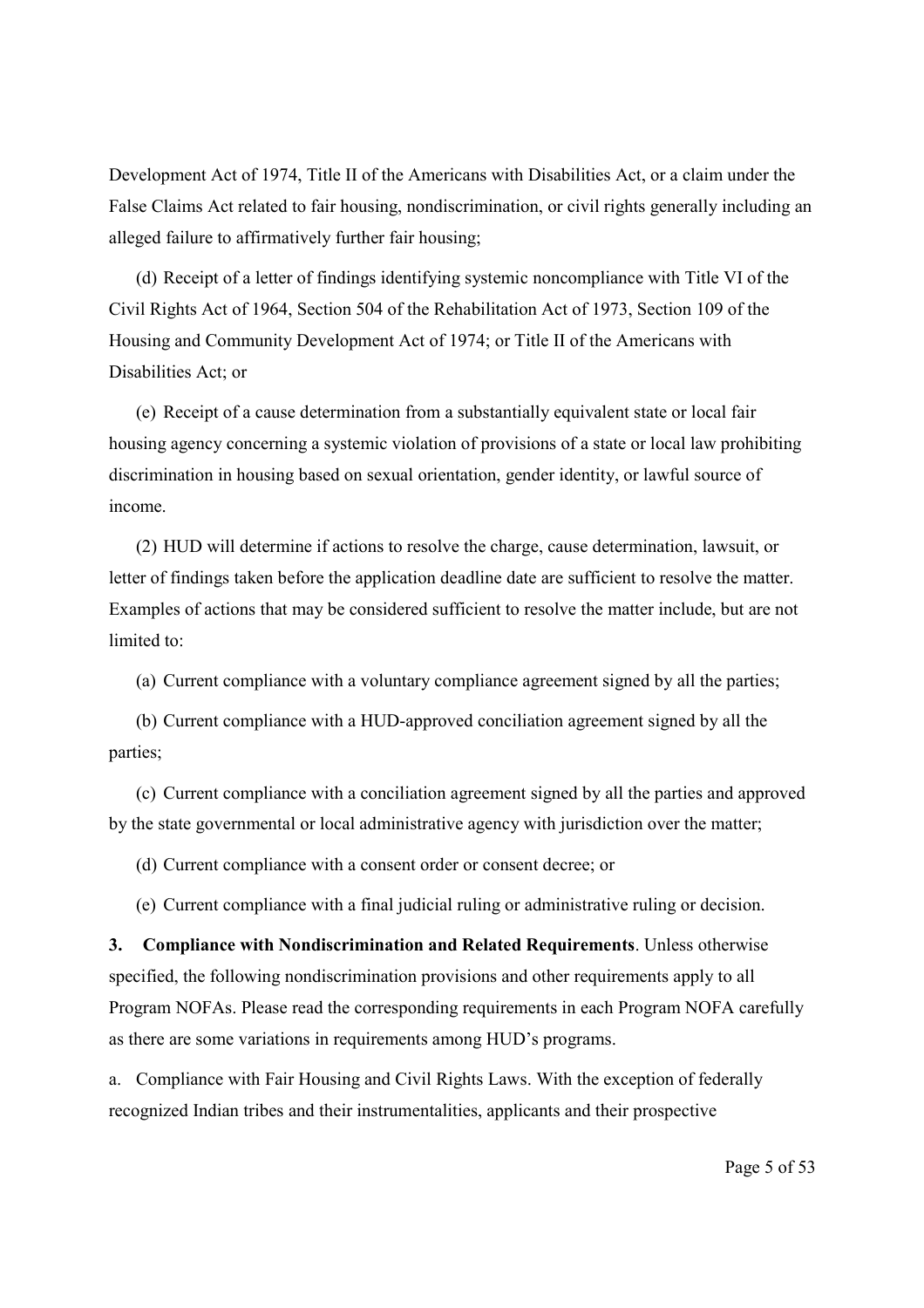subrecipients must comply with all applicable fair housing and civil rights requirements in 24 CFR 5.105(a), including, but not limited to, the Fair Housing Act; Title VI of the Civil Rights Act of 1964; Section 504 of the Rehabilitation Act of 1973; Title II and Title III of the Americans with Disabilities Act of 1990; and Section 109 of the Housing and Community Development Act of 1974.

(1) Applicants, and their prospective subrecipients, who are conducting programs or activities with funds received under a Program NOFA in a state or local jurisdiction that has passed a law prohibiting discrimination in housing based upon sexual orientation or gender identity, or a law prohibiting discrimination in housing based on lawful source of income, must comply with the law(s) of the state or locality in which the program activities are conducted.

(2) Federally recognized Indian tribe or Tribally Designated Housing Entity (TDHE) applicants must comply with the nondiscrimination provisions enumerated in the applicable program regulations. Each Program NOFA shall specify the applicable civil rights requirements for Indian tribes or TDHEs when they are listed as eligible applicants under the Program NOFA.

b. Affirmatively Furthering Fair Housing. Section 808(e)(5) of the Fair Housing Act requires HUD to affirmatively further the purposes of the Fair Housing Act in its housing and urban development programs. Accordingly, HUD requires recipients of funds, including those awarded and announced under HUD's FY 2015 Program NOFAs that are not specifically exempted, to take affirmative steps to further fair housing. See Section VI of this General Section, below, for more details.

Unless otherwise specified in the Program NOFA, an applicant must discuss how it is going to carry out the proposed activities in a manner that affirmatively furthers fair housing in complete compliance with Section 808(e)(5) of the Fair Housing Act.

Federally recognized Indian tribes are not subject to the requirement to affirmatively further fair housing in their use of certain HUD funds. Other tribal entities may also be exempt. Refer to the Program NOFAs for more information on exemptions.

c. Economic Opportunities for Low- and Very Low-income Persons (Section 3). Certain programs require recipients of assistance to comply with Section 3 of the Housing and Urban Development Act of 1968 (Section 3), 12 U.S.C. 1701u (Economic Opportunities for Low- and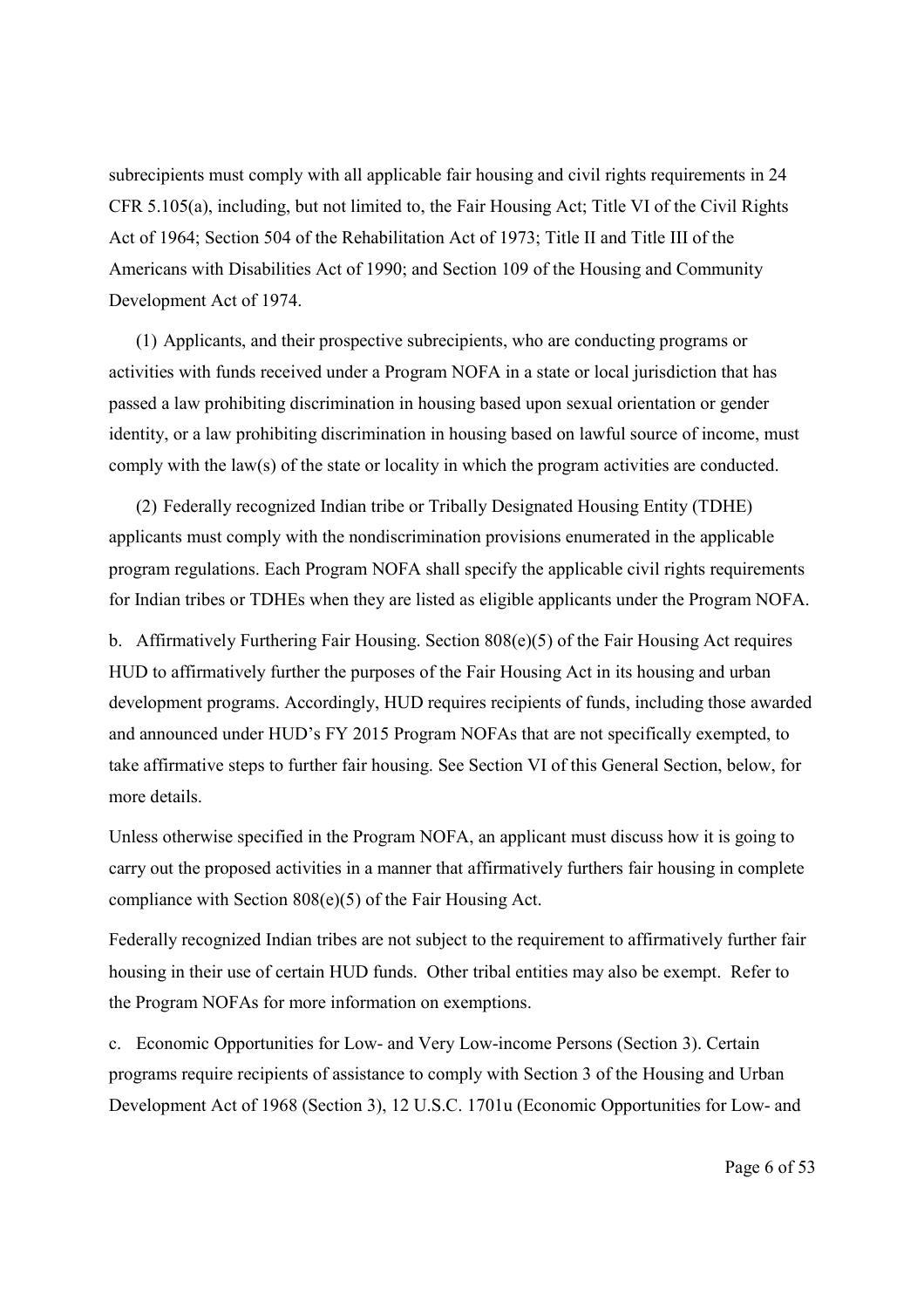Very Low-Income Persons in Connection with Assisted Projects), and the HUD regulations at 24 CFR part 135. Section 3 requires recipients to ensure, to the greatest extent feasible, that training, employment, contracting and other economic opportunities will be directed to low- and very low-income persons, particularly those who are recipients of government assistance for housing, and to business concerns that provide economic opportunities to low-and very low-income persons in the area in which the project is located.

To implement 24 CFR 135.9(a) of the Department's Section 3 rules, program NOFAs for which Section 3 is applicable shall, where not otherwise precluded by statute, include information regarding how Section 3 activities will be considered in rating the application, the evaluation criteria to be utilized, and the rating points to be assigned. Applicants subject to this requirement shall describe in their applications their plans to train and employ Section 3 residents and contract with Section 3 business concerns in furtherance of the proposed activities. Applicants for funding under programs covered by Section 3 shall, by signing the application, certify compliance.

Recipients of covered funding are required to comply with the requirements of 24 CFR Part 135, particularly subpart B-Economic Opportunities for Section 3 residents and Section 3 Business Concerns, and Subpart E-Reporting and Recordkeeping. HUD encourages recipients to consult the national Section 3 Business Registry. Applicants and grant recipients can search the database to find local Section 3 businesses that put a priority on hiring public housing or low-income residents. To learn more about HUD's Section 3 Business Registry or to search for a Section 3 business, visit: www.hud.gov/sec3biz. Additional information on the requirements of Section 3 can be found at: http://www.hud.gov/offices/fheo/section3/section3.cfm. Program NOFAs to which Section 3 applies will have additional information here.

d. Improving Access to Services for Persons with Limited English Proficiency (LEP). Executive Order 13166 seeks to improve access to federally assisted programs and activities for individuals who, as a result of national origin, are limited in their English proficiency. Applicants obtaining federal financial assistance from HUD shall take reasonable steps to ensure meaningful access to their programs and activities to LEP individuals. As an aid to recipients, HUD published Final Guidance to Federal Financial Assistance Recipients: Title VI Prohibition Against National Origin Discrimination Affecting Limited English Proficient Persons (LEP Guidance) in the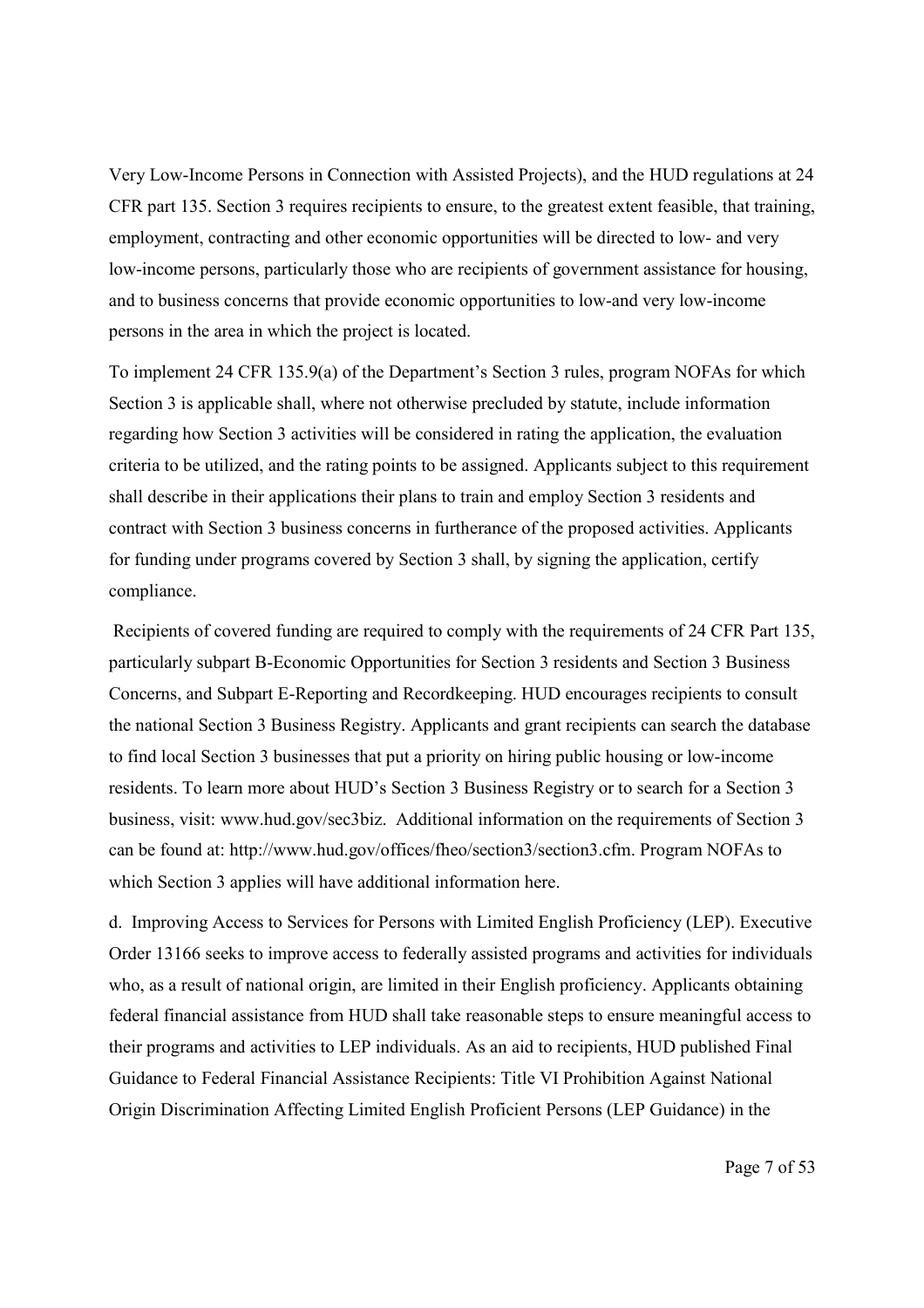Federal Register on January 22, 2007 (72 FR 2732). For assistance and information regarding LEP obligations, go to www.lep.gov/guidance/HUD\_guidance\_Jan07.pdf . For more information on LEP, please visit http://www.hud.gov/offices/fheo/lep.xml .

e. Accessible Technology. Section 508 of the Rehabilitation Act (Section 508) requires HUD to ensure, when developing, procuring, maintaining, or using electronic and information technology (EIT), that the EIT allow persons with disabilities to access and use information and data on a comparable basis as is made available to and used by those without disabilities. Section 508 covers, but is not limited to, computers (hardware, software, word processing, email, and Internet sites), fax machines, copiers and telephones. Among other things, Section 508 requires that EIT allow individuals with disabilities who are federal employees or members of the public seeking information or services from a federal agency to have access to and use of information and data on a comparable basis as that made available to employees and members of the public without disabilities unless an undue burden would result to the federal department or agency. Where an undue burden exists to the federal department or agency, alternative means may be used to allow an individual with disabilities use of the information and data. Section 508 does not require that information services be provided at any location other than a location at which the information services are generally provided. HUD encourages its funding recipients to adopt the goals and objectives of Section 508 by ensuring, whenever EIT is used, that persons with disabilities have access to and use of the information and data made available through the EIT on a basis comparable as is made available to and used by persons without disabilities. This does not affect recipients' required compliance with Section 504 of the Rehabilitation Act and, where applicable, the Americans with Disabilities Act. Applicants and recipients seeking further information on accessible technology are directed to www.section508.gov.

**4. Other Requirements.** Evidence of the following issues may prevent an award from ultimately being granted to otherwise successful applicants.

a. Outstanding Delinquent Federal Debts. It is HUD policy, consistent with the purposes and intent of 31 U.S.C. 3720B and 28 U.S.C. 3201(e), that applicants with outstanding delinquent federal debt will not be eligible to receive an award of funds, unless:

(1) A negotiated repayment schedule is established and the repayment schedule is not delinquent, or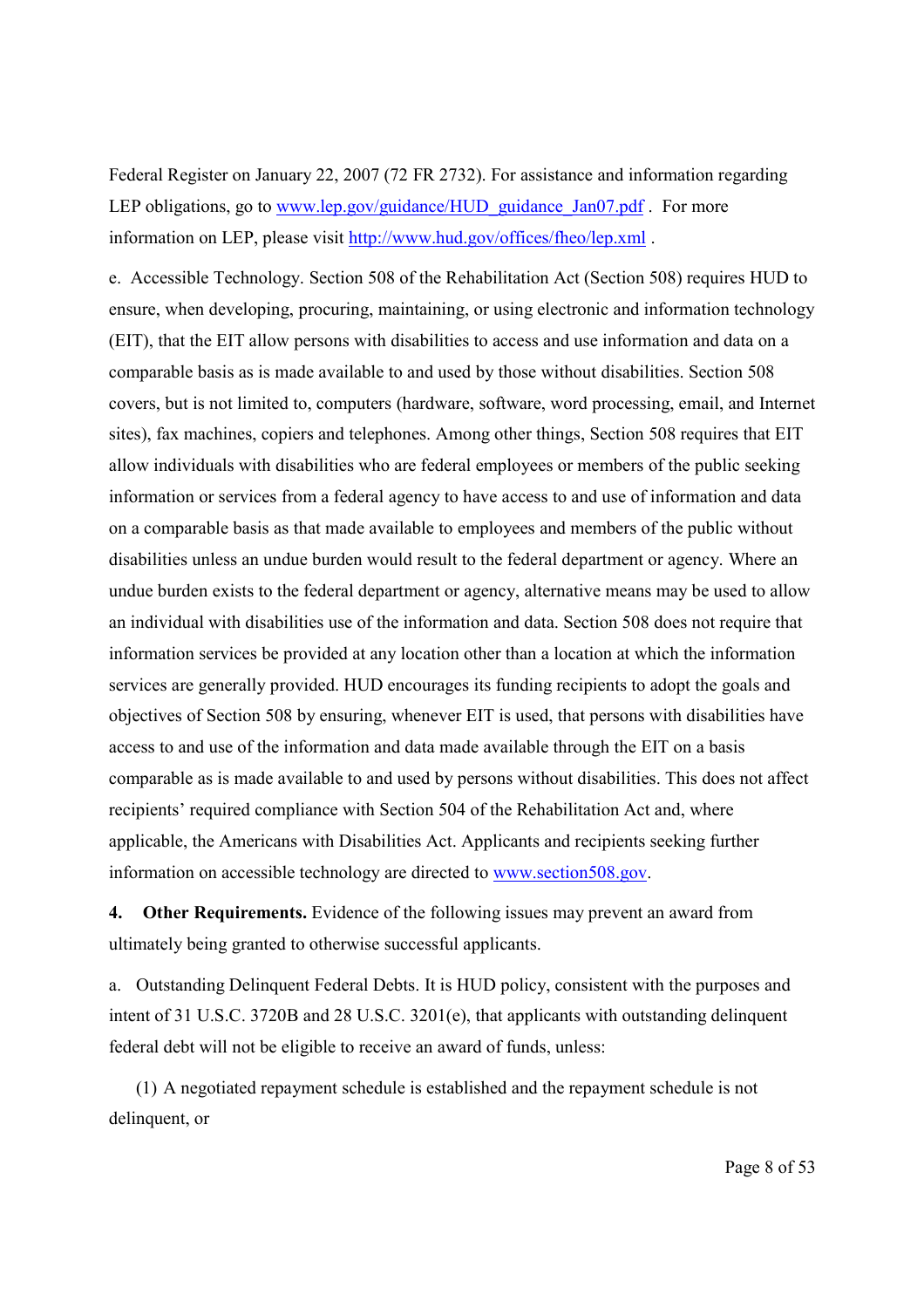(2) Other arrangements satisfactory to HUD are made prior to the award of funds by HUD. If satisfactory arrangements cannot be completed within 90 days of notification of selection, HUD will not make an award of funds to the applicant, and instead offer the award to the next eligible applicant. HUD may act earlier than the above stated 90 days to ensure, in HUD's determination, that the funds can be obligated in a timely manner. Applicants selected for funding, or awarded funds, must report any changes in status of current agreements covering federal debt. HUD may withhold funding, terminate an award, or seek other remedies from a grantee if a previously agreed-upon payment schedule has not been followed or a new agreement with the federal agency to which the debt is owed has not been signed.

b. Pre-Award Accounting System Survey. HUD will not award or disburse funds to applicants that do not have a financial management system that meets federal standards. HUD may arrange for a pre-award survey of any such financial management system for applicants selected for award who have not previously received federal financial assistance, where HUD Program officials have reason to question whether a financial management system meets federal financial management standards, or for applicants considered high risk based upon past performance or financial management findings.

c. Debarments and/or Suspensions. In accordance with 2 CFR part 2424, no award of federal funds may be made to debarred or suspended applicants, or those proposed to be debarred or suspended from doing business with the Federal Government.

d. False Statements. A false statement in an application is grounds for denial or termination of an award and possible punishment, as provided in 18 U.S.C. 1001.

e. Do Not Pay Website Review. As part of the Improper Payments Elimination and Recovery Improvement Act (IPERIA) of 2012, in making funding determinations HUD will look up applicant information on the Federal website http://www.donotpay.treas.gov/. The Do Not Pay Portal is intended to prevent improper payments and can be used by HUD to ensure that applicants that receive funding do not owe funds to the federal government; are not on the Excluded Parties List System (EPLS); the List of Excluded Individuals/Entities List (LEIE); the Social Security Administration (SSA) Death Master File (DMF); or other federal databases that would provide adverse information regarding the applicant. HUD reserves the right to: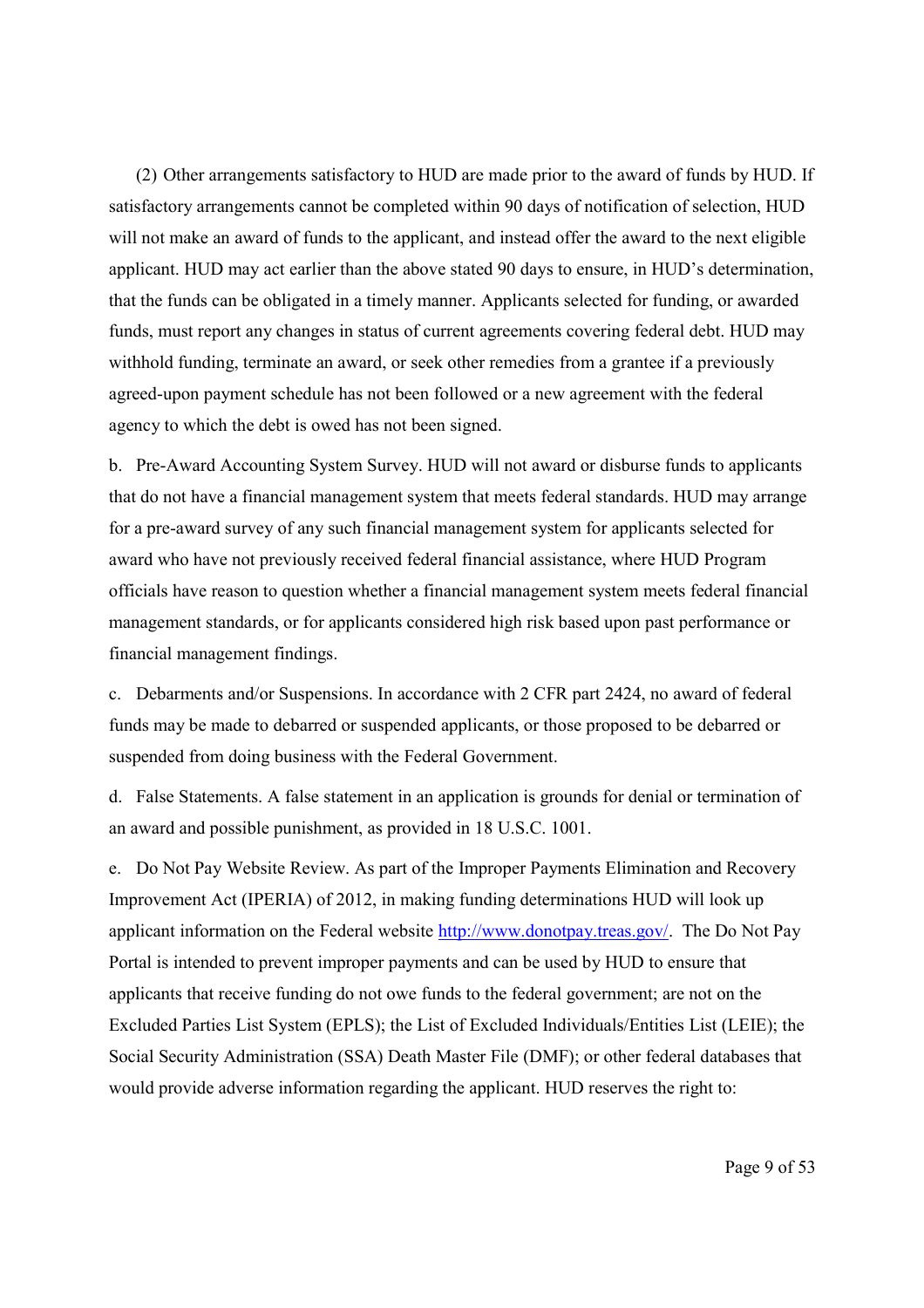(1) Deny funding, or in the case of a renewal or continuing award, consider suspension or termination of an award immediately for cause,

(2) Require the removal of any key individual from association with management or implementation of the award, and

(3) Make appropriate provisions or revisions with respect to the method of payment or financial reporting requirements.

f. Conducting Business in Accordance with Ethical Standards/Code of Conduct. Applicants are required to develop and maintain a written code of conduct in accordance with 2 CFR 200.112 and 200.318. Codes of conduct must prohibit real and apparent conflicts of interest that may arise among officers, employees, or agents; prohibit the solicitation and acceptance of gifts or gratuities by officers, employees, or agents for their personal benefit in excess of minimal value; and outline administrative and disciplinary actions available to remedy violations of such standards.

Pursuant to applicable Federal and HUD regulations, applicants must disclose in writing any potential conflict of interest and all violations of Federal criminal law involving fraud, bribery, or gratuity violations potentially affecting the Federal award.

Before entering into an agreement with HUD, applicants selected to receive funding under a Program NOFA must submit an up-to-date copy of their code of conduct. Applicants with codes already on file with HUD do not need to resubmit a new code unless the information on file has changed. New or updated submissions must be dated and signed by the Executive Director, or Chair, or equivalent official, of the governing body of the organization. Applicants must also describe the methods to be used to ensure that all officers, employees, and agents are aware of and have agreed to adhere to the code of conduct.

g. Conflict of Interest of Consultants or Technical Experts Assisting HUD. Consultants and technical experts who assist HUD in rating and ranking applications for funding under published FY 2015 Program NOFAs are subject to 18 U.S.C. 208, the federal criminal conflict-of-interest statute, and the Standards of Ethical Conduct for Employees of the Executive Branch regulation published at 5 CFR part 2635. As a result, consultants and technical experts who have assisted or plan to assist applicants with preparing applications for FY 2015 Program NOFAs may not serve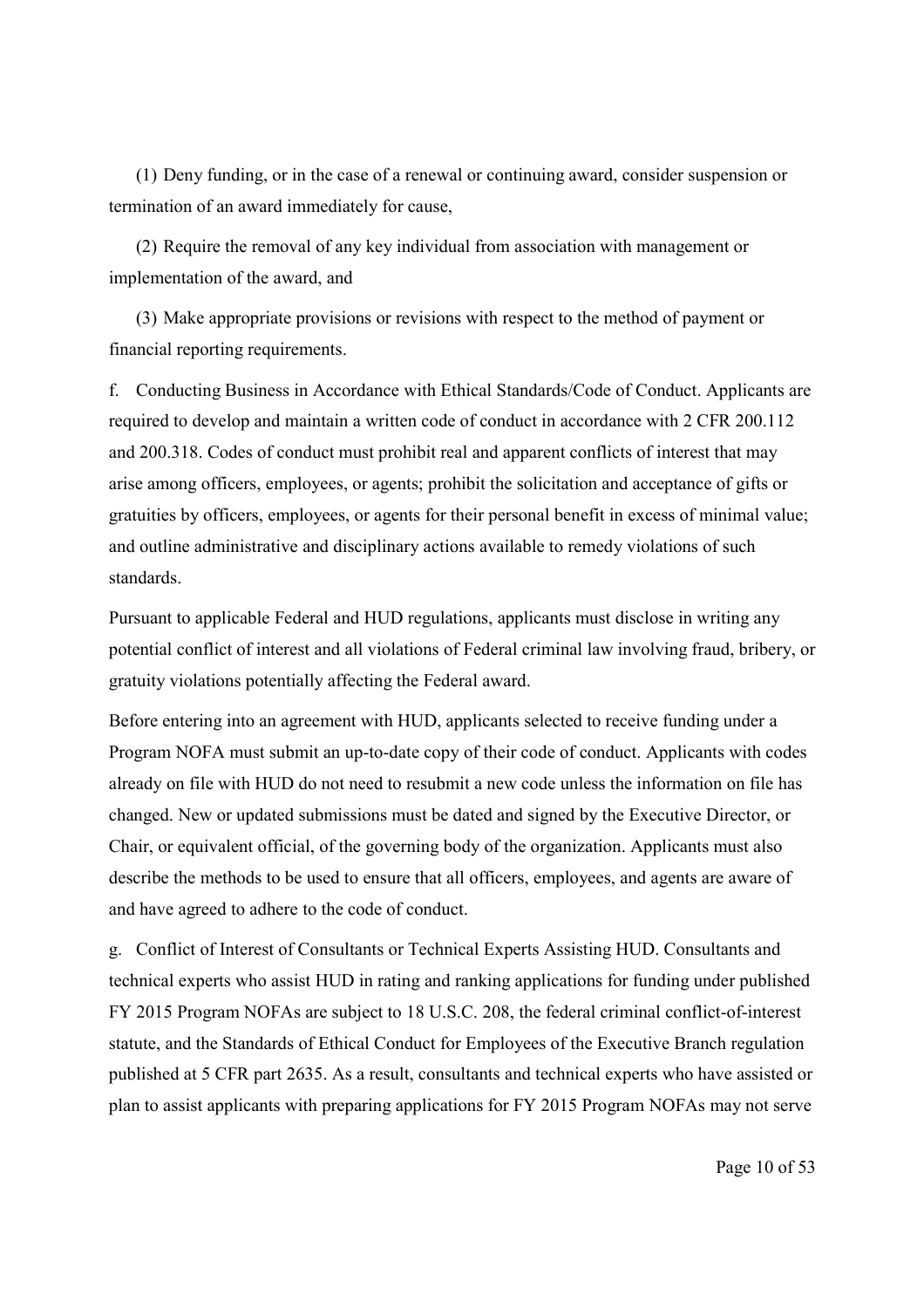on a selection panel and may not serve as a technical advisor to HUD. Anyone involved in rating and ranking FY 2015 Program NOFA applications, including departmental staff, experts and consultants must avoid conflicts of interest or the appearance of such conflicts. These individuals must also disclose to HUD's Office of General Counsel Ethics Law Division the following information, if applicable:

(1) How the selection or non-selection of any applicant under a FY 2015 Program NOFA will affect the individual's financial interests, as provided in 18 U.S.C. 208, or

(2) How the application process involves a party with whom the individual has a covered relationship under 5 CFR 2635.502.

The consultant or technical expert assisting HUD must disclose this information before participating in any matter regarding an FY 2015 program NOFA. Applicants with questions regarding these provisions or concerning a conflict of interest, please call the Office of General Counsel, Ethics Law Division, at (202) 708-3815 (this is not a toll-free number). The phone number above may also be reached by individuals who are deaf or hard of hearing, or who have speech disabilities, through the Federal Relay Service's teletype service at 1-800-877-8339.

h. Prohibition Against Lobbying Activities. Applicants are subject to the provisions of Section 319 of Public Law 101-121, 31 U.S.C. 1352, (the Byrd Amendment) and 24 CFR part 87, which prohibit recipients of federal contracts, grants, or loans from using appropriated funds for lobbying the executive or legislative branches of the Federal Government in connection with a specific contract, grant, loan, or cooperative agreement. In addition, applicants must disclose, using Standard Form LLL (SFLLL), "Disclosure of Lobbying Activities," any funds, other than federally appropriated funds, that will be or have been used to influence federal employees, members of Congress, or congressional staff regarding specific grants or contracts. Federallyrecognized Indian tribes and tribally designated housing entities (TDHEs) established by federally-recognized Indian tribes as a result of the exercise of the tribe's sovereign power are excluded from coverage of the Byrd Amendment, but state-recognized Indian tribes and TDHEs established only under state law shall comply with this requirement. Applicants must submit the SFLLL if they have used or intend to use non-federal funds for lobbying activities.

i. Consistency with the Consolidated Plan and Analysis of Impediments to Fair Housing Choice. Certain competitive Programs require applications to contain a certification of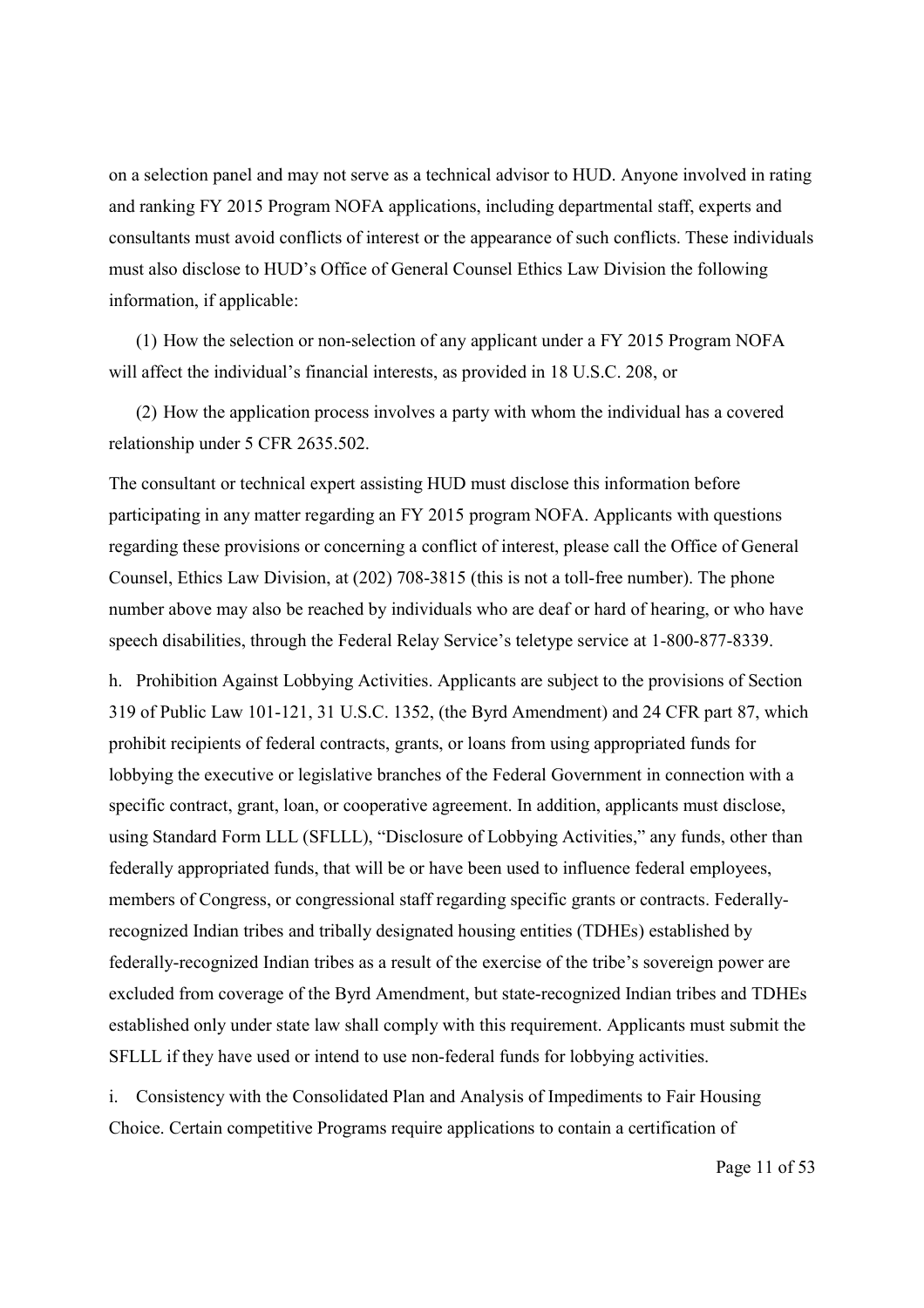consistency with a HUD-approved Consolidated Plan. This certification means that the proposed activities are consistent with the jurisdiction's strategic plan, and the location of the proposed activities is consistent with the geographic areas specified in the Consolidated Plan. The Consolidated Plan also includes the jurisdiction's certification to affirmatively further fair housing which means, among other requirements, that the jurisdiction has conducted an Analysis of Impediments to Fair Housing Choice (AI). If a program NOFA requires a certification of consistency with the Consolidated Plan and the applicant fails to provide the certification, and such failure is not cured as a technical deficiency, HUD will not fund the application. Please refer to the Program NOFAs for detailed guidance on compliance with this requirement.

## **IV.APPLICATION AND SUBMISSION INFORMATION**

#### **A. Obtaining an Application Package.**

**1. Electronic Application.** Applicants must download both the Application Instruction and the Application Package from Grants.gov. To ensure that the correct Application Package and Application Instructions are used, applicants must verify that the CFDA Number and CFDA Description on the first page of the Application Package, as well as the Opportunity Title, and the Funding Opportunity Number match the Program and NOFA to which they are applying. Applications will only be considered for the competition indicated on the submission.

Instructions for downloading, completing, submitting, and tracking grant application packages are available at Grants.gov. Applicants submitting more than one application under a funding opportunity must download and submit a separate application package for each application. Refer to Grants.gov for download information and Adobe software and system compatibility information.

The Application Package contains the Adobe forms created by Grants.gov. The Application Instruction download contains official copies of the General Section and Program NOFA, and forms necessary for a complete application. The Application Instruction may include Microsoft Word, Microsoft Excel and additional Adobe Portable Document Format documents.

**2. Paper Application**. Applicants demonstrating good cause including but not limited to a lack of available Internet access in the geographic area in which their business offices are located may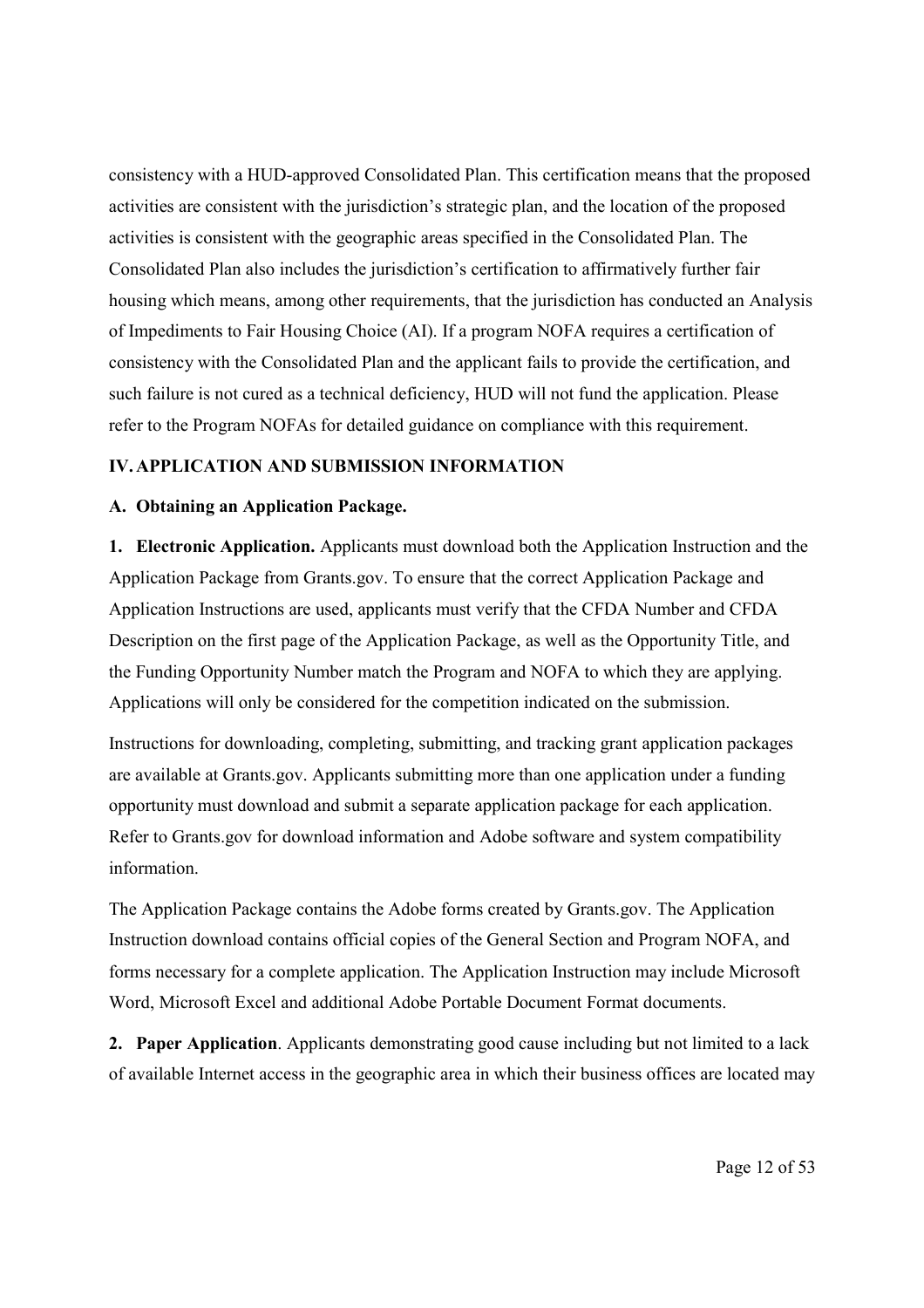request a waiver of the electronic submission requirement. Each Program NOFA will include instructions on how to request a waiver and receive a paper copy of the application materials.

**3. Waiver of Electronic Submission Requirements**. Applicants seeking a waiver of the electronic submission requirements must request a waiver in accordance with 24 CFR 5.1005. The Program NOFA provides information as to whom and where to submit the request for a waiver. HUD's regulations allow for a waiver of the electronic submission requirements for good cause. If a waiver is granted, the response from the applicable program office will include instructions on how many copies of the paper application must be submitted, as well as how and where to submit each copy.

Applicants that are granted a waiver of the electronic submission requirements will not be given additional time to submit their applications. The deadline date for application submission will remain the date posted in the Program NOFA. For this reason, applicants that cannot submit their applications electronically and must seek a waiver of the electronic grant submission requirements must submit a waiver request to the program office designated in the Program NOFA so that it is received at least 15 days before the application deadline. To expedite the receipt and review of such requests, a Program NOFA may allow applicants to email their requests to the program contact listed in the Program NOFA. If the Department does not have sufficient time to process the waiver request, a waiver will not be granted. Paper applications received without a currently approved waiver from the Program Office that issued the NOFA and/or after the established deadline date will not be considered.

**PLEASE NOTE:** These instructions are not applicable to Continuum of Care applicants. The Continuum of Care application is submitted through HUD's e-snaps system and not Grants.gov. Continuum of Care applicants will find submission instructions for the e-snaps system via the Continuum of Care NOFA.

**B. Content and Form of Application Submission.** Unless an applicant received a waiver for good cause, applications must be submitted electronically via Grants.gov. Applicants must pay particular attention to and follow all instructions establishing formatting requirements in the General Section and the Program NOFA. These may include, e.g., limitations on pages, font sizes and typeface, margins, paper size, number of copies, and sequence or assembly requirements.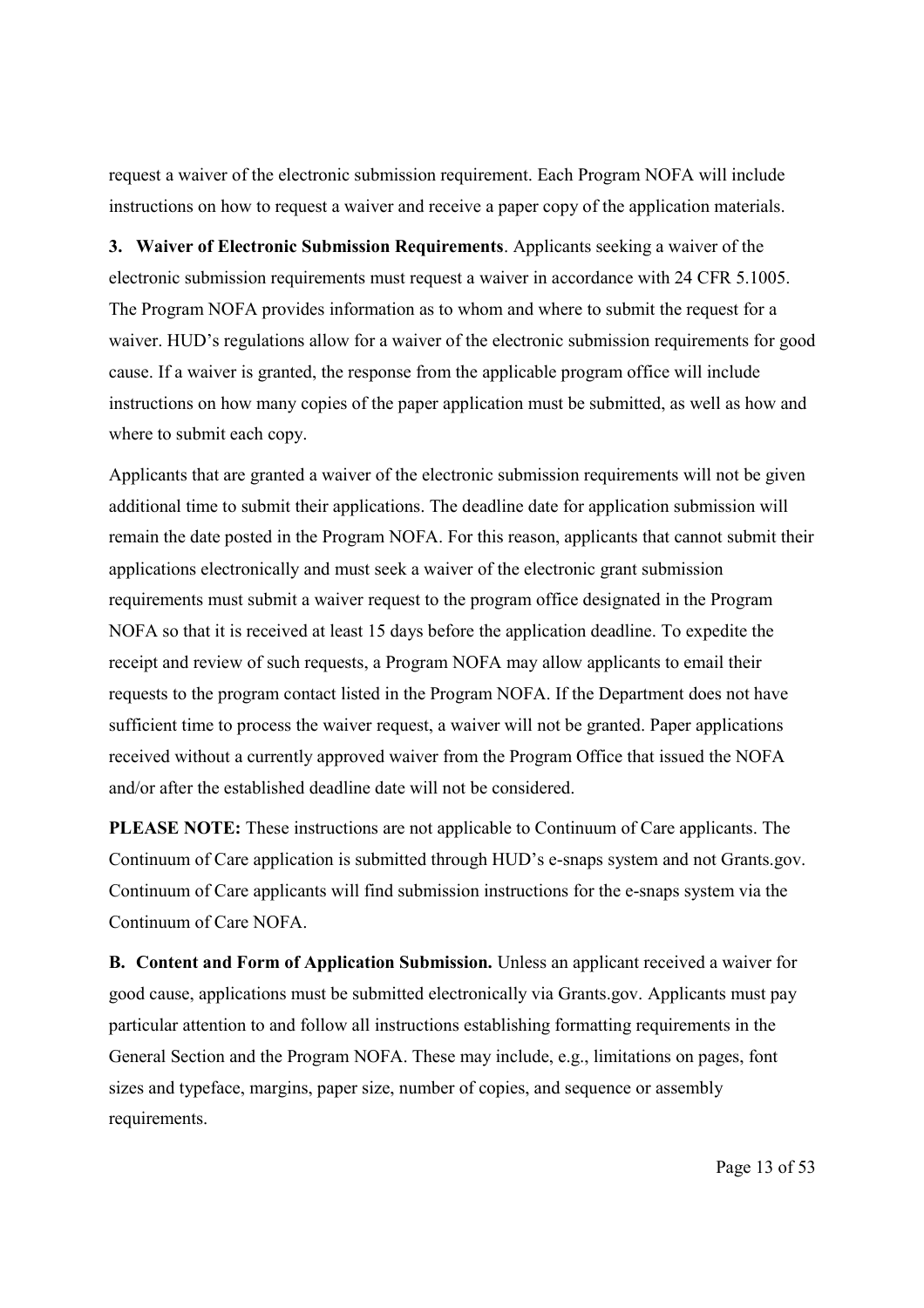**1. Electronic Grant Application Forms and Instructions**. Each Program NOFA will identify all of the required forms and other required information for submission. Applicants must thoroughly read and carefully follow the application submission requirements published in each Program NOFA for which they are submitting an application.

a. Submission of Narrative Statements, Third-Party Letters, Certifications, and Program-Specific Forms. Some Program NOFAs may require the submission of additional documentation, such as third-party letters, certifications, or program narrative statements. This section discusses how applicants should electronically submit additional documentation.

(1) Narrative Statements to the Factors for Award. If narrative statements are required, applicants must submit them in an electronic format to HUD. Acceptable formats are Microsoft Word, Microsoft Excel, and portable document formats compatible with Adobe Reader. If HUD receives a file in an electronic format other than those specified in this section or that is not compatible with HUD's software, an attempt will be made to contact the applicant to allow for the defect to be cured. Applicants who either cannot be contacted, or fail to cure the defect within 24 hours, will not have their narrative document(s) reviewed. Electronic documents can be attached to the application package.

(2) Third-Party Letters, Certifications Requiring Signatures, and Other Documentation. Applicants may be required to submit third-party documentation such as letters of commitment establishing matching or leveraged funds, documentation of section 501(c)(3) status or incorporation papers, documents that support the need for the program, memorandums of understanding (MOUs), non-savable PDF forms, or other program-required documentation. If required to submit supporting documentation, applicants may either scan and attach the documentation to their electronic application package or submit them via fax.

**NOTE:** HUD intends to eliminate this use of facsimile (Fax) technology in FY2016. In preparation, this General Section to HUD's 2015 NOFAs offers applicants a new option to use email for those documents where fax is currently allowed. While HUD will continue to accept faxes in FY2015, please note this coming change and plan accordingly.

If supporting documents are submitted by fax, applicants must use the HUD-96011 Fax Transmittal Form located in the Application Package as the cover page. If third parties will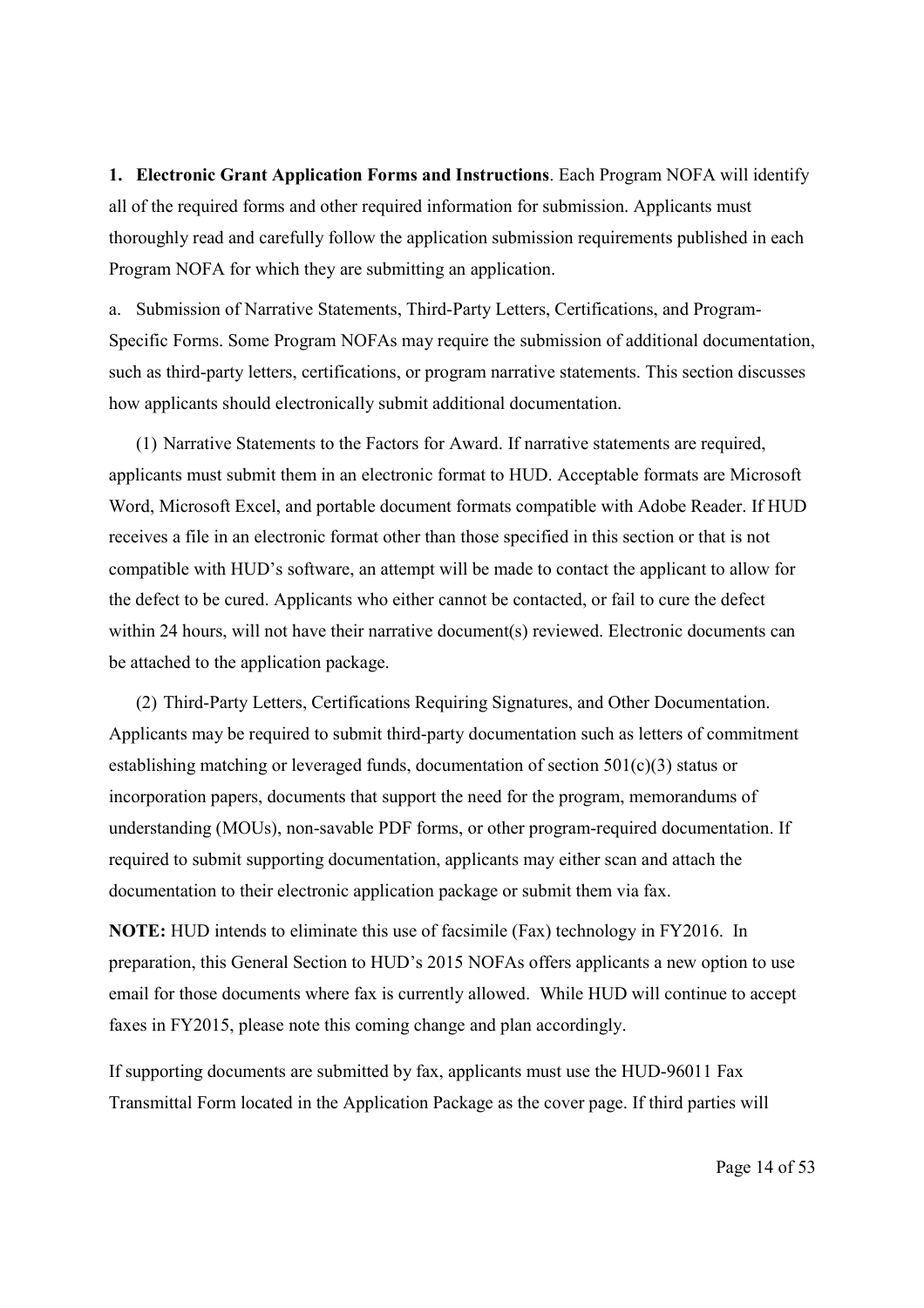submit supporting documents by fax, applicants must provide them with a copy of the form HUD-96011 that came with the application. If applicants or any other party submit documents for this application and do not use the form HUD-96011 that came with the application as the fax cover page, the documents will not be matched to the application. Consequently, the documents will not be considered when the application is evaluated. Send faxes to the toll-free number 1-800-HUD-1010. Applicants may also use (215) 825-8798 (this is not a toll-free number). If the fax machine automatically creates a cover page, please turn this feature off before faxing information to HUD. Faxes that cannot be matched to an application will not be considered in the review process.

**PLEASE NOTE:** HUD will not accept entire applications sent by email or fax and will disqualify applications submitted entirely in that manner.

b. Amending a Validated Application. Before the submission deadline, applicants who choose to amend an application that has been validated by Grants.gov have several options:

(1) an applicant may email the new or revised supporting materials to **ApplicationSupport@hud.gov**; or

(2) an applicant may fax the additional supporting documents using the form HUD-96011.

(3) an applicant may resubmit a revised application to Grants.gov containing the new or changed material;

Whichever option is used, all materials must be received by the applicable deadline.

When submitting additional supporting documentation via email, the applicant must enter "Supporting Documentation" plus the Grants.gov application tracking number in the subject line of the email. (e.g., Subject: Technical Cure - GRANT12345678). If this information in not included, HUD will not be able to match the response to the application under review and the application may therefore be rejected due to the deficiency.

When submitting additional supporting documentation by fax, the applicant must enter the document name in the box labeled "Name of Document Submitting" in form HUD96011. When submitting a fax, applicants must follow the fax requirements found elsewhere in this notice. If the fax transmittal form from the last application submitted is not the cover page to the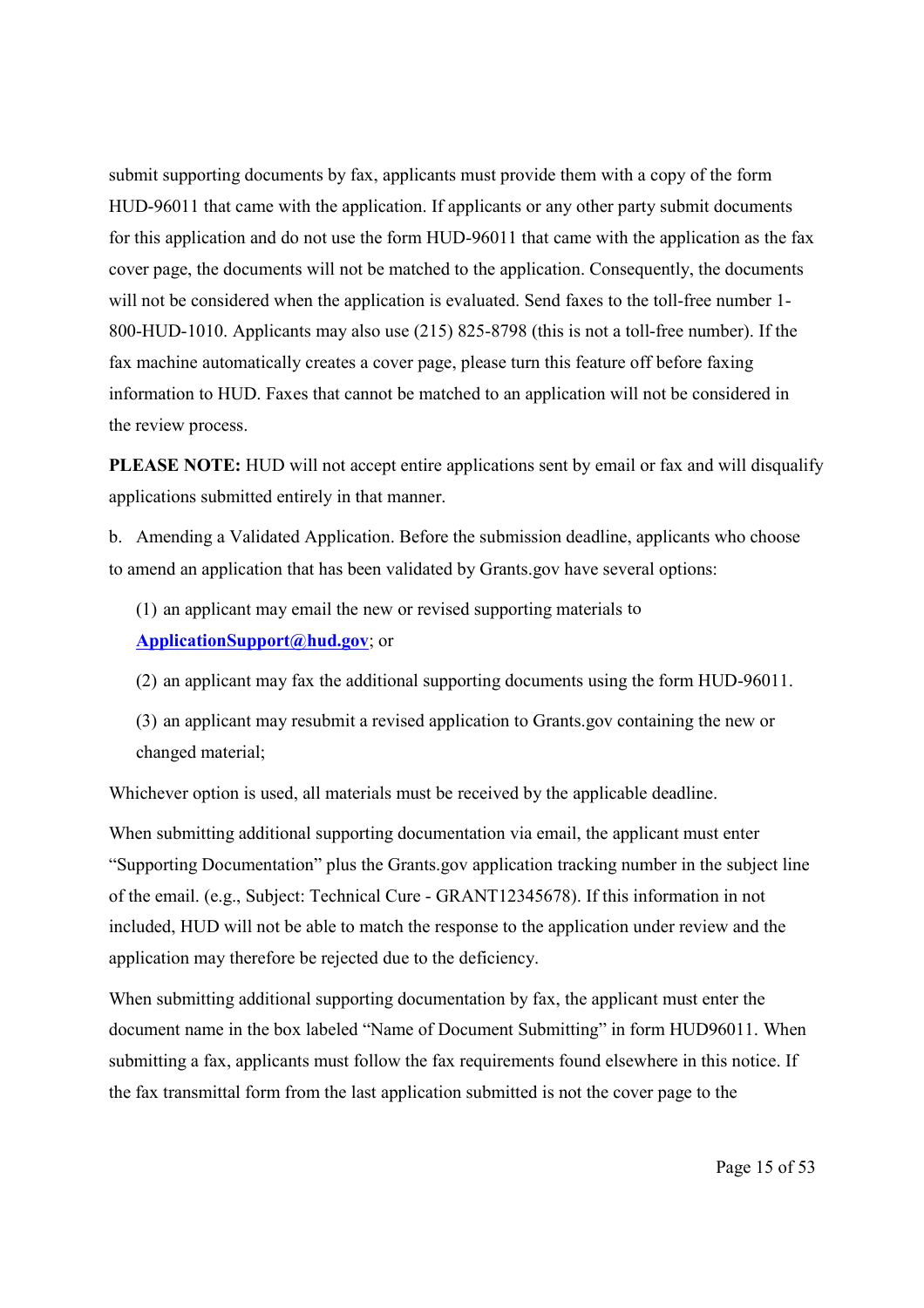applicant's fax transmission HUD will treat applications not be able to match the response to the application under review and the application may therefore be rejected due to the deficiency.

When resubmitting an application that was previously validated by Grants.gov, all documents faxed in support of the original submission must either be attached to the Grants.gov resubmission or faxed again using the form HUD-96011. If faxing, you must fax the materials, including materials faxed by a third party, after the resubmitted application has been validated by Grants.gov. All faxed materials must be received by the applicable deadline.

#### **2. Technical Assistance Resources**.

a. Grants.gov Customer Support. Grants.gov provides customer support information on its website at www.grants.gov/contactus/contactus.jsp. Applicants can receive customer support from Grants.gov by calling 1-800-518-GRANTS (this is a toll-free number) or by sending an email to support $(\partial \rho)$ grants.gov. The customer support center is open 24 hours a day, seven days per week, except federal holidays. The phone number above may also be reached by individuals who are deaf or hard of hearing, or who have speech disabilities, through the Federal Relay Service's teletype service at 1-800-877-8339.

(1) Registering with Grants.gov. In order to submit applications electronically through Grants.gov, applicants must register with Grants.gov to provide and obtain certain identifying information, including providing names of authorized individuals and entities within the applicant organization.

(2) Registration Instructions. Registration for Grants.gov is a multi-step process. The registration process can take approximately 2 to 4 weeks or longer to complete if there are data issues to be resolved. Applicants that do not have a valid registration will not be able to submit an application through Grants.gov. Complete registration instructions and guidance are provided on the [Grants.gov](http://www.grants.gov/web/grants/applicants/organization-registration.html) website.

#### b. HUD's Website. The following can be found at [www.hud.gov:](http://www.hud.gov/)

(1) NOFA Webcasts. HUD frequently provides technical assistance and training on the programs announced through its NOFAs. The NOFA webcasts are interactive and allow potential applicants to obtain a better understanding of the threshold, program and application submission requirements for funding. Participation in this training opportunity is free and can be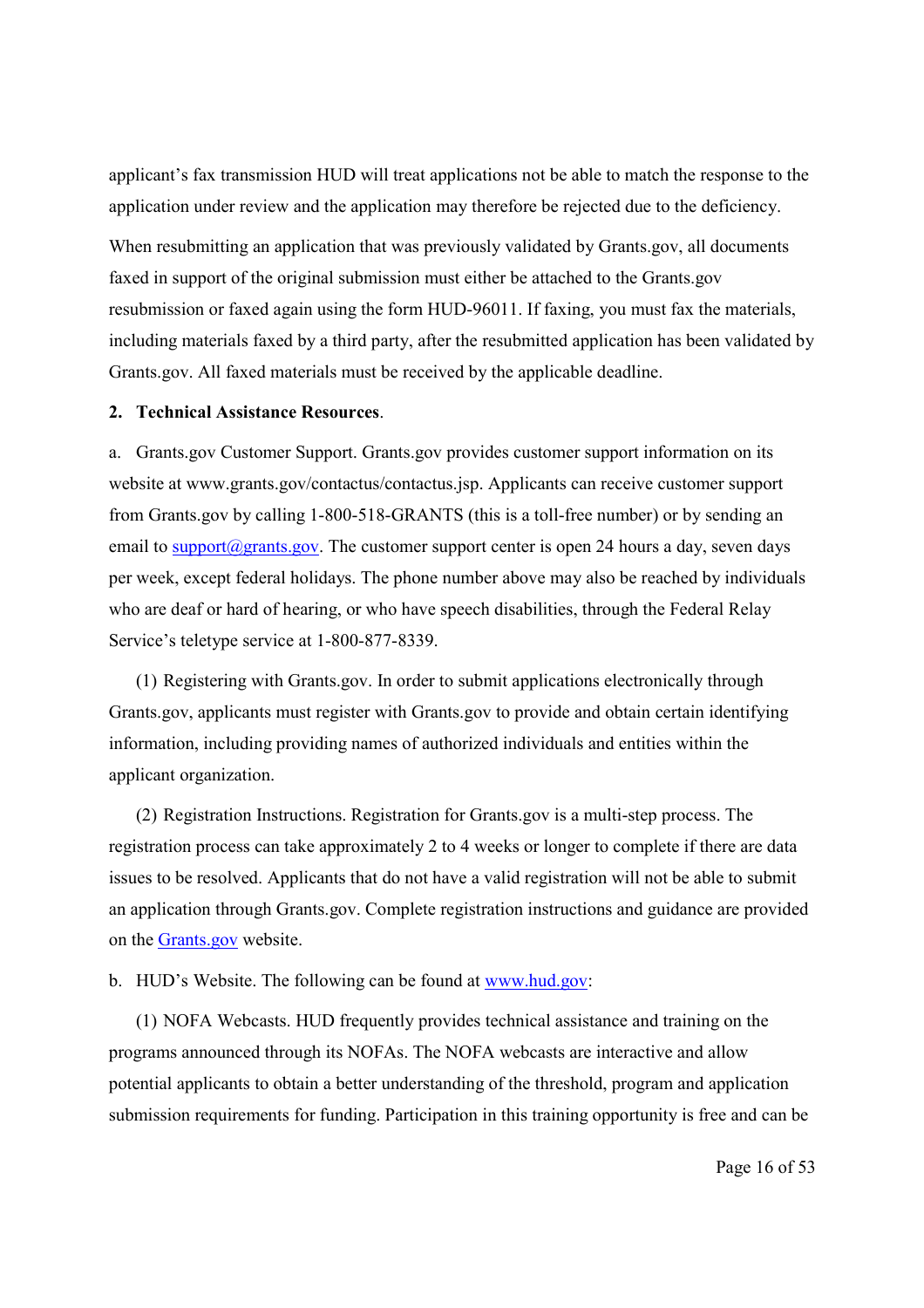accessed via HUD's website. The NOFA webcast schedule, and links to archived webcasts, can be found at [www.hud.gov/webcasts/index.cfm.](http://www.hud.gov/webcasts/index.cfm)

(2) HUD's Freedom of Information Act (FOIA) Page. HUD's FOIA page ([portal.hud.gov/hudportal/HUD?src=/Programoffices/administration/foia/highscore\)](http://portal.hud.gov/hudportal/HUD?src=/program_offices/administration/foia/highscore) summarizes the highest scoring applications from previous grant competitions.

# **C. System for Award Management (SAM) and Dun and Bradstreet Universal Numbering System (DUNS) Number.**

**1. SAM Registration Requirement**. Applicants must be registered with SAM before submitting their application. In addition, applicants must continue to maintain an active SAM registration with current information at all times during which they have an active Federal award or an application or plan under consideration by HUD.

**2. DUNS Number Requirement**. Applicants must provide a valid DUNS number in their application. DUNS numbers may be obtained for free at [http://fedgov.dnb.com/webform.](http://fedgov.dnb.com/webform)

**D. Submission Dates and Times.**

**1. Application Deadlines and Grace Period Information**. Applicants must submit their application electronically via Grants.gov unless they have received a waiver from HUD allowing for a paper submission.

a. Electronic Application Deadline. The application deadline for receipt of applications via Grants.gov is 11:59:59 p.m. Eastern Time on the date identified in the published Program NOFA. Applications must be "received" by Grants.gov by the deadline in order to meet the Program NOFA deadline. An application is "received" when Grant.gov provides a confirmation of receipt and an application tracking number. Only when the upload is complete is the application date and time stamped by the Grants.gov system. A submission attempt that does not result in confirmation of successful submission and an application tracking number is not received by Grants.gov.

After an application has been received, it must still be validated by Grants.gov. During this process, the application may be "validated" or "rejected with errors." To know whether a specific application was rejected with errors and the reason(s) why, applicants must login to Grants.gov, select "Applicants" from the top navigation, and select "Track my application" from the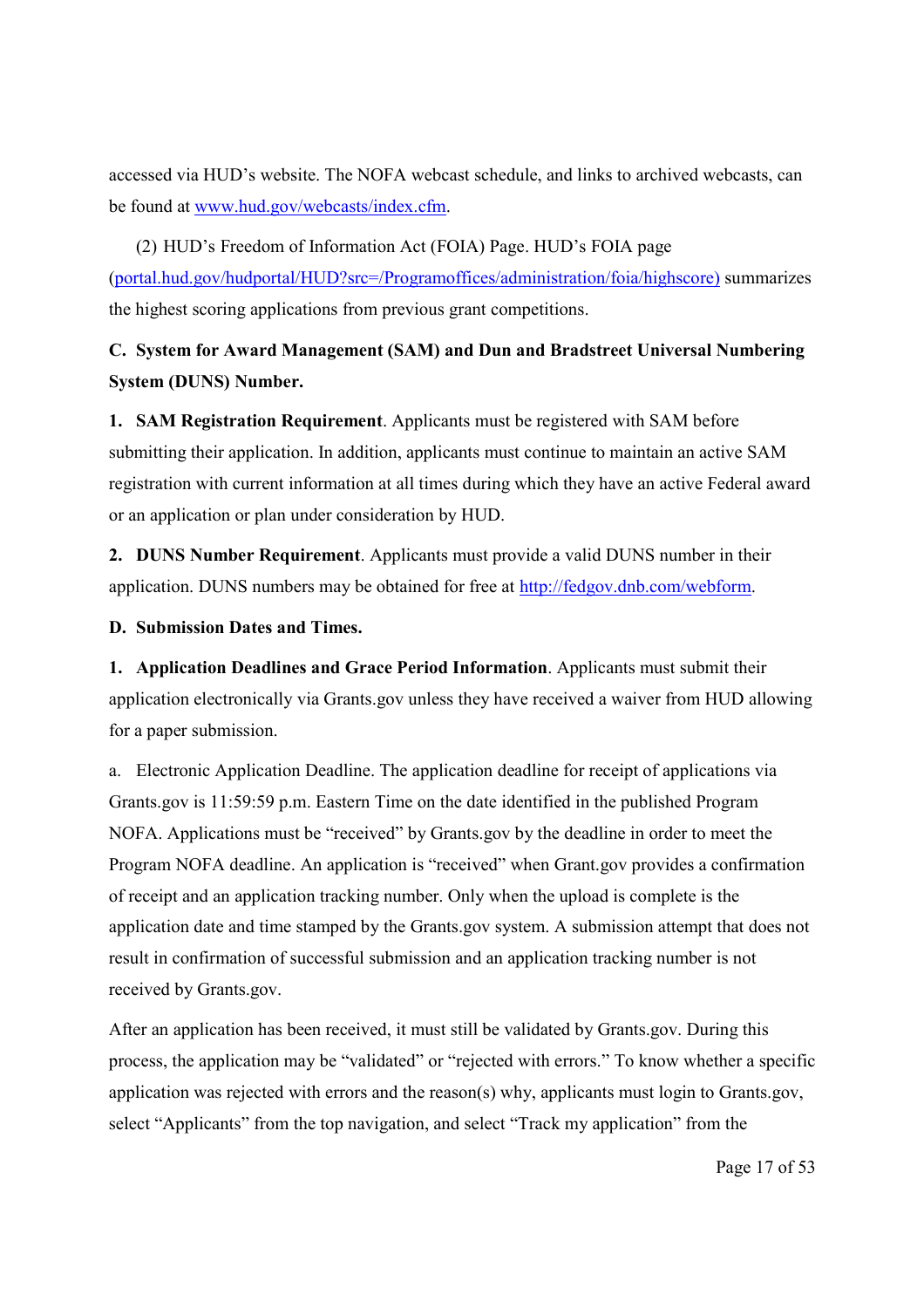dropdown list. If the status is "rejected with errors," applicants have the option to correct the error(s) and resubmit the application before the Grace Period ends. If an application was "rejected with errors" and is not corrected before the grace period ends, HUD will not review the application. If the application is "validated" it will be forwarded to HUD by Grants.gov. A complete description of processing steps after submitting an on-time application to Grants.gov can be obtained through the guidance provided on the Grants.gov website.

HUD recommends that applicants submit their applications at least 48 hours before the deadline. A submission attempt less than 48 hours before the deadline may not allow enough time to research the reason for the problem and resolve the issue. Similarly, HUD recommends that applicants submit their applications during regular business hours. Submitting an application when HUD is closed or on federal holidays does not enable HUD staff to provide assistance or contact Grants.gov on behalf of applicants.

**PLEASE NOTE:** HUD may extend the application deadline for any program in the following circumstances:

(1) The Grants.gov system is down and not available to applicants for at least 24 hours immediately prior to the deadline date, or the system is down for 24 hours or longer and impacts the ability of applicants to cure a submission deficiency within the grace period; or

(2) There is a presidentially-declared disaster in the applicant's area.

In the event of either or both of these events, HUD will publish a notice extending the deadline for the affected applicants.

**PLEASE NOTE:** Busy servers, slow processing or large file sizes are not valid circumstances to extend the deadline dates or the grace period.

b. Deadline for Submission of Paper Applications**.** If HUD waives the electronic submission requirement, the notification of waiver will include the submission deadline date and time, and instructions on how many copies of the paper application must be submitted, as well as how and where to submit them.

**2. Grace Period**. If an application is received by Grants.gov before the deadline, but is rejected with errors, applicants have a grace period of 24 hours beyond the application deadline to submit a corrected application that is received and validated by Grants.gov. Please contact the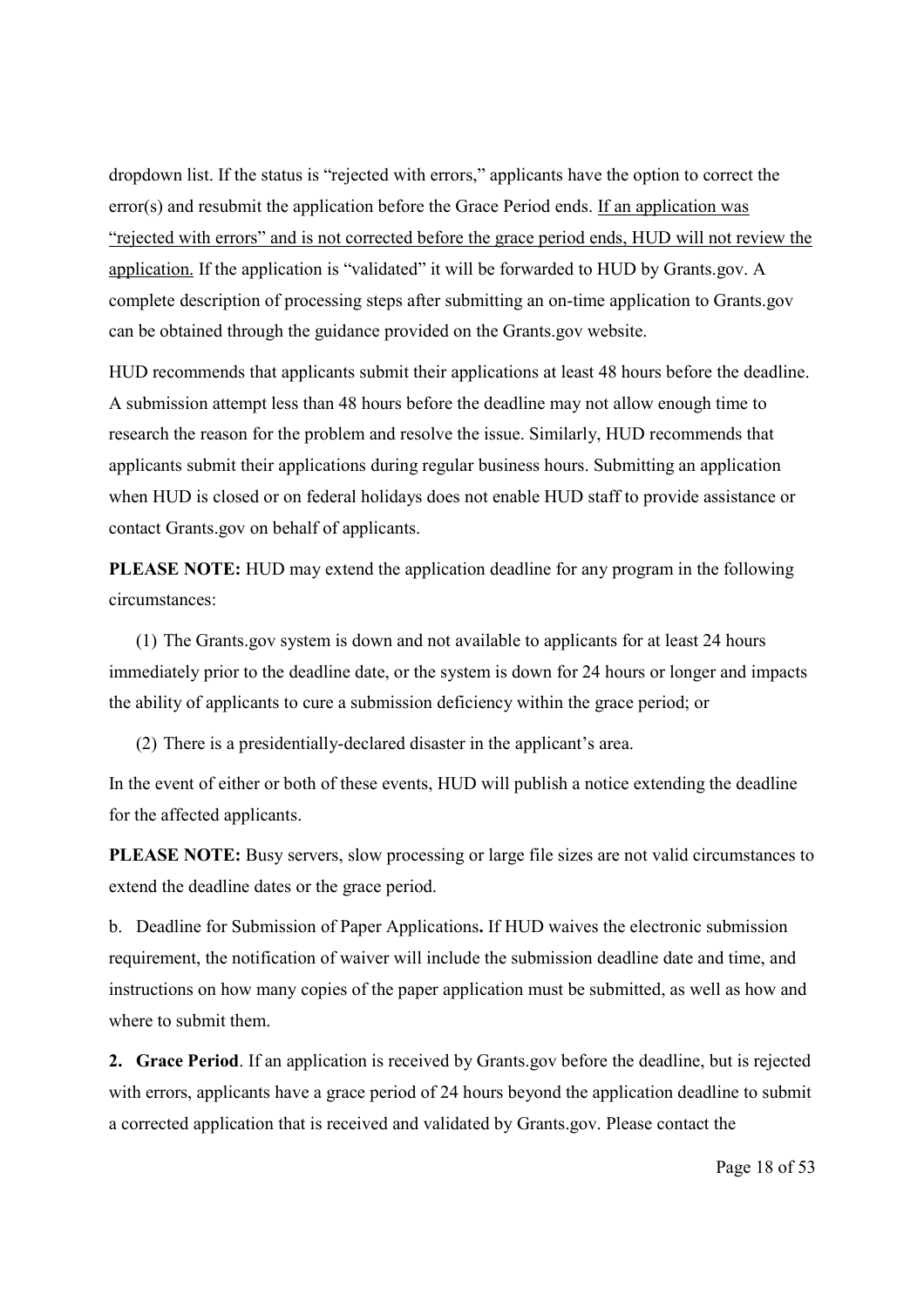Grants.gov Customer Support Center for assistance. The date and time stamp on the Grants.gov system will determine the application submission time. The grace period ends at 11:59:59 p.m. Eastern Time, 24 hours after the deadline date published in the Program NOFA. Any application submitted during the grace period that does not meet the criteria above will not be considered for funding. There is no grace period for paper applications.

**3. Late Applications**. An application received after the Program NOFA deadline date that does not meet the requirements of the grace period policy will be marked late, and will not be considered for funding.

HUD will not consider supporting information submitted by email or fax that is received after the applicable deadline date except as provided below in Section  $V(B)(3)$ , Corrections to Deficient Applications. Please take into account the transmission time required for faxing documents related to an application.

**E. Intergovernmental Review.** Executive Order 12372, Intergovernmental Review of Federal Programs, was issued to foster intergovernmental partnership and strengthen federalism by relying on state and local processes for the coordination and review of federal financial assistance and direct development. The Executive Order allows each state to designate an entity to perform a state review function; however, not all states participate. Applicants interested in determining if their state has designated a State Point of Contact (SPOC), may go to http://www.whitehouse.gov/omb/grants\_spoc/. States not listed on the website have chosen not to participate in the intergovernmental review process and, therefore, do not have a SPOC. Applicants with a SPOC are advised to contact the SPOC to see if it is interested in reviewing applications before they are submitted to HUD. Allow ample time for this review when developing and submitting your application. Applicants that do not have a SPOC can submit their application directly to HUD using Grants.gov. Not all programs require this review. Each Program NOFA will indicate if the program is subject to the Executive Order. HUD implementing regulations are published at 24 CFR part 52.

**F. Funding Restrictions.** The Program NOFA will describe any funding restrictions.

**G. Other Submission Requirements.**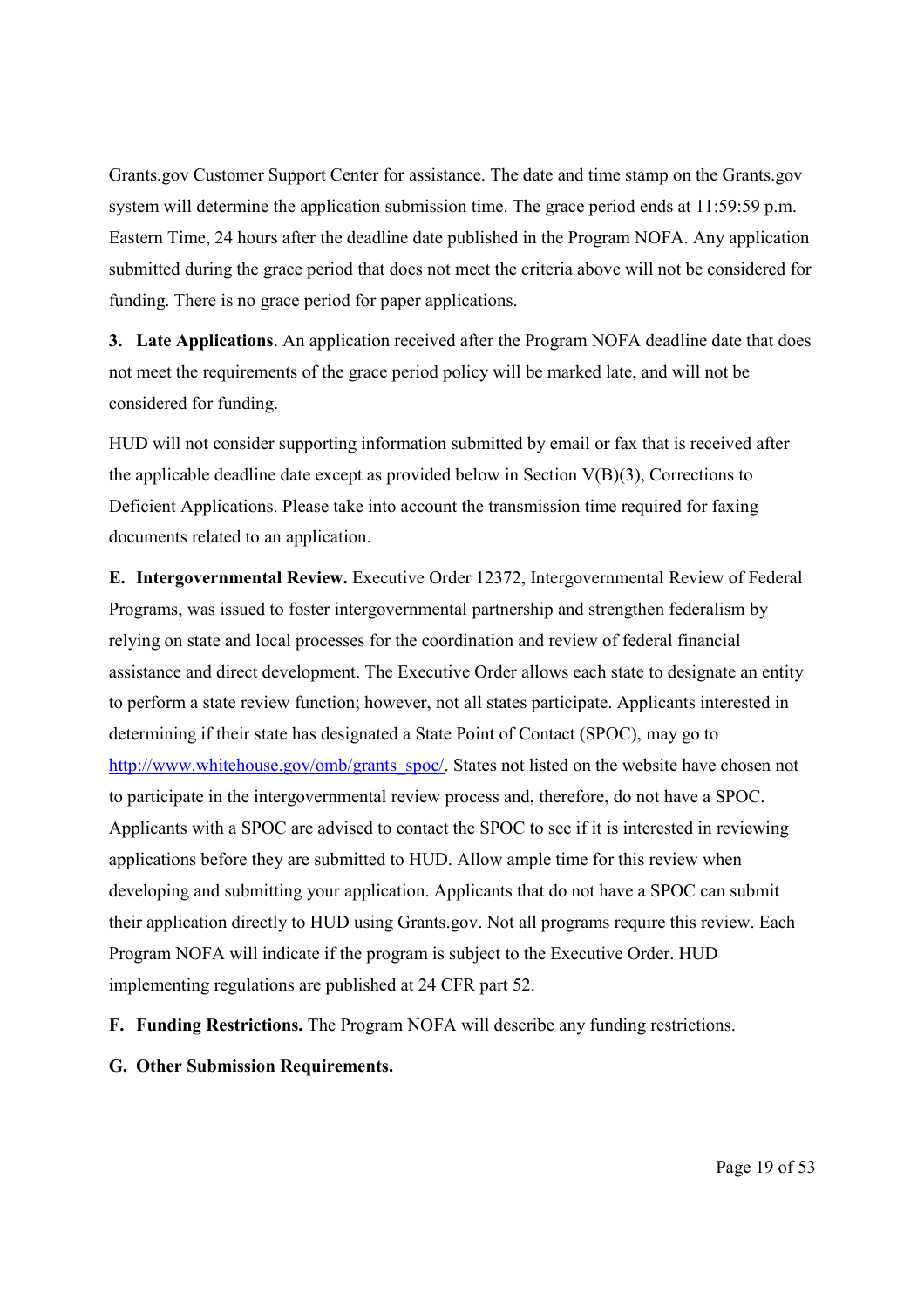**1. Submit via Grants.gov**. Applicants must submit their application electronically via Grants.gov unless they have received a waiver from HUD allowing for a paper submission. See Sections IV.A.3 and IV.D.1, above for detailed instructions.

**2. Discrepancies between the NOFA on Grants.gov and Other Documents**. The Program NOFA posted at the Grants.gov website is the official document HUD uses to solicit applications. Applicants are advised to review their application submission against the requirements in the posted Program NOFA. If there is a discrepancy between the Program NOFA posted on Grants.gov and other information provided in any other copy or version or supporting documentation, the posted Program NOFA located at www.Grants.gov prevails. If discrepancies are found, please notify HUD immediately by calling the program contact listed in the Program NOFA. Individuals who are deaf or hard of hearing, or who have speech disabilities, may use the Federal Relay Service's teletype service at 1-800-877-8339. HUD will post any corrections or changes to a Program NOFA on the Grants.gov website. Applicants who enroll an email address at the application download page will receive an e-mail alert from Grants.gov in the event the opportunity is changed.

**3. Application Certifications and Assurances**. Applicants signing the SF424 cover page either through electronic submission or in paper copy submission (for those granted a waiver) affirm that the certifications and assurances associated with the application are material representations of the facts upon which HUD will rely when making an award to the applicant. If it is later determined that the signatory to the application submission knowingly made a false certification or assurance or did not have the authority to make a legally binding commitment for the applicant, the applicant may be subject to criminal prosecution, and HUD may terminate the award to the applicant organization or pursue other available remedies. Each applicant is responsible for including the correct certifications and assurances with its application submission, including those applicable to all applicants, those applicable only to federallyrecognized Indian tribes, and those applicable to applicants other than federally-recognized Indian tribes. All program-specific certifications and assurances are included in the program Instructions Download on Grants.gov.

#### **V. APPLICATION REVIEW INFORMATION**

#### **A. Criteria.**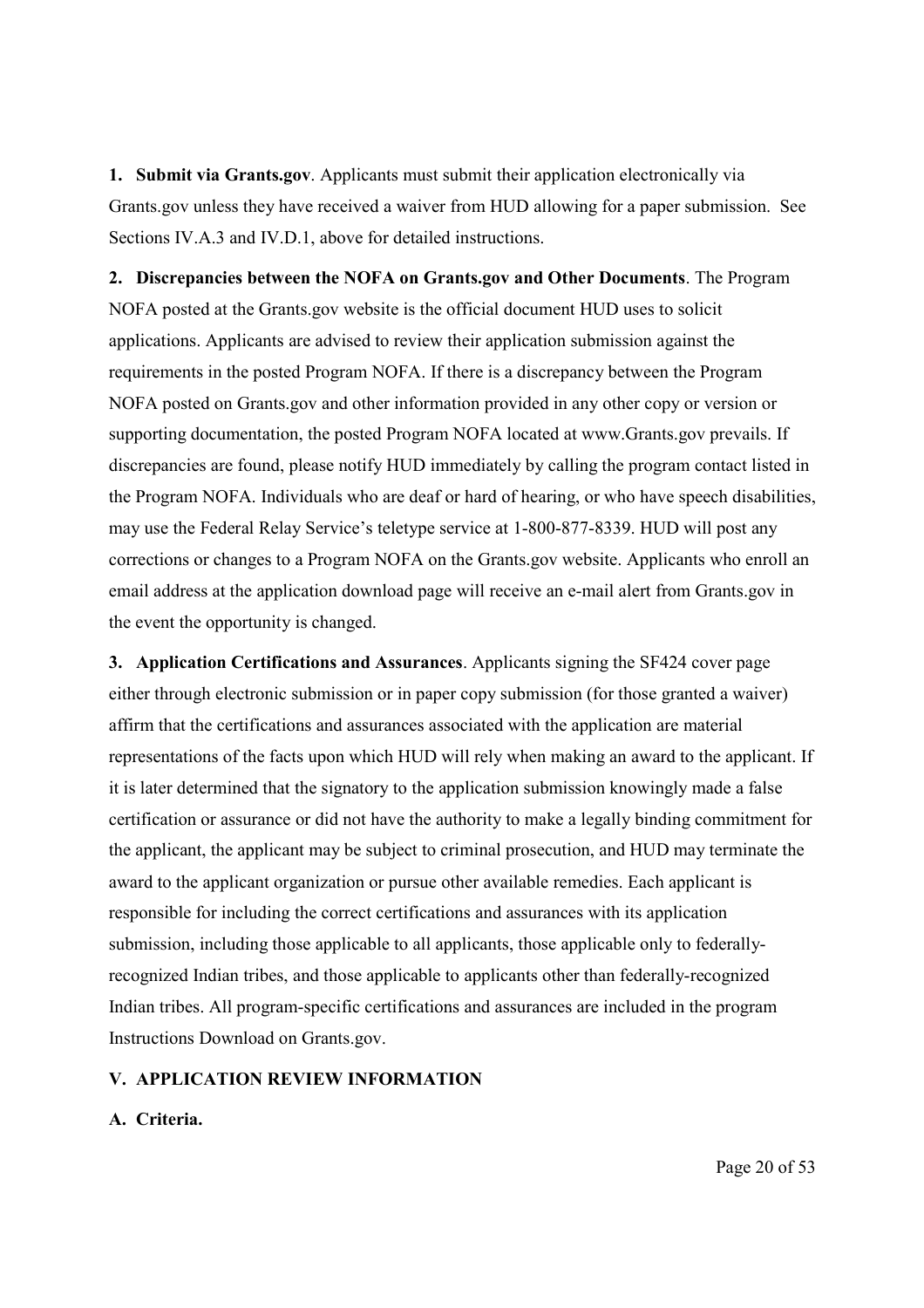**1. Factors Used to Evaluate and Rate Applications**. HUD has established the following five standard factors for awarding funds for most of its FY 2015 Program NOFAs. When providing information to HUD in response to Rating Factor 1, do not include Social Security numbers on any documents submitted for consideration.

The points awarded for the rating factors total 100 for each NOFA, and may include a maximum of 4 points for applications that advance HUD's NOFA priorities in participating programs. Additionally, up to 2 bonus points may be awarded for activities supporting Preferred Sustainability Status Communities or Promise Zones. Applications must receive the minimum fundable score before NOFA priorities points or bonus points are credited.

**Factor 1:** Capacity of the Applicant and Relevant Organizational Staff

**Factor 2:** Need/Extent of the Problem

**Factor 3:** Soundness of Approach

**Factor 4:** Leveraging Resources

**Factor 5:** Achieving Results and Program Evaluation

Detailed instructions for responding to each of the five rating factors and the maximum points HUD will award for each rating factor are provided in the Program NOFA. Each Program NOFA will also specify the applicable NOFA priorities. For a specific funding opportunity, HUD may modify these factors to take into account explicit program needs or statutory or regulatory limitations. Applicants must carefully read the factors for award described in the Program NOFA to which they are responding.

a. Bonus Points. Applicants are advised to review the Program NOFA for which they intend to apply to determine the availability of Preferred Sustainability Status Communities or Promise Zone bonus points. In no case will an applicant receive credit for more than one of the two types of bonus (maximum 2 points).

(1) Preferred Sustainability Status Communities Bonus Points. HUD will award 2 bonus points to applicants working with communities that have received Preferred Sustainability Status under HUD's Sustainable Communities Regional Planning Grant Program and/or HUD's Challenge Grant Program, and those certified under HUD's Notice of Preferred Sustainability Status Certification, hereafter referred to as the Preferred Sustainability Status Communities.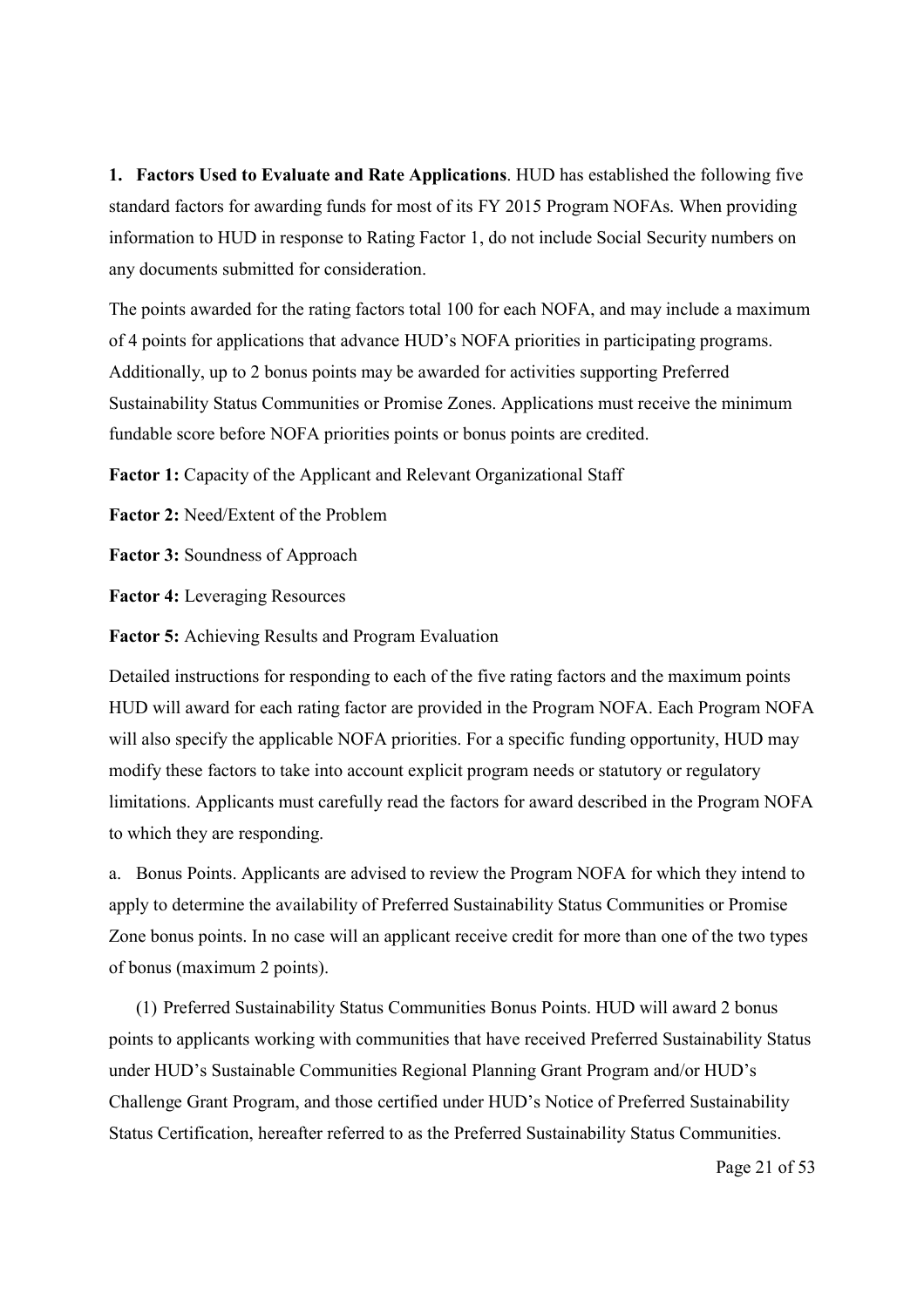To receive bonus points, applicants must submit form HUD-2995, Certification of Consistency with Sustainable Communities Planning and Implementation, signed by the designated Preferred Sustainability Status Community point of contact. Designated PSS Communities Points of Contacts can be found on HUD's website at

[http://portal.hud.gov/hudportal/HUD?src=/program\\_offices/administration/grants/nofa11/psscont](http://portal.hud.gov/hudportal/HUD?src=/program_offices/administration/grants/nofa11/psscontacts) [acts.](http://portal.hud.gov/hudportal/HUD?src=/program_offices/administration/grants/nofa11/psscontacts)

(2) Promise Zones Bonus Points. As a participant in the Administration's Promise Zone Initiative, HUD is collaborating with the Department of Education, the Department of Justice, and the Department of Agriculture to ensure that federal programs and resources support efforts to turn around 20 of the highest poverty urban, rural and tribal communities across the country.

Applicants that submit form HUD-50153, Certification of Consistency with Promise Zone Goals and Implementation, signed by the authorized official for the designated Promise Zone supporting the application will receive 2 bonus points as described above. To view the list of designated Promise Zones and lead organizations please go to https://www.hudexchange.info/promise-zones/promise-zones-designees/ .

#### **B. Reviews and Selection Process.**

**1. Threshold, Eligibility Review**. Only applications that meet all threshold requirements established in a Program NOFA will be evaluated. Only applications that meet all eligibility requirements established in a Program NOFA will be eligible to receive an award of funds from HUD.

#### **2. Additional Evaluation Criteria**.

a. Past Performance. In evaluating applications for funding HUD will take into account an applicant's past performance in managing funds, including, but not limited to: the ability to account for funds appropriately; the timely use of funds received from HUD or other federal, state, or local programs; the timely submission and quality of reports submitted to HUD; meeting program requirements; meeting performance targets as established in Logic Models or other performance evaluation tools approved as part of the grant agreement; the timelines for completion of activities and receipt of promised matching or leveraged funds; and the number of persons to be served or targeted for assistance. Before making a Federal award, HUD is required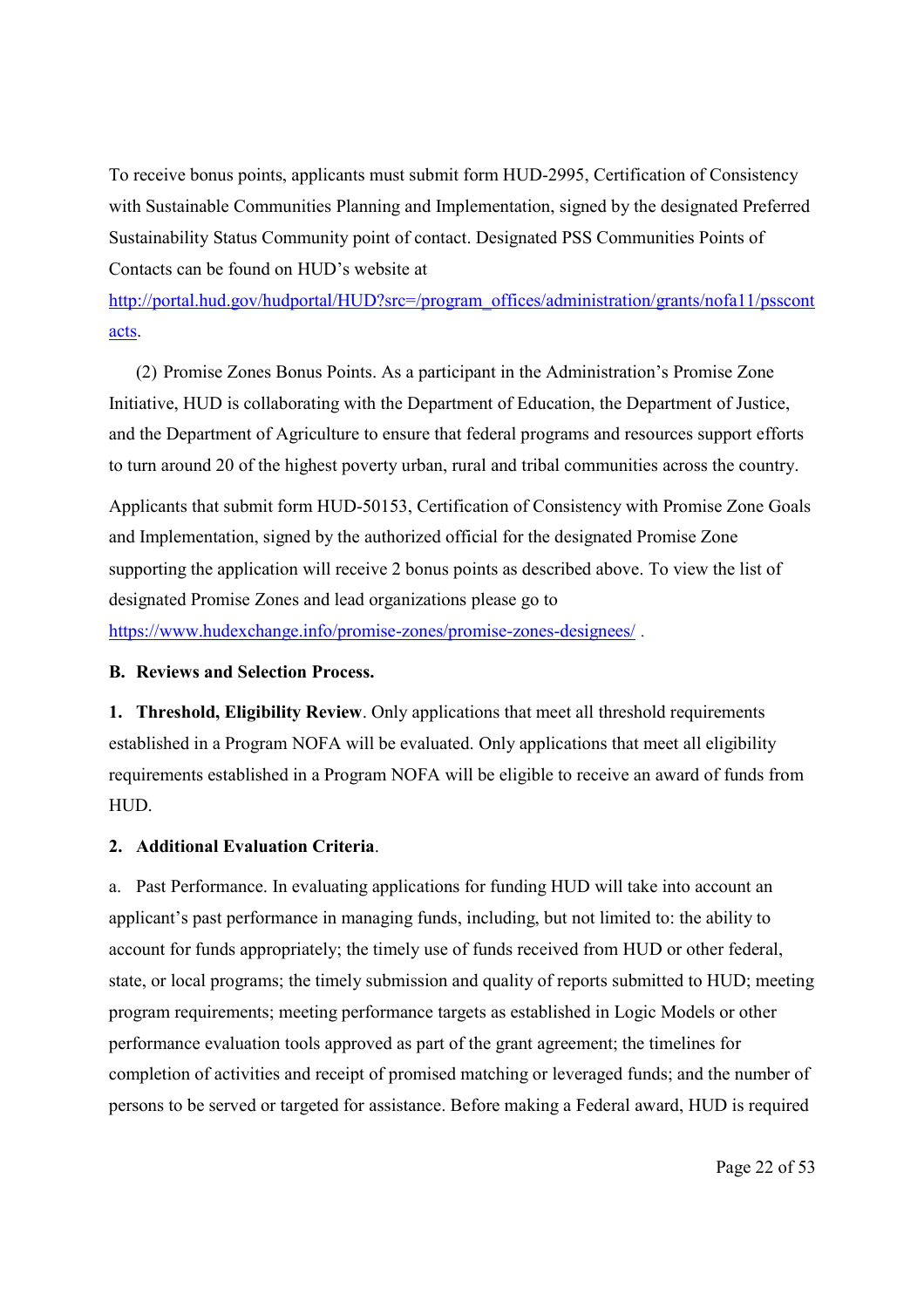by 31 U.S.C. 3321 and 41 U.S.C. 2313 note to review information available through any OMBdesignated repositories of government-wide eligibility qualification or financial integrity information, such as Federal Awardee Performance and Integrity Information System (FAPIIS), Dun and Bradstreet, and ''Do Not Pay.'' HUD may consider other public sources such as newspapers, Inspector General or Government Accountability Office reports or findings, or hotline or other complaints that have been proven to have merit. In evaluating past performance, HUD may deduct points from the rating score or establish threshold levels as specified under the Factors for Award in the Program NOFAs. Each Program NOFA will specify how past performance will be rated.

b. Evidence-Based Decision-Making. HUD will give funding priority to those who demonstrate effective use of evidence in identifying or selecting the practices, strategies or programs proposed in the application, where practicable. All grantees must agree to cooperate in HUDfunded research and evaluation studies.

c. Integrity**.** HUD evaluates the integrity of the applicant as reflected in government-wide websites, information in HUD's files, the federal Do Not Pay portal, public information and information received during HUD's Name Check Review process. If this integrity evaluation results in an adverse finding, HUD reserves the right to take any of the remedies provided in Section III.C.4.e, Do Not Pay website Review.

d. Environmental Justice. HUD may consider environmental justice in evaluating applications. Under Executive Order 12898, each federal agency is directed to identify and address disproportionately high and adverse human health or environmental effects of its programs, policies, and activities on minority populations and low-income populations (See www.epa.gov/fedrgstr/eo/eo12898.pdf.). Program NOFAs will specify how environmental justice will be evaluated, where applicable.

**3. Corrections to Deficient Applications**. Except as provided by the electronic submission grace period described in this notice, HUD may not consider any unsolicited information that applicants may want to provide after the application deadline. (Refer to 24 CFR part 4, subpart B.) In addition, HUD may not seek clarification of items or responses that improve the substantive quality of an applicant's response to any rating factors or which correct deficiencies which are in whole or part of a rating factor, including items that impact bonus points. HUD may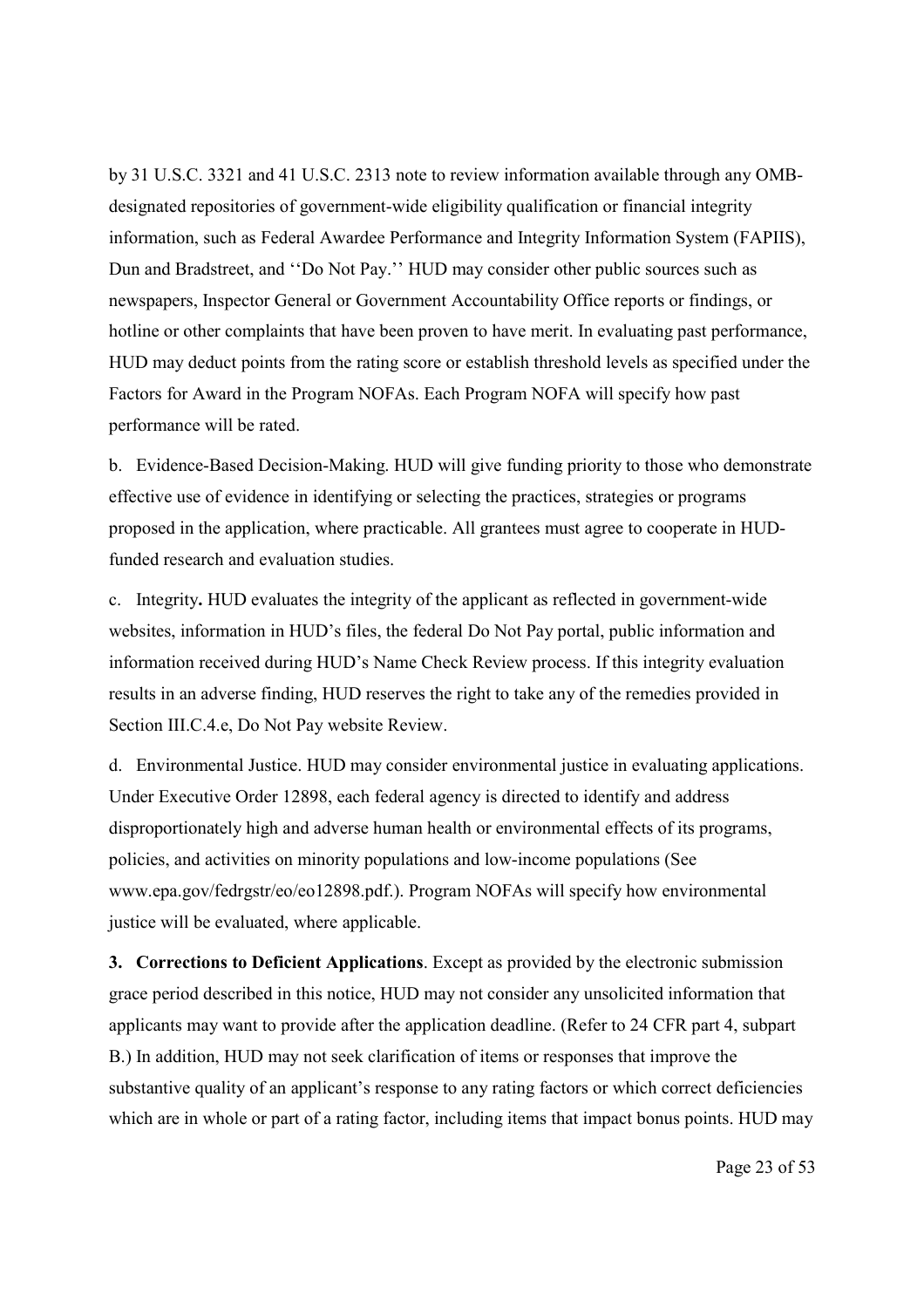contact the applicant to clarify other items in its application. In order not to unreasonably exclude applications from being rated and ranked in situations where there are curable deficiencies, HUD will notify applicants of each technical deficiency and will do so on a uniform basis.

If HUD finds a curable deficiency in an application, HUD will notify the applicant by email describing the clarification or technical deficiency. HUD will send an email to the person designated in item 8F of the SF424 and to the person listed as the authorized representative in item 21 of the SF424. Both email notifications will be sent from HUD with confirmation of delivery receipt requested. The email notifications will be the official notification of the need to cure a technical deficiency. It is the responsibility of applicants to provide accurate email addresses for receipt of these notifications and to monitor their email accounts to determine whether a cure letter has been received. The applicant must carefully review the request for cure of a technical deficiency and must provide the response in accordance with the instructions contained in the deficiency notification.

Clarifications or corrections of technical deficiencies must be received by HUD within the time limits specified in the notification. In no case shall the time allowed to correct deficiencies exceed 14 calendar days or be less than 48 hours from the date of the email notification. The start of the cure period will be the date stamp on the email HUD sends to the applicant. If the deficiency cure deadline date falls on a Saturday, Sunday, federal holiday, or other day when HUD's Headquarters offices in Washington, DC, are closed, then the applicant's correction must be received on the next day that is not a Saturday, Sunday, or federal holiday, or other day when the HUD's Headquarters offices in Washington, DC, are closed.

Curable deficiency items may be submitted via email addressed to

**ApplicationSupport@hud.gov** or using the fax number, 800-HUD-1010 or (215) 825-8798 (this is not a toll-free number) and form HUD96011.

When submitting technical deficiency cure items via email, the applicant must enter "Technical Cure" plus the Grants.gov application tracking number in the subject line of the email (e.g., Subject: Technical Cure - GRANT 123456). If this information in not included, HUD will not be able to match the response to the application under review and the application may therefore be rejected due to the deficiency.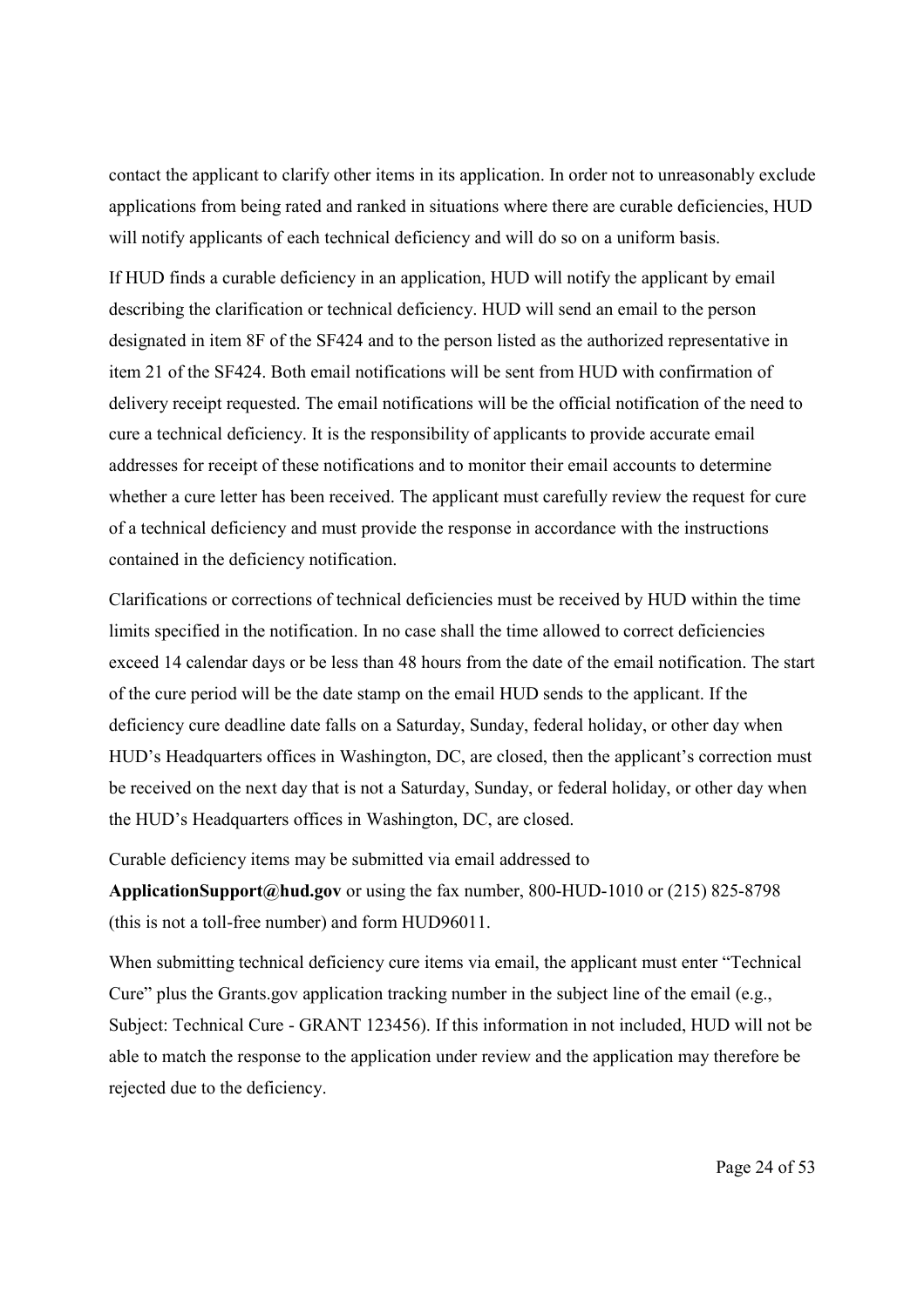When submitting technical deficiency cure items by fax, the applicant must enter "TC" plus the document name in the box labeled "Name of Document Submitting" in form HUD96011. When submitting a fax, applicants must follow the fax requirements found elsewhere in this notice. If the fax transmittal form from the last application submitted is not the cover page to the applicant's response HUD will not be able to match the response to the application under review and the application may therefore be rejected due to the deficiency.

Corrections to a paper application should be sent in accordance with and to the address indicated in the notification of deficiency. HUD will treat a paper application submitted in accordance with a waiver of electronic application that contains the wrong DUNS number as having a technical deficiency. Failure to correct the deficiency and meet the requirement to have a DUNS number and active registration in SAM will render the application ineligible for funding.

**4. Rating Panels**. To review and rate applications, HUD will establish panels. Rating panels may include persons not employed by HUD in addition to HUD employees. Non-employees may be included to obtain particular expertise and outside points of view, such as views from other federal agencies. Persons brought in to review applications are subject to conflict-of-interest provisions. In addition, reviewers using HUD's information technology (IT) systems may be subject to an IT security check.

**5. Rating**. HUD will evaluate and rate all applications for funding that meet the threshold requirements of the General Section and the applicable Program NOFA.

**6. Ranking**. HUD will rank applicants within each program and only against those applying for the same program funding. Where there are set-asides within a program competition, applicants will compete only against those in the same set-aside competition.

**7. Selection for Funding**. HUD will only select for funding among applications that receive or exceed the minimum fundable score specified in the Program NOFA.

**C. Anticipated Announcement and Award Dates.** The Program NOFA will provide the applicable information regarding this subject.

## **VI.AWARD ADMINISTRATION INFORMATION**

## **A. Award Notices.**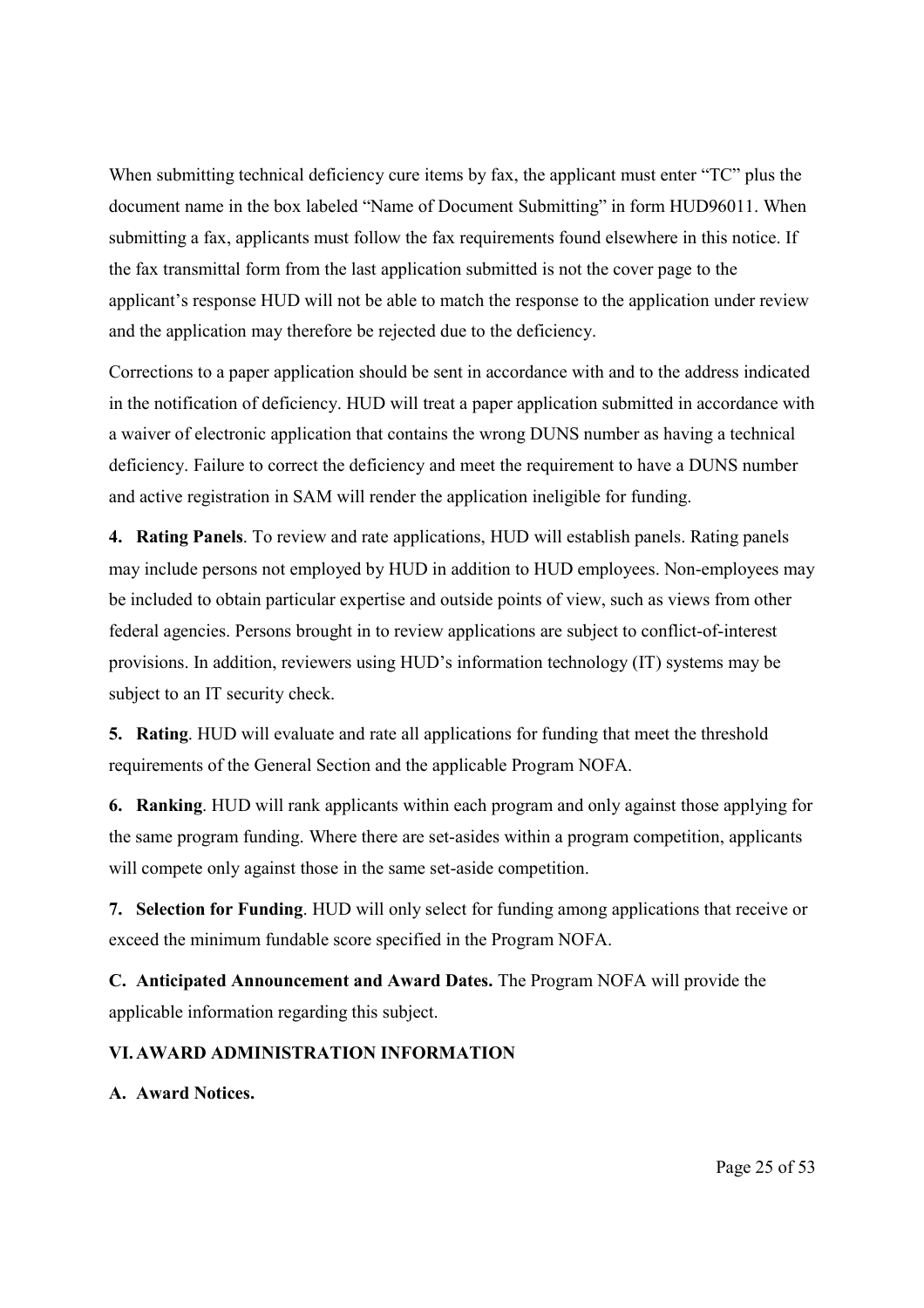**5. Selection**. Following the evaluation process HUD will notify successful applicants of their selection for funding. HUD will also notify all other applicants that they have not been chosen for award. Notifications will be sent by email, delivery receipt requested, to the person designated as the person to be contacted on matters involving the application in item 8F of the SF424 and to the person listed as authorized representative in item 21 of the SF424.

**6. Negotiation**. After HUD has rated and ranked all applications and made selections, a selected applicant may be required to participate in negotiations to determine the specific terms of the funding agreement and budget. In cases where HUD cannot successfully conclude negotiations with a selected applicant in a timely manner, or a selected applicant fails to provide requested information, an award will not be made to that applicant. In such an instance, HUD may offer an award to, and proceed in negotiations with, the next highest-ranking applicant.

**7. Adjustments to Funding**. To ensure the fair distribution of funds and enable the purposes or requirements of a specific program to be met, HUD reserves the right to fund less than the full amount requested in an application.

a. HUD will not fund any portion of an application that:

(1) Is not eligible for funding under applicable statutory or regulatory requirements;

(2) Does not meet the requirements of this notice; or

(3) Is duplicative of other funded programs or activities from prior year awards or other selected applicants. Only the eligible portions of an application (excluding duplicative portions) may be funded.

b. If funds are available after funding the highest-ranking application, HUD may fund all or part of the next highest-ranking fundable application. If an applicant turns down an award offer, or if HUD and an applicant do not successfully complete grant negotiations for whatever reason, HUD may make an offer of funding to the next highest-ranking application.

c. If funds remain after all selections have been made, remaining funds may be made available within the current FY for other competitions within the program area, or be held over for future competitions, or be used as otherwise provided by authorizing statute or appropriation.

d. If, subsequent to announcement of awards made under the FY 2015 NOFA, additional funds become available either through the FY 2015 appropriations, a supplemental appropriation or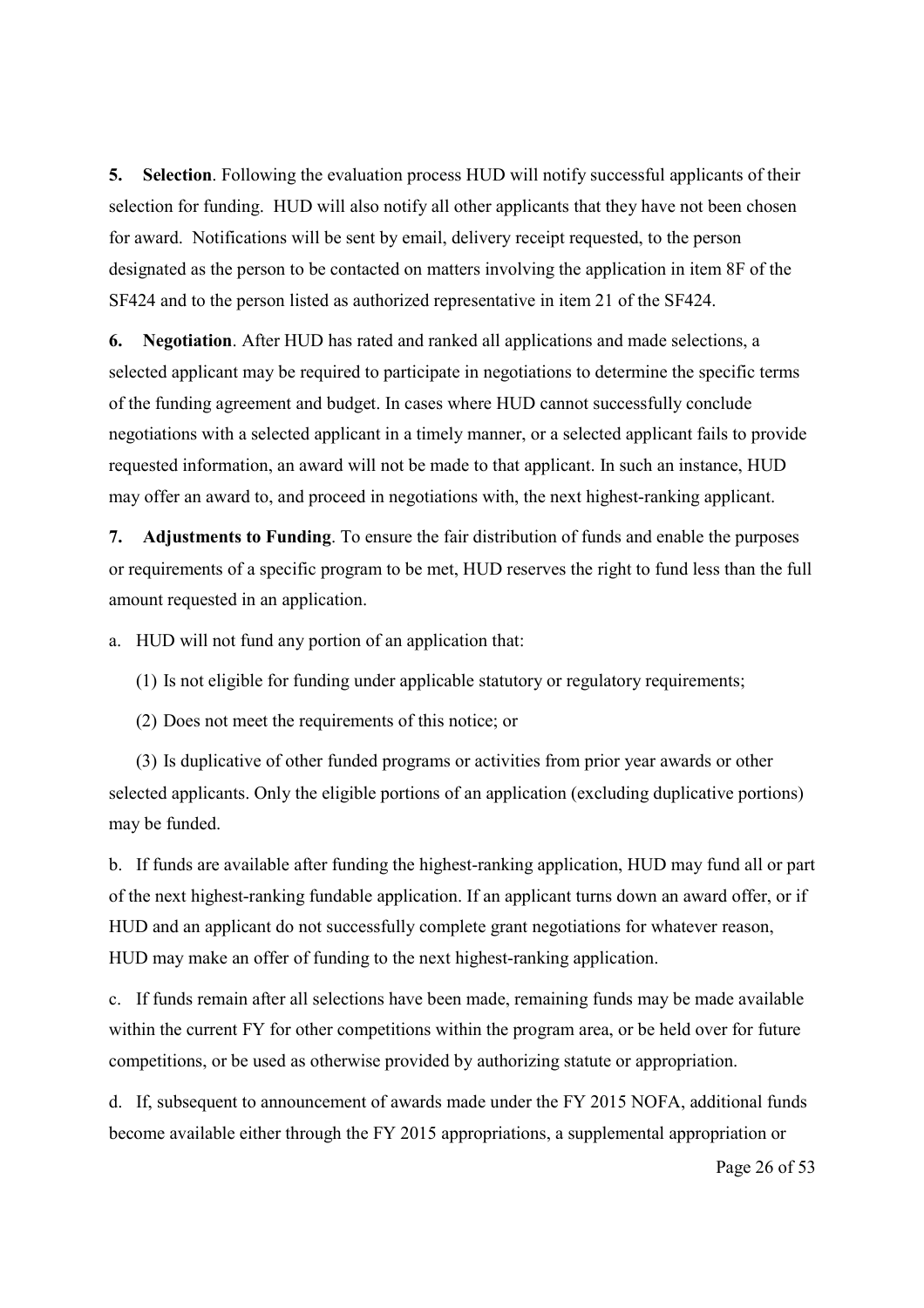recapture of funds, HUD reserves the right to use the additional funding to provide additional funding to a FY 2015 applicant that was denied the requested amount of funds due to insufficient funds to make the full award, and/or to fund additional applicants that were eligible to receive an award but for which there were no funds available.

e. A Program NOFA may have other requirements. Please review the Program NOFA carefully.

**8. Performance and Compliance Actions of Funding Recipients**. An evaluation process will be part of HUD's ongoing management of each funded award. Applicants are, by this sentence, made aware that HUD will expect grantees to fulfill performance promises made as part of their application. HUD will measure and address the performance and compliance actions of grantees in accordance with the applicable standards and sanctions of the respective program.

**9. Debriefing**. For a period of at least 120 days, beginning 30 days after the awards for a Program NOFA are publicly announced, HUD will provide to a requesting applicant a debriefing related to its application. A request for debriefing must be made in writing or by email by the authorized official whose signature appears on the SF424 or by his or her successor in office, and be submitted to the person or organization identified as the contact under the section entitled Agency Contact(s) in the Program NOFA. Information provided during a debriefing will include, at a minimum, the final score the applicant received for each rating factor, final evaluator comments for each rating factor, and the final assessment indicating the basis upon which assistance was provided or denied.

**10. Funding Errors**. In the event HUD commits an error that when corrected would result in selection of an applicant during the funding round of a Program NOFA, HUD may select that applicant for funding, subject to the availability of funds.

**B. Administrative and National Policy Requirements.** See also Section III: Eligibility Information, part C.

**1. Ensuring the Participation of Small Disadvantaged Businesses, and Women-Owned Businesses**. HUD is committed to ensuring that small businesses, small disadvantaged businesses, and women-owned businesses participate fully in the direct contracting and contracting opportunities generated by HUD's financial assistance. State, local, and Indian tribal governments are required by 24 CFR 85.36(e) to take all necessary affirmative steps in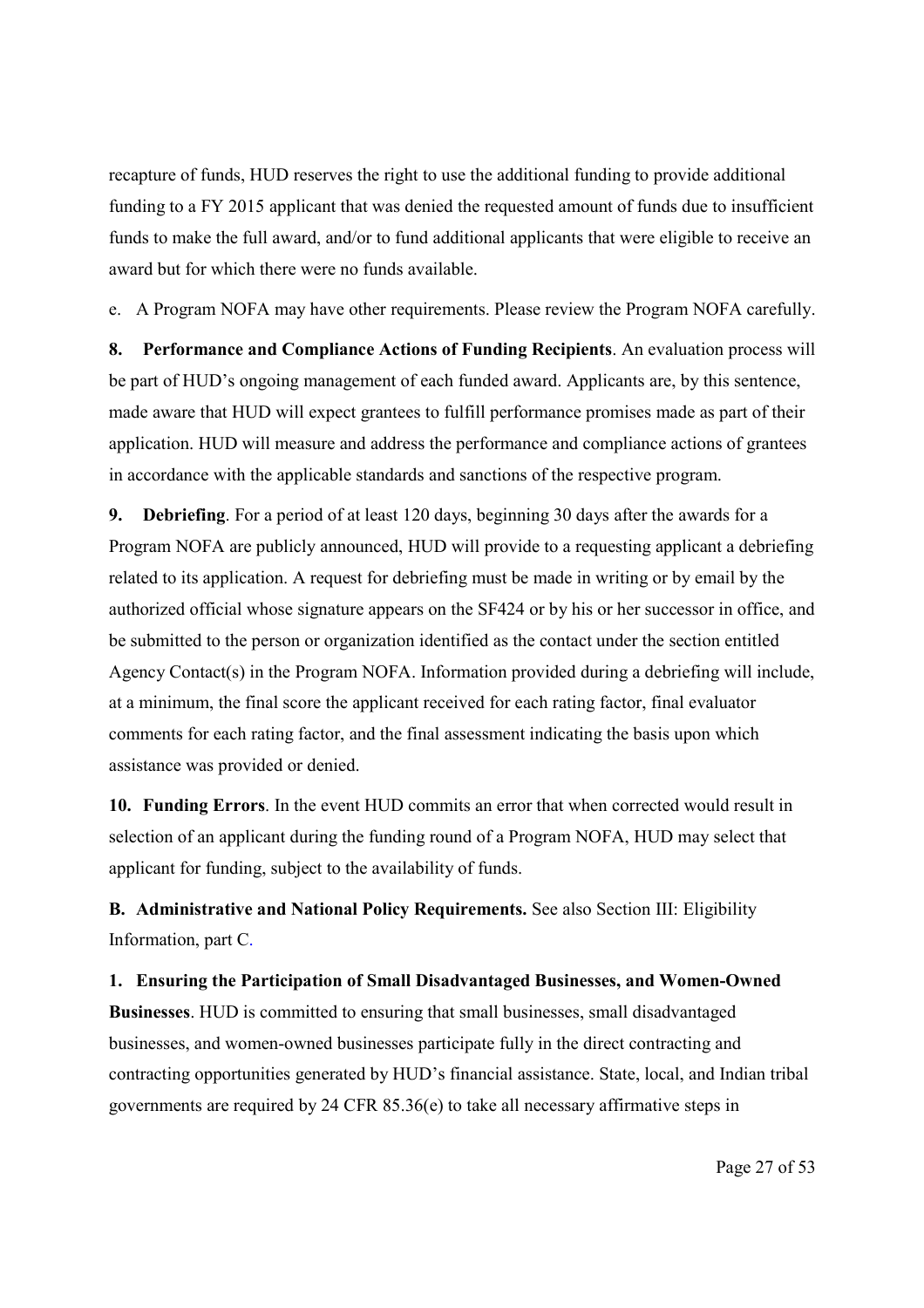contracting for the purchase of goods or services to assure that minority firms, women-owned business enterprises, and labor surplus area firms are used whenever possible or as specified in the Program NOFAs. Nonprofit recipients of assistance (grantees and subgrantees) are required by 24 CFR 84.44(b) to make positive efforts to utilize small businesses, minority-owned firms, and women's business enterprises, whenever possible.

**2. Equal Access to HUD-assisted or HUD-insured Housing**. HUD is committed to ensuring that its housing programs are open to all eligible individuals and families regardless of sexual orientation, gender identity or marital status. HUD funding recipients and subrecipients must comply with 24 CFR 5.105(a)(2) in connection with determining eligibility for housing assisted with HUD funds or subject to an FHA-insured mortgage, and in connection with making such housing available. This includes making eligibility determinations and making housing available regardless of actual or perceived sexual orientation, gender identity, or marital status, and prohibiting inquiries about sexual orientation or gender identity for the purpose of making eligibility determinations or making housing available. Applicants are encouraged to become familiar with these requirements, HUD's definitions of sexual orientation and gender identity at 24 CFR 5.100, clarifications to HUD's definition of family at 24 CFR 5.403, and other regulatory changes made through HUD's Equal Access Rule, published in the Federal Register at 77 FR 5662 (Feb. 3, 2012).

**3. Equal Protection for Faith-based and Community Organizations**. Executive Order 13279, "Equal Protection of the Laws for Faith-based and Community Organizations," and Executive Order 13559, "Fundamental Principles and Policymaking Criteria for Partnerships with Faith-Based and Other Neighborhood Partnerships." Faith-based organizations are eligible to participate in HUD's programs and activities on the same basis as any other organization. HUD's regulation on the equal participation of faith-based organizations, consistent with Executive Order 13279, is at 24 CFR 5.109. Additionally, several HUD programs, particularly programs administered by the Office of Community Planning and Development, are subject to program-specific rules. The rule at 24 CFR 5.109 provides, among other things, that religious organizations may not engage in inherently religious activities as part of a HUD-funded program or activity; a religious organization that participates in a HUD-funded program or activity may retain its independence and continue to carry out its mission; and an organization that receives direct federal funds from HUD is not permitted to discriminate against a program beneficiary or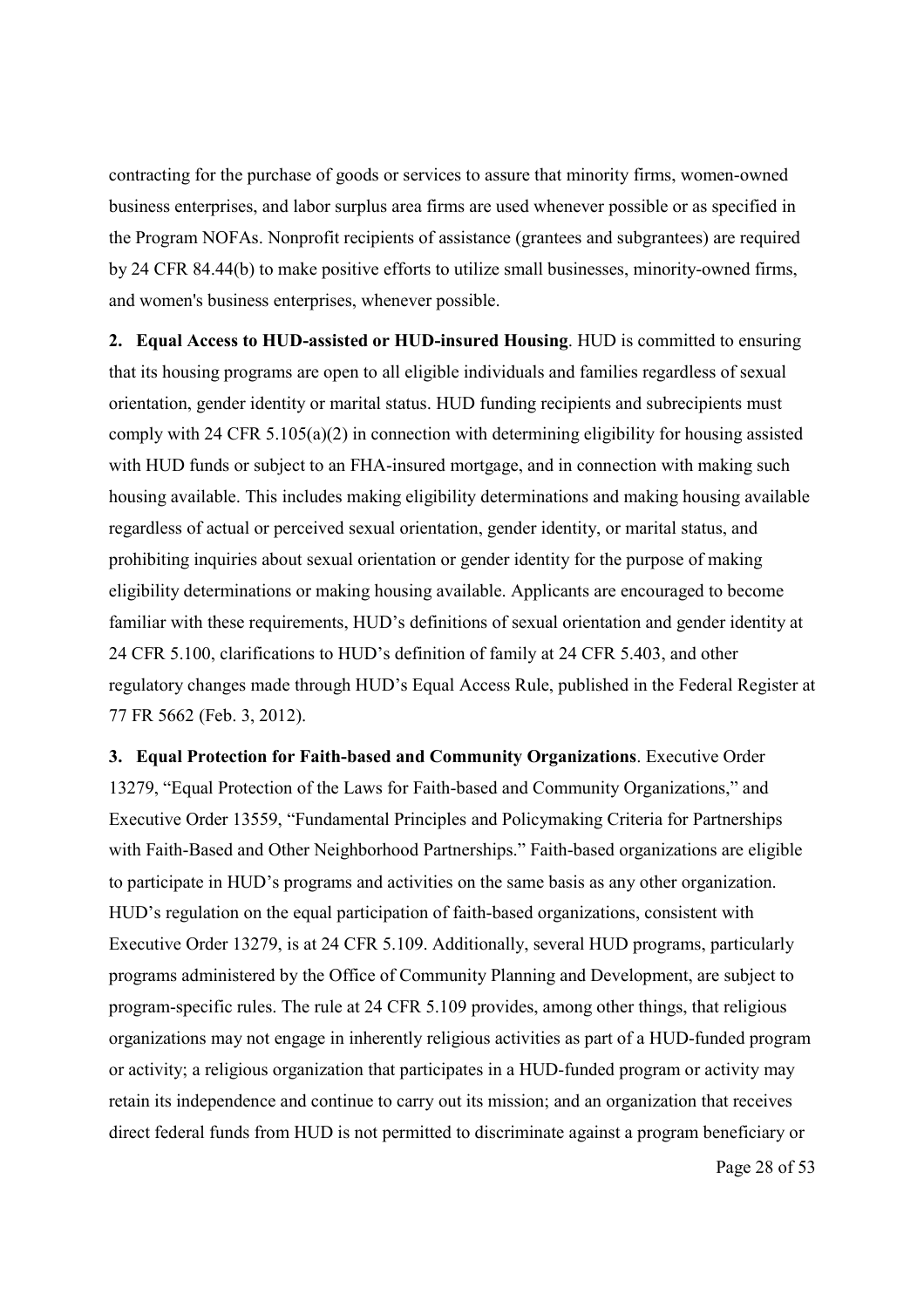prospective program beneficiary on the basis of religion or religious belief in providing program assistance. Executive Order 13559 amended Executive Order 13279 to require additional protections for program beneficiaries. HUD is preparing a proposed rule that will amend its current regulations at 24 CFR 5.109 and elsewhere to implement the provisions of E.O. 13559 in accordance with the process set out in OMB Memorandum M-13-19. However, some programspecific rules have been amended to reflect the new provisions of E.O. 13559. Recipients and subrecipients of funds subject to those amended rules must comply with the new regulatory provisions.

**4. Real Property Acquisition and Relocation**. Except as otherwise provided by federal statute, HUD-assisted programs or projects are subject to the Uniform Relocation Assistance and Real Property Acquisition Policies Act of 1970, as amended (Uniform Act or URA) (42 U.S.C. 4601-4655), and the government-wide implementing regulations issued by the Federal Highway Administration at 49 CFR part 24. The Uniform Act applies to acquisitions of real property and displacements resulting from the acquisition, rehabilitation, or demolition of real property for Federal or federally-assisted programs or projects. With certain limited exceptions, real property acquisitions for programs or projects that receive federal financial assistance from HUD must comply with 49 CFR part 24, subpart B.

To be exempt from the URA's acquisition requirements, real property acquisitions conducted without the threat or use of eminent domain, commonly referred to as "voluntary acquisitions," must satisfy the applicable requirements of 49 CFR 24.101(b)(1) through (5). Records demonstrating compliance with these requirements must be maintained by the recipient. The URA's relocation requirements remain applicable to any tenant who is displaced by an acquisition that meets the requirements of 49 CFR 24.101(b) (1) through (5).

The relocation requirements of the Uniform Act, and its implementing regulations at 49 CFR part 24, cover any person who moves permanently from real property or moves personal property from real property as a direct result of acquisition, rehabilitation, or demolition for a program or project receiving HUD assistance. While there are no URA statutory provisions for "temporary relocation", the URA regulations recognize that there are circumstances where a person will not be permanently displaced but may need to be moved from a project for a short period of time. Appendix A of the URA regulation (49 CFR  $24.2(a)(9)(ii)(D)$ ) explains that any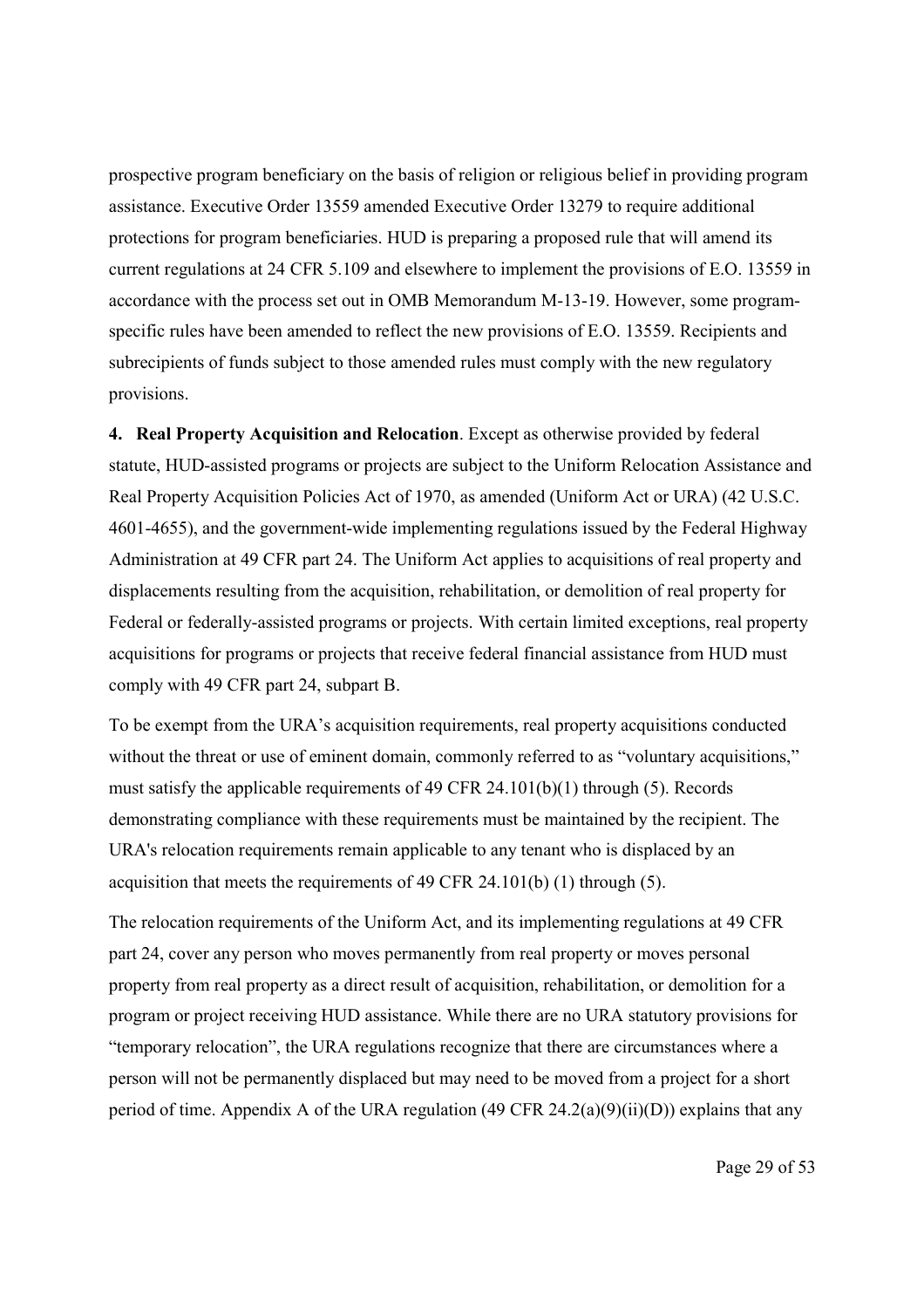tenant who has been temporarily relocated for a period beyond one year must be contacted by the displacing agency and offered URA permanent relocation assistance. Some HUD program regulations provide additional protections for temporarily relocated tenants. Before planning their project, applicants must review the regulations for the programs for which they are applying. Generally, the URA does not apply to displacements resulting from the demolition or disposition of public housing covered by Section 18 of the United States Housing Act of 1937. Individual Program NOFAs may have additional relocation guidance and requirements.

Additional resources and guidance pertaining to real property acquisition and relocation for HUD-funded programs and projects are available on HUD's Real Estate Acquisition and Relocation website at www.hud.gov/relocation. Applicable laws and regulations, policy and guidance, publications, training resources, and a listing of HUD contacts are also available for applicants who have questions or are in need of assistance.

**5. Procurement of Recovered Materials**. State agencies and agencies of a political subdivision of a state that are using assistance under a Program NOFA for procurement, and any person contracting with such an agency with respect to work performed under an assisted contract, must comply with the requirements of Section 6002 of the Solid Waste Disposal Act. In accordance with Section 6002, these agencies and persons must procure items designated in guidelines of the Environmental Protection Agency (EPA) at 40 CFR part 247 that contain the highest percentage of recovered materials practicable, consistent with maintaining a satisfactory level of competition, where the purchase price of the item exceeds \$10,000 or the value of the quantity acquired in the preceding fiscal year exceeded \$10,000; must procure solid waste management services in a manner that maximizes energy and resource recovery; and must have established an affirmative procurement program for procurement of recovered materials identified in the EPA guidelines. Please refer to www.epa.gov/osw/conserve/tools/cpg/pdf/rcra-6002.pdf for complete text and requirements of Section 6002.

**6. Participation in a HUD-Sponsored Program Evaluation**. As a condition of the receipt of financial assistance under a Program NOFA, all successful applicants will be required to cooperate with all HUD staff, contractors, or designated grantees performing research or evaluation studies funded by HUD.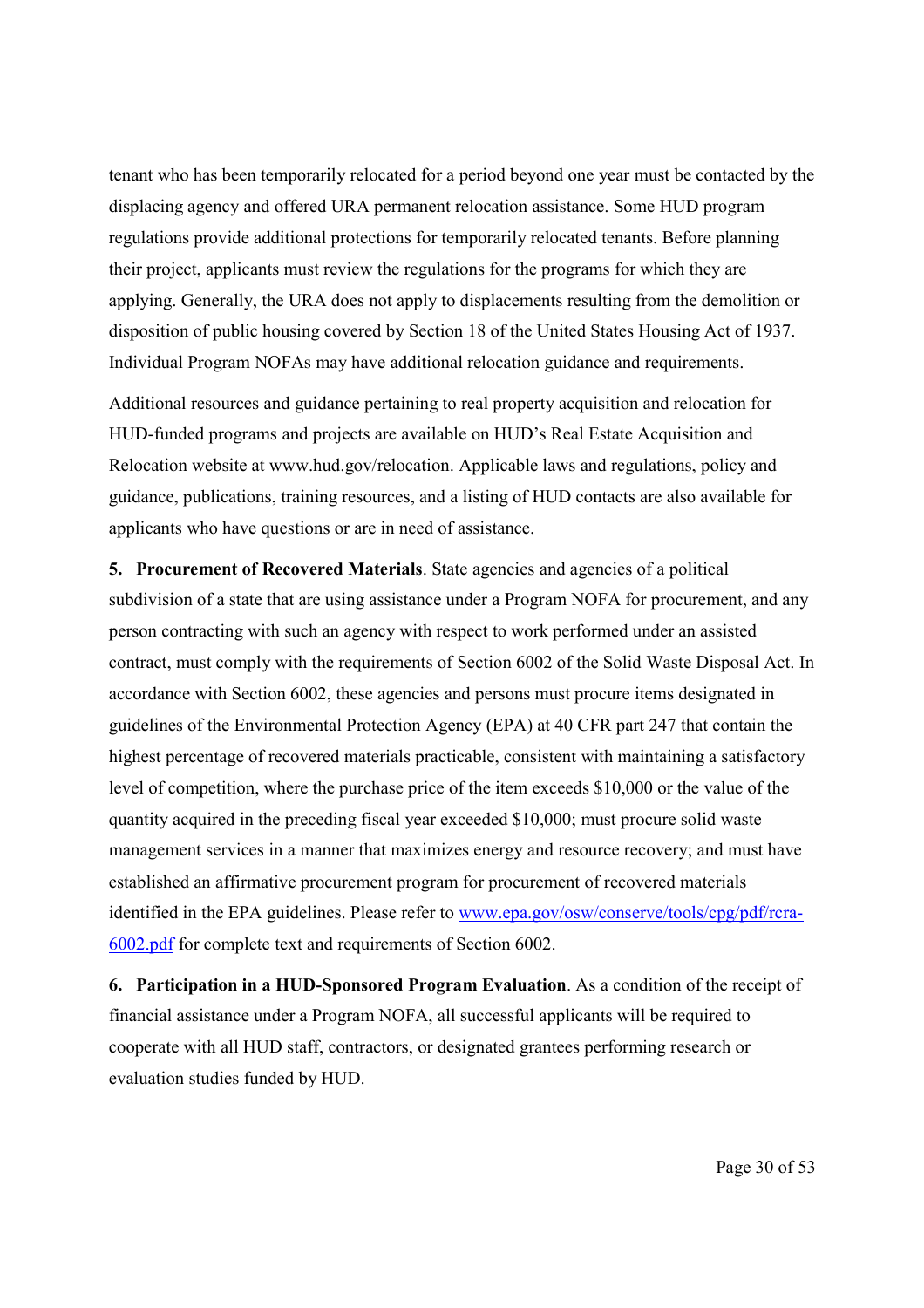**7. Environmental Requirements**. Recipients and participants, including public or private nonprofit or for-profit entities, or any of their contractors, under a HUD-funded program that assists in physical development activities or property acquisition are generally prohibited from acquiring, rehabilitating, converting, demolishing, leasing, repairing, or constructing property, or committing or expending HUD or other funds for these types of program activities, until one of the following has occurred:

a. HUD has completed an environmental review in accordance with 24 CFR part 50; or

b. For programs subject to 24 CFR part 58, HUD has approved a recipient's Request for Release of Funds (form HUD7015.15) following a responsible entity's completion of an environmental review. The applicant must consult the Program NOFA to determine the procedures for, timing of, and any modifications or exclusions from environmental review under a particular program.

**8. OMB Administrative Requirements and Cost Principles**. Unless excepted under 24 CFR chapters I through IX, the Uniform Administrative Requirements, Cost Principles, and Audit Requirements for Federal Awards, set forth in 2 CFR part 200, shall apply to Federal Awards made by the Department of Housing and Urban Development to non-Federal entities.

**9. Drug-Free Workplace**. Applicants awarded funds from HUD are subject to 2 CFR part 2429, which implements the Drug-Free Workplace Act of 1988 (41 U.S.C. 701, et seq.), as amended, and required to provide a drug-free workplace. Compliance with this requirement means that the applicant will:

a. Publish a statement notifying employees that it is unlawful to manufacture, distribute, dispense, possess, or use a controlled substance in the applicant's workplace and such activities are prohibited. The statement must specify the actions that will be taken against employees for violation of this prohibition. The statement must also notify employees that, as a condition of employment under the federal award, they are required to abide by the terms of the statement and that each employee must agree to notify the employer in writing if the employee is convicted for a violation of a criminal drug statute occurring in the workplace, no later than 5 calendar days after such conviction.

b. Establish an ongoing drug-free awareness program to inform employees about: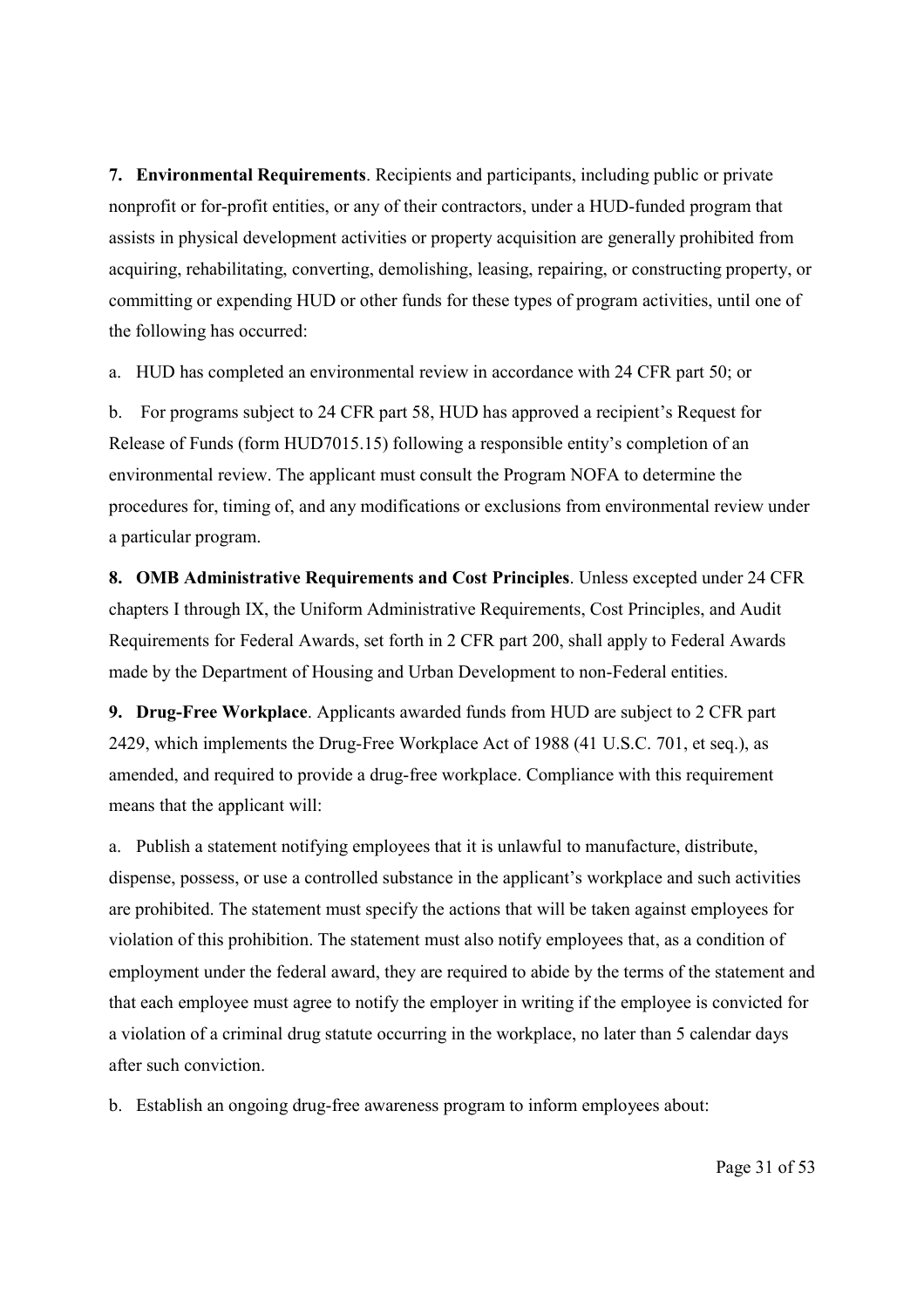(1) The dangers of drug abuse in the workplace;

(2) The applicant's policy of maintaining a drug-free workplace;

(3) Available drug counseling, rehabilitation, or employee assistance programs; and

(4) The penalties that may be imposed upon employees for drug abuse violations occurring in the workplace.

c. Notify HUD and other federal agencies providing funding in writing within 10 calendar days after receiving notice from an employee of a drug abuse conviction or otherwise receiving actual notice of a drug abuse conviction. The notification must be provided in writing to HUD's Office of Strategic Planning and Management, Grants Management Division, Department of Housing and Urban Development, 451 7th Street, SW, Room 3156, Washington DC 20410-3000, along with the following information:

(1) The program title and award number for each HUD award covered;

(2) The HUD staff contact name, telephone and fax numbers;

(3) A grantee contact name, telephone and fax numbers; and

(4) The convicted employee's position and title.

d. Require that each employee engaged in the performance of the federally funded award be given a copy of the drug-free workplace statement required in item (a) above and notify the employee that one of the following actions will be taken against the employee within 30 calendar days of receiving notice of any drug abuse conviction:

(1) Institution of a personnel action against the employee, up to and including termination consistent with requirements of the Rehabilitation Act of 1973 (29 U.S.C. 794), as amended; or

(2) Imposition of a requirement that the employee participate satisfactorily in a drug abuse assistance or rehabilitation program approved for such purposes by a federal, state, or local health, law enforcement, or other appropriate agency.

e. Identify to the agency making the award all known workplaces under the award. The workplace identification must include the actual address of buildings or other sites where work under the award will take place. The applicant must also inform the agency of any workplace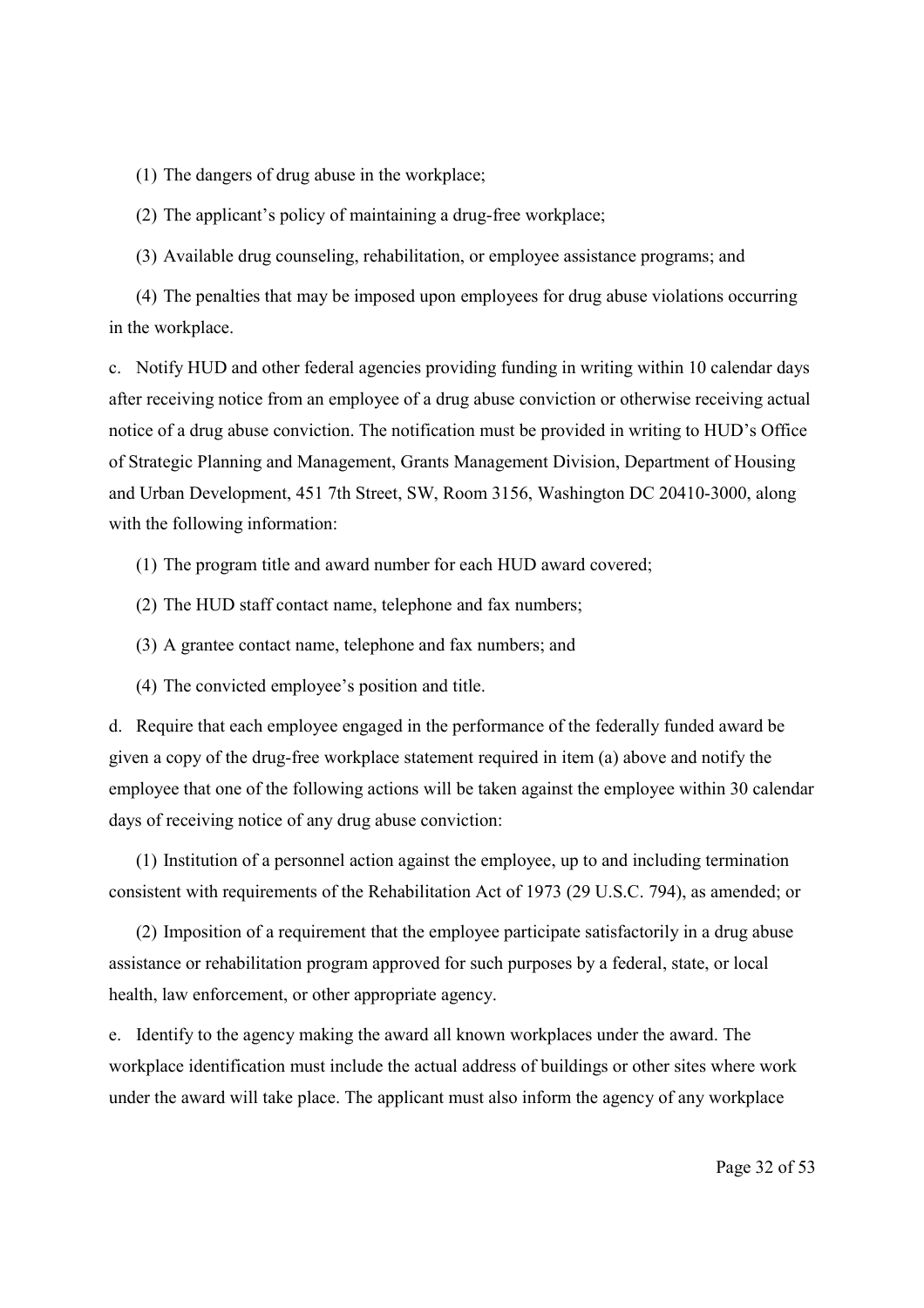changes during the performance of the award. The identification of the workplaces must occur either:

(1) At the time of application or upon award; or

(2) In documents the applicant keeps on file in its offices during performance of the award, in which case the applicant must make the information available for inspection upon request by the agency.

**10. Safeguarding Resident/Client Files**. In maintaining resident and client files, funding recipients shall comply with the Privacy Act of 1974 (Privacy Act), the agency rules and regulations issued under the Privacy Act, and observe state and local laws concerning the disclosure of records that pertain to individuals. Further, recipients are required to comply with the Privacy Act in the design, development, or operation of any system of records on individuals and take reasonable measures to ensure that resident and client files are safeguarded, including when reviewing, printing, or copying client files.

**11. Compliance with the Federal Funding Accountability and Transparency Act of 2006 (Pub. L.109-282) (Transparency Act), as amended**. Prime Grant Awardee Reporting. Prime recipients of HUD's financial assistance are required to report certain subawards in the Federal Funding Accountability and Transparency Act Subaward System (FSRS) website located at www.fsrs.gov or its successor system for all prime awards listed on the FSRS website. Prime financial assistance awardees receiving funds directly from HUD are required to report subawards and executive compensation information both for the prime award and subaward recipients, including awards made as pass-through awards or awards to vendors. For reportable subawards, if executive compensation reporting is required and subaward recipients' executive compensation is reported through the SAM system, the prime recipient is not required to report this information. The reporting of award and subaward information is in accordance with the requirements of the Transparency Act, as amended by section 6202 of Public Law 110-252, and by section 3 of Public Law 113-101.

**12. Eminent Domain**. Section 409 of the Transportation, Housing and Urban Development, and Related Agencies Appropriations Act, 2012 (Pub. L. 112-55, Div. C, Title II), prohibits the use of funds to support any federal, state, or local project that seeks to use the power of eminent domain, unless eminent domain is employed only for a public use. Section 409 provides that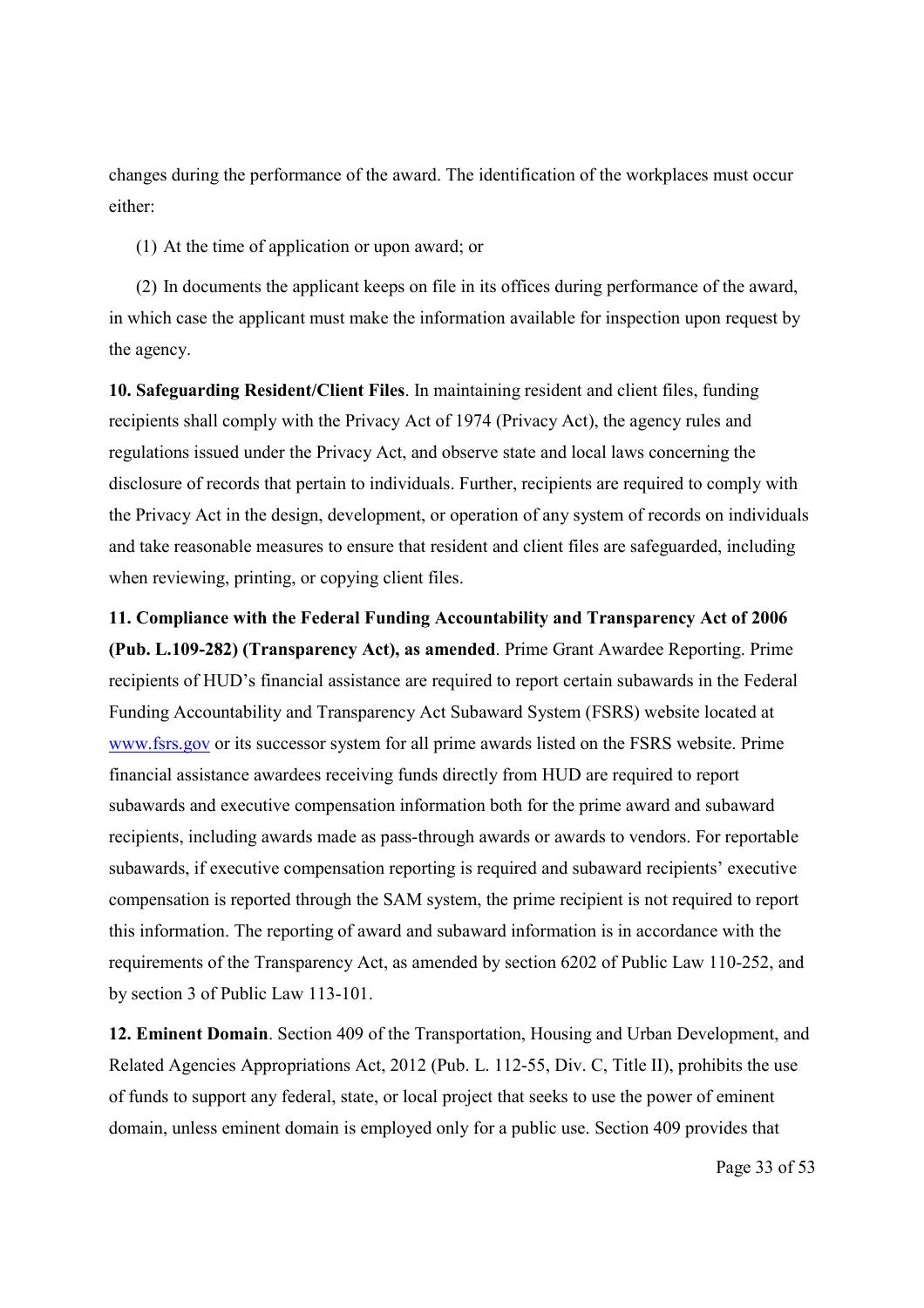public use shall not be construed to include economic development that primarily benefits private entities. Use of funds for mass transit, railroad, airport, seaport, or highway projects, as well as utility projects which benefit or serve the general public (including energy-related, communication-related, water-related, and wastewater-related infrastructure), other structures designated for use by the general public or which have other common-carrier or public-utility functions that serve the general public and are subject to regulation and oversight by the government, and projects for the removal of an immediate threat to public health and safety or brownfields, as defined in the Small Business Liability Relief and Brownfields Revitalization Act (Pub. L. 107-118), shall be considered a public use for purposes of Section 409. Applicants for FY 2015 assistance under the programs governed by this General Section may be subject to this restriction if it is incorporated in HUD's FY 2015 appropriation. A notice will be published indicating if this provision applies subsequent to the passage of HUD's FY 2015 appropriation.

**13. Physical Accessibility***.* Note that all meetings must be held and services provided in facilities that are physically accessible to persons with disabilities. Where physical accessibility is not achievable, successful applicants must give priority to alternative methods of product or information delivery that offer programs and activities to qualified individuals with disabilities in the most integrated setting appropriate in accordance with HUD's implementing regulations for section 503 of the Rehabilitation Act of 1973 (29 U.S.C.§794) at 24 CFR part 8. In addition, all notices of and communications during all training sessions and public meetings shall be provided in a manner that is effective for persons with hearing, visual, and other communication-related disabilities or provide other means of accommodation for persons with disabilities consistent with section 504 of the Rehabilitation Act of 1973 and HUD's section 504 regulations. See CFR section 8.6

#### **C. Reporting.**

**1. Reporting Requirements and Frequency of Reporting**. The Program NOFA will specify the reporting requirements, including content and method of data collection, as well as the frequency for reporting to HUD. HUD will require grantees to submit performance reports in accordance with federal OMB guidance and the instructions for the program.

**2. Race and Ethnicity Data Reporting Form**. HUD requires grantees that provide HUDfunded program benefits to individuals or families to report data on the race and ethnicity of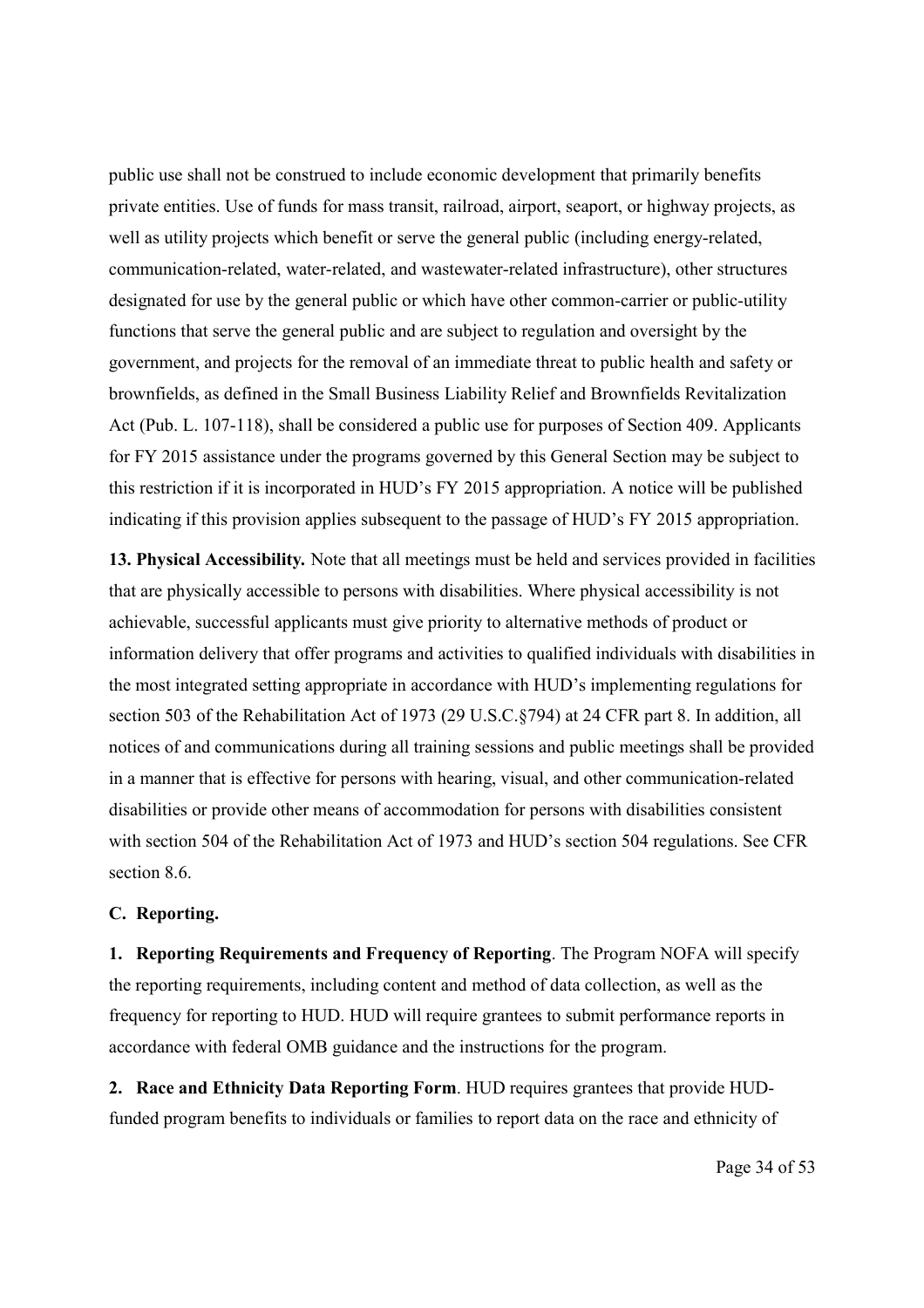those individuals receiving such benefits. Grantees that provide benefits to individuals during the period of performance, whether directly through subrecipients or contractors, must report the data using the Race and Ethnic Data Reporting Form found on Grants.gov. The form is a data collection based on the standards published by OMB on August 13, 2002. The Program NOFA will identify applicable reporting requirements related to each program.

## **VII.AGENCY CONTACT(S)**

Questions regarding this notice are to be directed to the Office of Strategic Planning and Management, Grants Management Division, Department of Housing and Urban Development, 451 7th Street, SW, Room 3156, Washington, DC 20410-3000, telephone number (202) 708- 0667. This is not a toll-free number. Persons with hearing or speech impairments may access this number via TTY by calling the Federal Relay Service at 1-800-877-8339.

#### **VIII. OTHER INFORMATION**

**A. Paperwork Reduction Act Statement.** The information collection requirements in this notice have been approved by OMB under the Paperwork Reduction Act of 1995 (44 U.S.C. 3501-3520). In accordance with the Paperwork Reduction Act, HUD may not conduct or sponsor, and a person is not required to respond to, a collection of information unless the collection displays a valid OMB control number. Each Program NOFA will identify its applicable OMB control number.

**B. Environmental Impact.** A Finding of No Significant Impact (FONSI) with respect to the environment for this notice is available for public inspection on HUD's Funds Available page. If applicable, program NOFAs will include similar information. Program NOFAs will publish applicable environmental requirements in Section VI.B of the Program NOFA.

The posting of the FONSI to HUD's website is part of HUD's Open Government efforts to make it easier for the public to access information.

**C. Executive Orders and Congressional Intent.** Executive Order 13132 prohibits, to the extent practicable and permitted by law, an agency from promulgating policies that have federalism implications and either impose substantial direct compliance costs on state and local governments and are not required by statute, or preempt state law, unless the relevant requirements of Section 6 of the executive order are met. This notice does not have federalism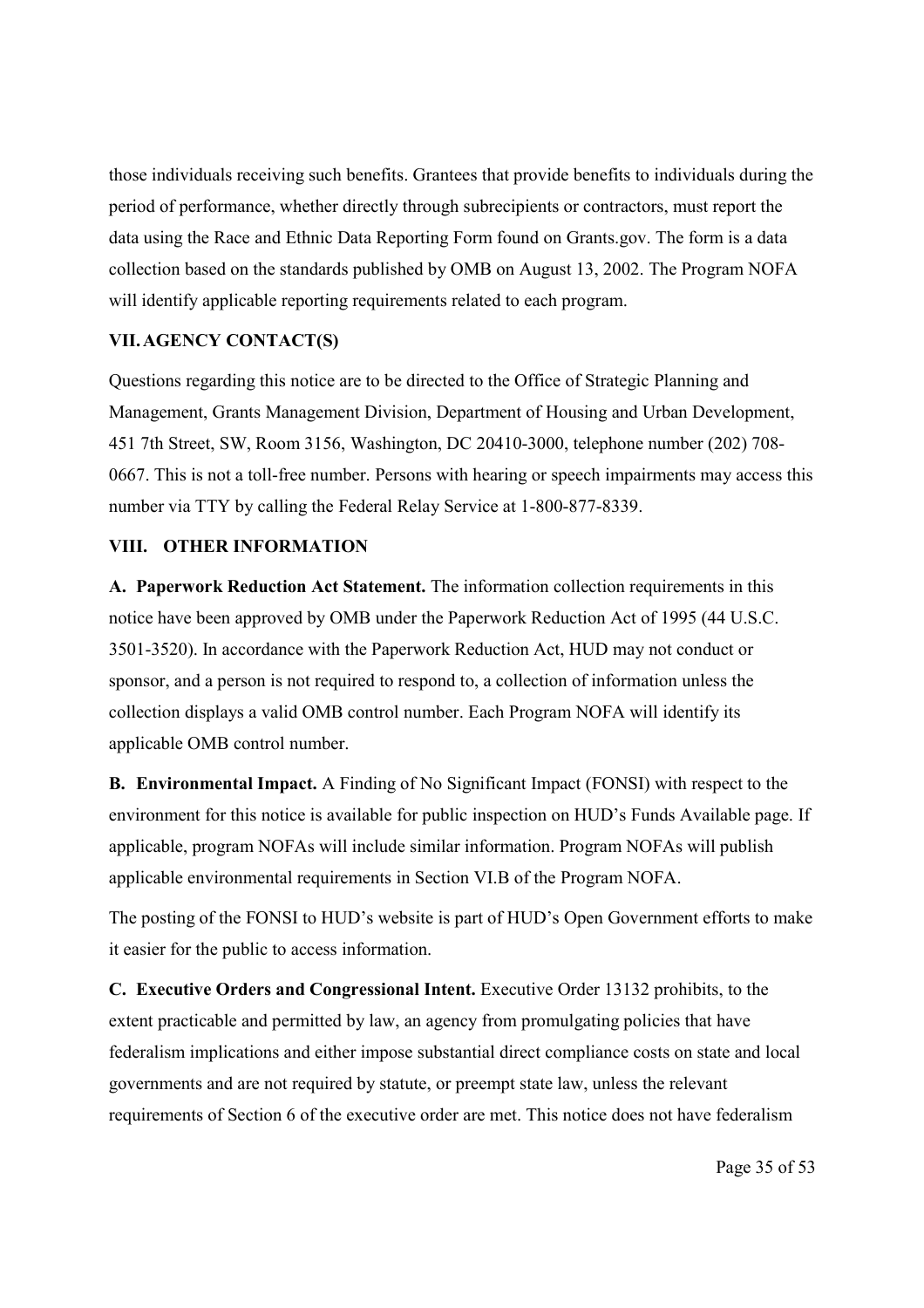implications and does not impose substantial direct compliance costs on state and local governments or preempt state law within the meaning of the executive order.

**D. Section 102 of the HUD Reform Act.** Section 102 of the Department of Housing and Urban Development Reform Act of 1989 (HUD Reform Act) (42 U.S.C. 3545) and the regulations codified at 24 CFR part 4, subpart A, contain a number of provisions that are designed to ensure greater accountability and integrity in the provision of certain types of assistance administered by HUD. On January 14, 1992, HUD published a notice that also provides information on the implementation of Section 102 (57 FR 1942). The documentation, public access, and disclosure requirements of Section 102 apply to assistance awarded under NOFAs published as described below.

**1. Documentation, Public Access, and Disclosure Requirements**. HUD will ensure that documentation and other information regarding each application submitted pursuant to a FY 2015 NOFA are sufficient to indicate the basis upon which assistance was provided or denied. This material, including any letters of support, will be made available for public inspection for a 5-year period beginning not less than 30 days after the award of the assistance. Material will be made available in accordance with the FOIA and HUD's implementing regulations at 24 CFR part 15.

**2. Form HUD2880, "Applicant/Recipient Disclosure/Update Report"**. HUD will also make available to the public for a period of 5 years all applicant disclosure reports (form HUD 2880) submitted in connection with a FY 2015 NOFA. Updated reports (also reported on form HUD 2880) will be made available along with the applicant disclosure reports, but in no case for a period of less than 3 years. All reports will be made available in accordance with the FOIA and HUD's implementing regulations. HUD has also developed an instructional webcast on this form for applicants/grantees. The webcast is found at

[media.gss.hud.gov:8080/WC/2011/02/11/HUDForm2880.wmv.](http://media.gss.hud.gov:8080/WC/2011/02/11/HUDForm2880.wmv)

**3. Publication of Recipients of Funding**. HUD's regulations at 24 CFR part 4 provide that HUD will publish a notice in the Federal Register to notify the public of all funding decisions made by HUD to provide:

a. Assistance subject to Section 102(a) of the HUD Reform Act; and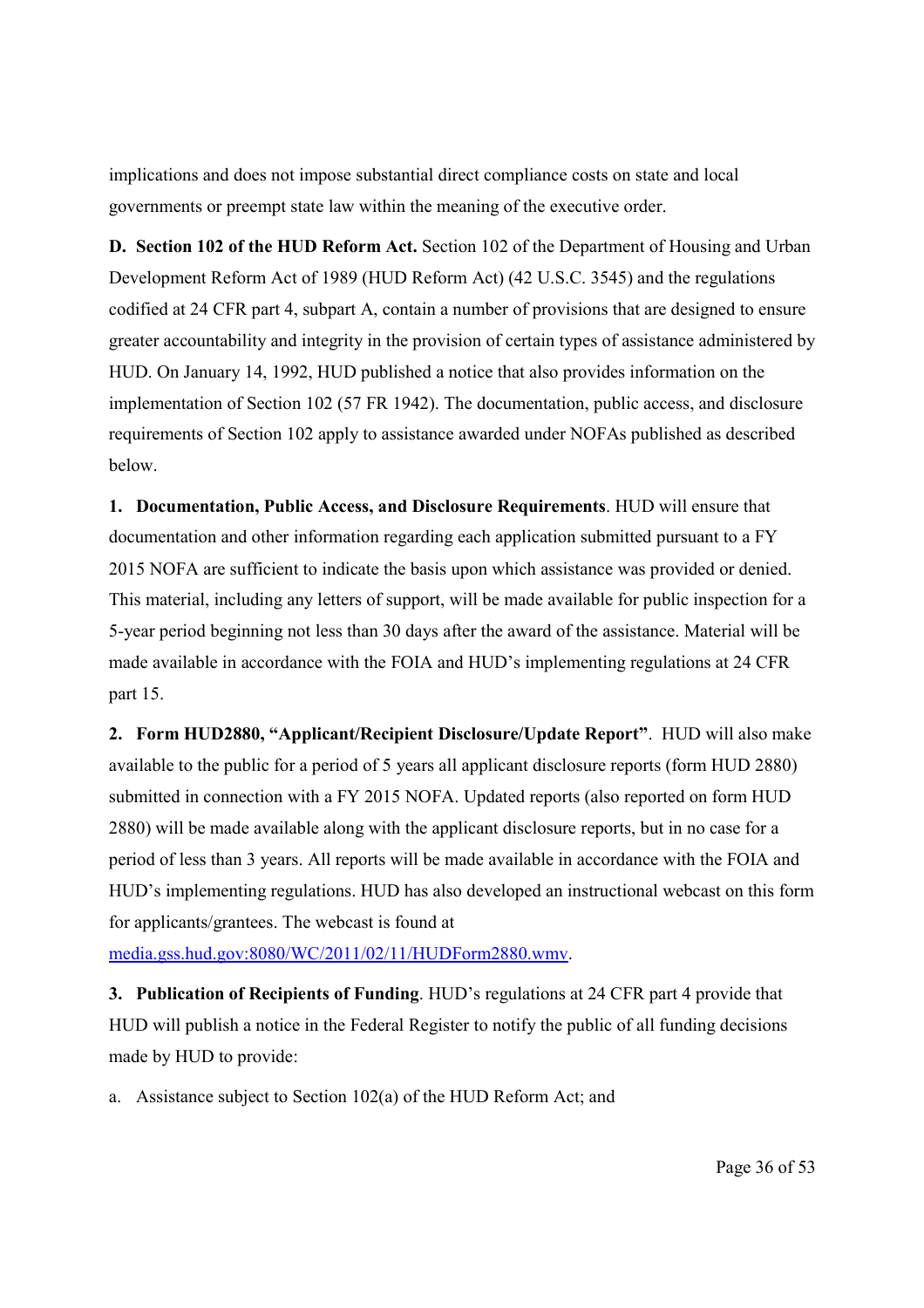b. Assistance provided through grants or cooperative agreements on a discretionary (nonformula, non-demand) noncompetitive basis.

**E. Section 103 of the HUD Reform Act.** Section 103 of the HUD Reform Act, codified at 24 CFR part 4, subpart B, applies to this funding competition until the announcement of selection of successful applicants. HUD's employees involved in the review of applications and in the making of funding decisions are prohibited by the regulations from providing advance information to any person (other than an authorized HUD employee) concerning funding decisions or from otherwise giving any applicant an unfair competitive advantage. Persons who apply for assistance must confine their inquiries to the subject areas HUD's employees are permitted to answer under 24 CFR part 4.

Applicants who have ethics-related questions may contact HUD's Ethics Law Division at 202- 708-3815 (this is not a toll-free number). Persons with speech or hearing impairments may access this number via TTY by calling the Federal Relay Service at 1-800-877-8339.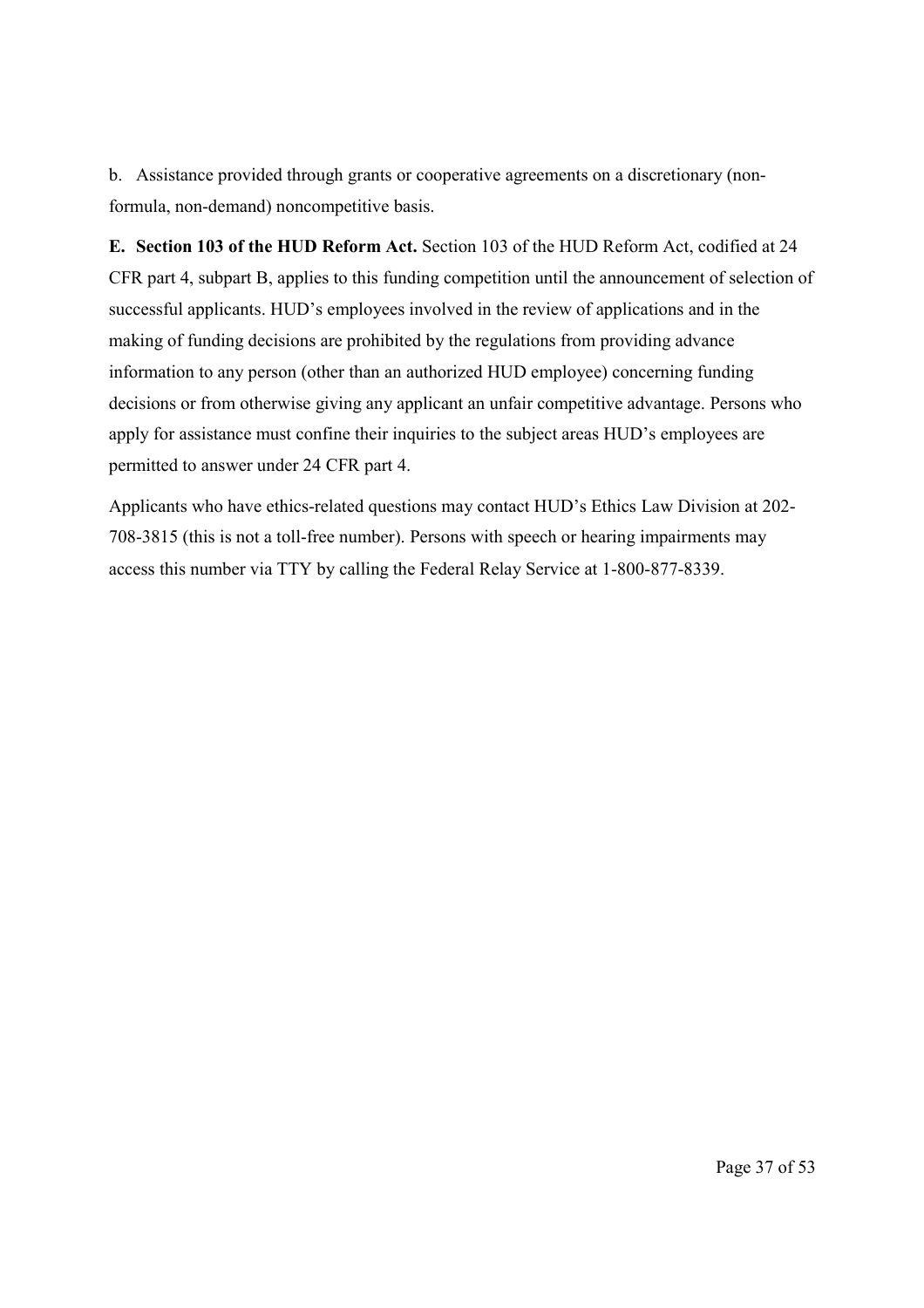# **IX. APPENDIX A**

The following appendix explains the NOFA priorities in greater detail and outlines what applicants must show in order to satisfy the various requirements. Note that applicants must receive the minimum fundable score before NOFA priorities points can be credited.

| <b>Applicability</b> | <b>CRITERIA FOR "PROMOTE HEALTH AND HOUSING</b>                               |
|----------------------|-------------------------------------------------------------------------------|
|                      | STABILITY OF VULNERABLE POPULATIONS"                                          |
|                      | Health Care Assessment and Assistance<br>٠                                    |
|                      | Targeting High-Need Clients for Health Services                               |
|                      | Partnerships with health care organizations                                   |
| <b>ALL TYPES</b>     | Applicants may receive one point for demonstrating any one of the             |
| <b>AND AS</b>        | following, with a maximum of two points awarded for this priority             |
| <b>SPECIFIED IN</b>  | overall. To receive the points for this priority, applicants will be expected |
| <b>INDIVIDUAL</b>    | to identify the target population(s) to be served, the baseline from which    |
| <b>PROGRAM</b>       | improvements are to be measured, the anticipated outcome, and the             |
| <b>NOFA</b>          | related measurements to be used to gauge the positive change. During the      |
|                      | course of the award, the grantee will be expected to report progress in       |
|                      | meeting the expected goals.                                                   |
|                      | A. Health Care Assessment and Assistance (1 point): Demonstrated              |
|                      | processes in place to assess the health insurance status of people who are    |
|                      | touched by the relevant HUD housing-related program, and for those who        |
|                      | can benefit from Medicaid expansion or subsidized health insurance, to        |
|                      | direct them to the online health insurance marketplace, HHS' toll-free        |
|                      | number, or local health insurance navigators; To receive the points for this  |
|                      | NOFA priority, applicants will be expected to identify the target             |
|                      | population(s) to be served, the baseline from which improvements are to       |
|                      | be measured, the anticipated outcome, and the related measurements to be      |
|                      | used to gauge the positive change.                                            |
|                      | B. Targeting High-Need Clients (1 point): Demonstrated processes in           |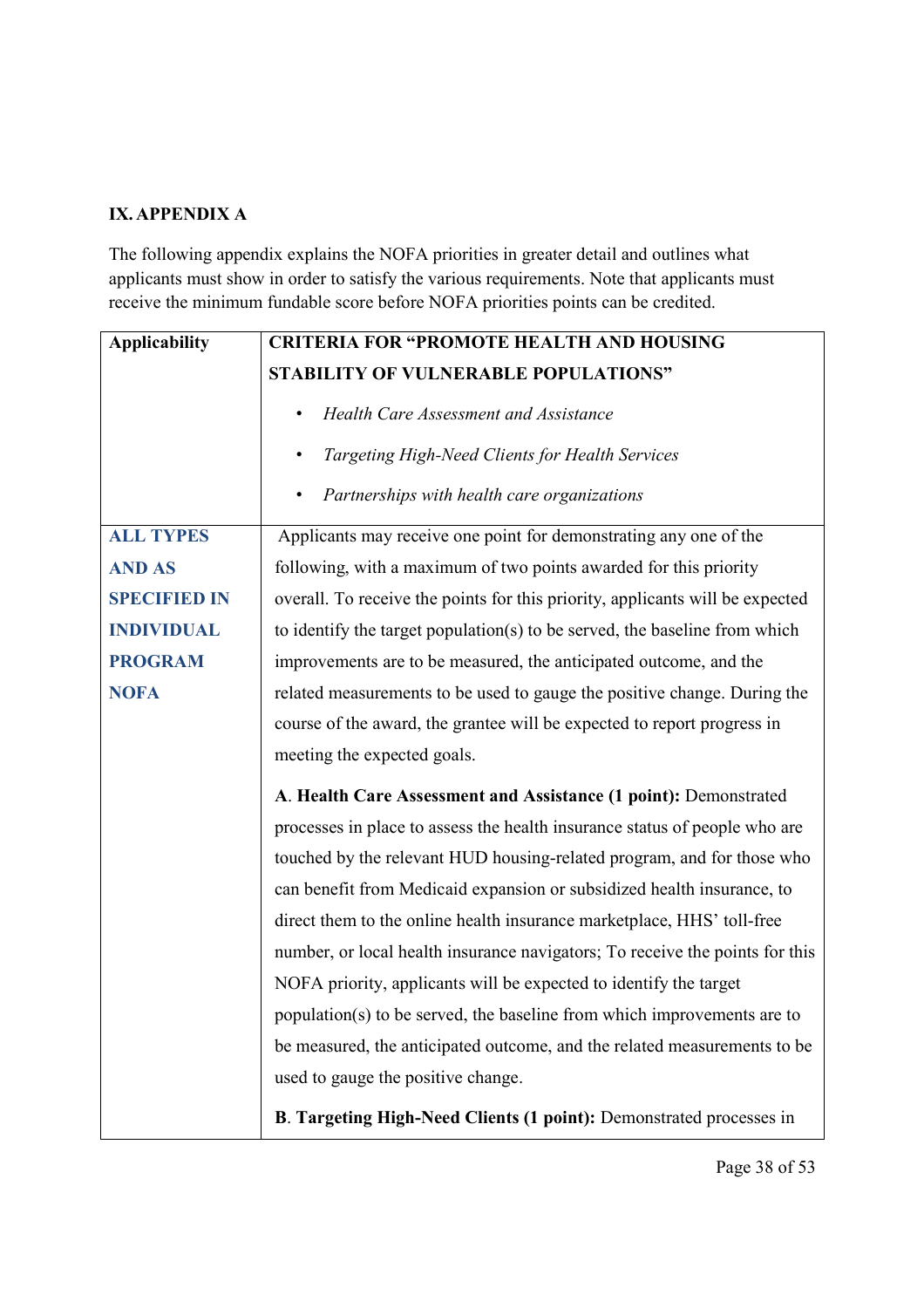|                    | place to target and prioritize the most vulnerable people or people who are |
|--------------------|-----------------------------------------------------------------------------|
|                    |                                                                             |
|                    | high utilizers of health and human services systems.                        |
|                    | C. Partnerships with Health Care Organizations (1 point): Provide           |
|                    | evidence of partnerships with community health centers or other health      |
|                    | care providers to assess health care needs and connect people to care and   |
|                    | health-related supports; Applicants must submit letters, partnership        |
|                    | agreements or memoranda of understanding from partnership                   |
|                    | organizations evidencing specific roles, responsibilities and commitments   |
|                    | addressing improved coordination and information sharing. Such partner      |
|                    | documents should be submitted on the partner organization's letterhead      |
|                    | and be signed by an official who is able to make commitments on the part    |
|                    | of the organization by individuals authorized to obligate the               |
|                    | organization(s) submitting them.                                            |
|                    | In addition, applicants will be asked to identify measures of success for   |
|                    | selected strategies, such as, but not limited to, the following outputs:    |
|                    | (1) Health insurance enrollments: Identify increases in the number of       |
|                    | assisted individuals with health insurance.                                 |
|                    | (2) Health services: For on-site health services and programs, increases    |
|                    | in the number of visits or participation rates in programs.                 |
|                    |                                                                             |
| Applicability      | <b>CRITERIA FOR "PROMOTE ECONOMIC DEVELOPMENT AND</b>                       |
|                    | <b>ECONOMIC RESILIENCE"</b>                                                 |
|                    | Create Jobs for low-income residents<br>٠                                   |
|                    | Proximity to Amenities/Reducing Transportation Costs                        |
| <b>CAPITAL</b>     | Applicants may receive one point for demonstrating one of the following,    |
| <b>INVESTMENT,</b> | with a maximum of two points awarded for this priority overall.             |
| PLANNING,          |                                                                             |
| <b>AND</b>         | A. Community Economic Development (1 point): To receive 1 point             |
|                    | under this objective, applicants must show how their proposed grant         |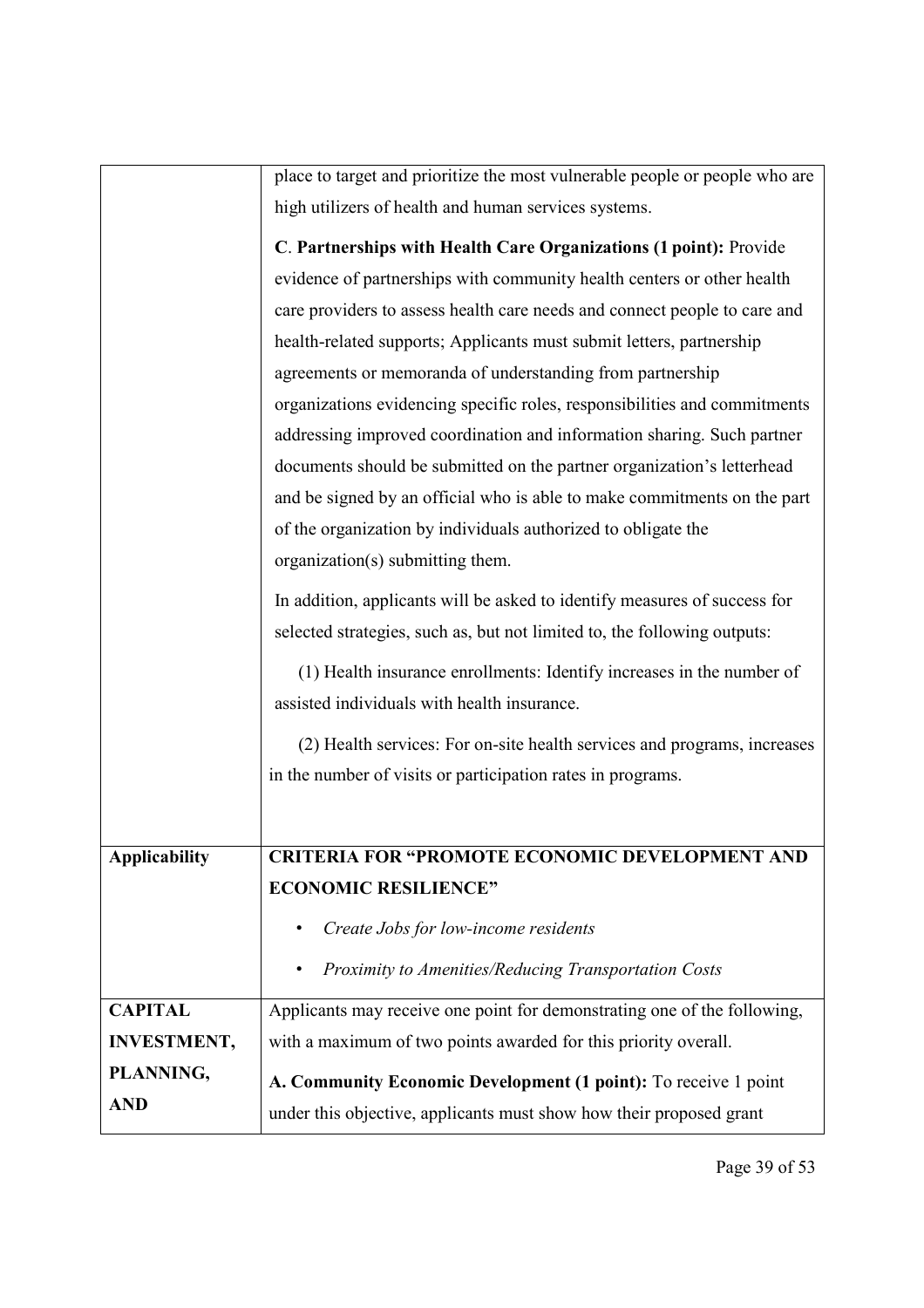# **RESEARCH NOFAS OR AS SPECIFIED IN INDIVIDUAL PROGRAM NOFA**

activities will build infrastructure within the target community to support 1) job creation for low income people, at-risk youth and/or transition-age youth; 2) business opportunities for small and/or disadvantaged businesses; and/or 3) create a flow of investment of private or other public capital into a) small and disadvantaged businesses or b) nonprofit activities serving low income people, at-risk youth and/or transition-age youth; and/or 4) any combination of the above. Applicants must provide substantive description of each activity and specific, measureable targets of economic development impact, with a narrative supporting the estimate. For programs already subject to the requirements of Section 3 (see paragraph VI.B.2) applicants must clearly explain how the proposed activities exceed the requirements of Section 3 to "ensure that employment and other economic opportunities generated by HUD financial assistance shall, to the greatest extent feasible, and consistent with existing Federal, State and local laws and regulations, be directed to low- and very low-income persons." (24 CFR 135.1)

**B. Reducing Transportation Costs / Proximity to Amenities/ (1 point):** To receive 1 point under this objective, applicants must demonstrate that proposed activities will be conducted and projects sited at locations that will help households reduce their transportation costs. Applicants should demonstrate this through evidence that such sites are within easy walking distance of other important services and amenities such as grocery stores, social services, cultural facilities, parks, recreation and other amenities and/or served by conveniently located public transportation with frequent service. Applicants must provide evidence that the proposed activities meet the following criterion:

Sites located in metropolitan areas (per 42 U.S.C. § 5302(a)(3)) must be within one-half mile of amenities that are appropriate to the served population. Nonmetropolitan sites must be within one mile of amenities that are appropriate to the served population. Applicants must provide a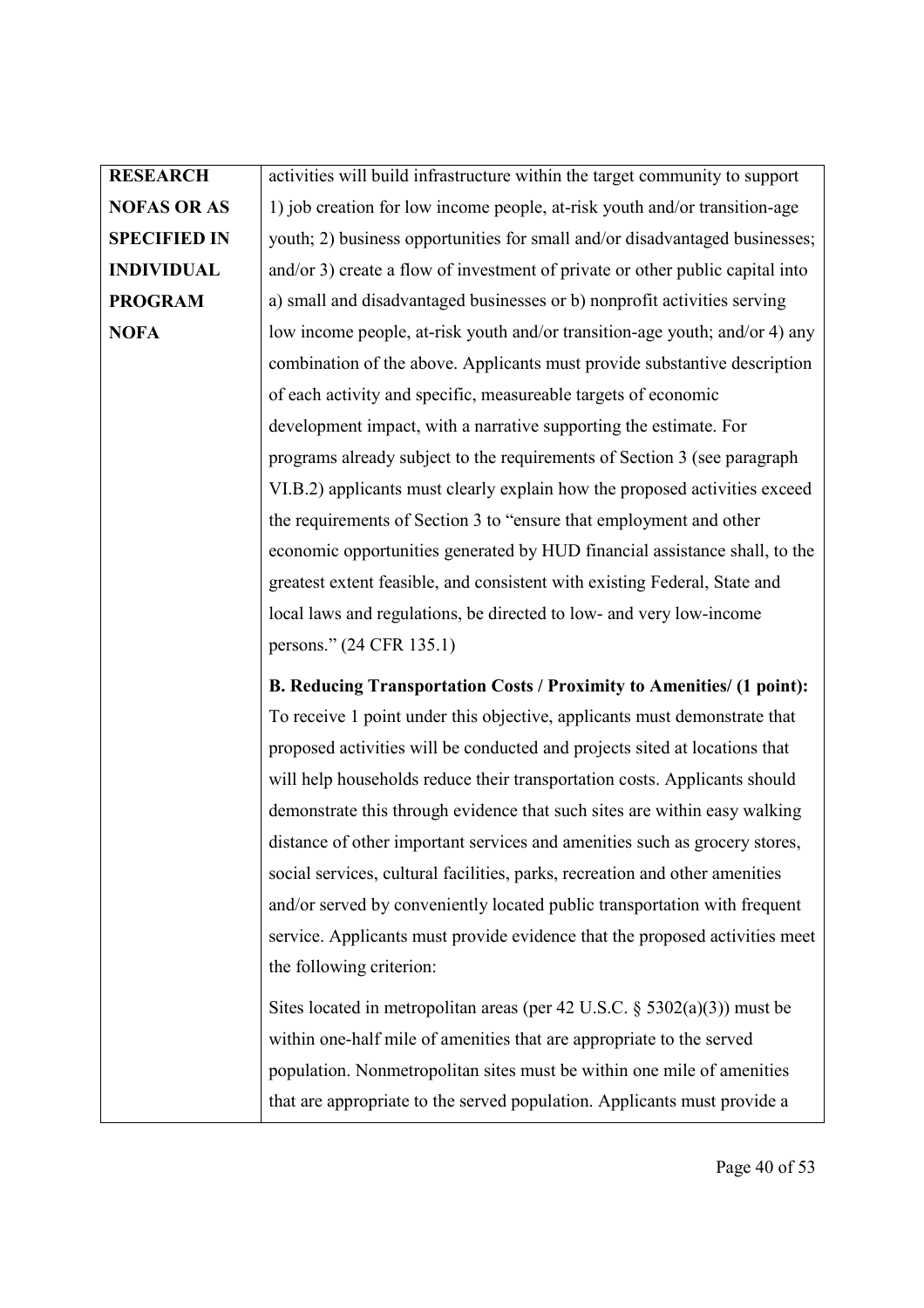|                    | map identifying the applicable amenities. Points will be awarded to project    |
|--------------------|--------------------------------------------------------------------------------|
|                    | sites within easy walking distance of at least 2 of the following categories   |
|                    | of amenities:                                                                  |
|                    | a. Grocery Store such as a supermarket or other store that sells               |
|                    | produce and meat products;                                                     |
|                    | b. Social Services Facilities such as a licensed adult or senior care,         |
|                    | hospital, medical clinic or social service organization that offers            |
|                    | services to residents;                                                         |
|                    | c. Neighborhood-serving Amenities such as an apparel store,                    |
|                    | convenience store, pharmacy, bank, hair care, dry cleaner, or                  |
|                    | restaurant;                                                                    |
|                    | d. Recreational Facilities such as a community or senior center,               |
|                    | gym, health club, or entertainment venue; and                                  |
|                    | e. Civic Facilities such as a government office that serves the                |
|                    | public on-site, an educational facility providing adult education              |
|                    | classes, place of worship, police or fire station, post office, public         |
|                    | library, or public park.                                                       |
|                    | f. Educational Facilities such as primary and secondary schools,               |
|                    | community colleges, and universities.                                          |
|                    | Alternatively, applicants may also receive this point by demonstrating         |
|                    | through publicly-available information that the proposed site is served by     |
|                    | reliable and accessible public transportation through door-to-door             |
|                    | shuttle/van service and/or a transit stop(s) within one-half mile which        |
|                    | provides access to at least 2 of the above listed amenities.                   |
| <b>COUNSELING</b>  | Applicants may receive one point for demonstrating any one of the              |
| <b>AND SERVICE</b> | following, with a maximum of two points awarded for this priority overall.     |
| <b>COORDINATIO</b> | A. Job Readiness for Low-income Residents, At-Risk Youth and/or                |
| N NOFAS OR AS      | <b>Transition-Age Youth.</b> To receive 1 point for this objective, applicants |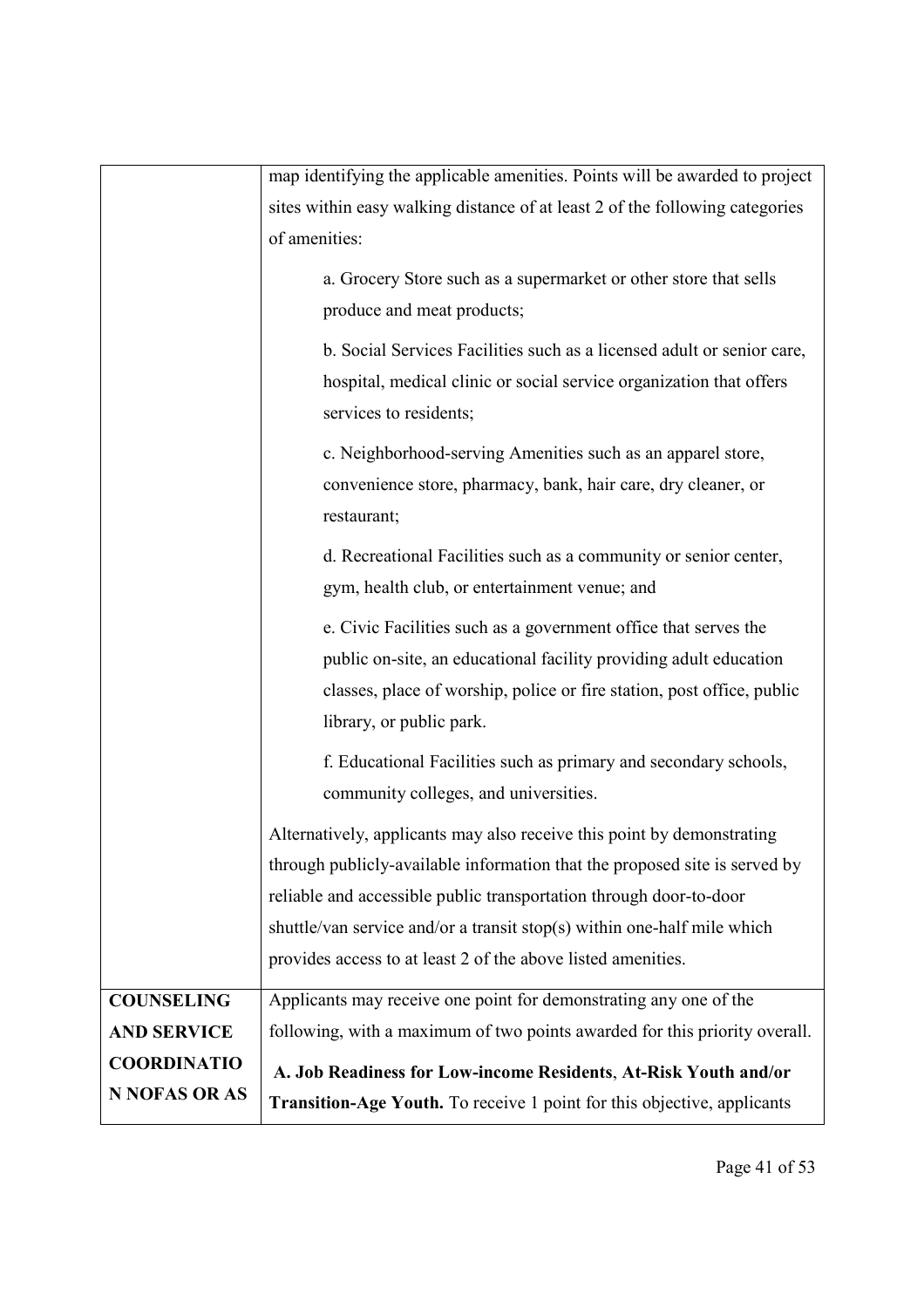| <b>SPECIFIED IN</b> | must provide evidence of a curriculum and services plan designed to          |
|---------------------|------------------------------------------------------------------------------|
| <b>INDIVIDUAL</b>   | increase beneficiaries' job-readiness, and link participants with employers. |
| <b>PROGRAM</b>      | Renewal or returning applicants must provide evidence of positive            |
| <b>NOFA</b>         | program outcomes, e.g., participants who got a job or improved their         |
|                     | employment status (increased income or benefits).                            |
|                     | <b>B. Reducing Transportation Costs / Tailored Services Plan and</b>         |
|                     | <b>Curriculum.</b> To receive 1 point for this objective, applicants must    |
|                     | provide evidence of a site-specific services plan with a supporting site-    |
|                     | specific curriculum designed to help clients consider transportation costs   |
|                     | and access to amenities as part of housing and employment location           |
|                     | decisions. (For either document, if it is publicly accessible on the Web,    |
|                     | provide just the Web address rather than attaching it.) Applicants must      |
|                     | identify the baseline from which improvements are to be measured, and        |
|                     | measurements to be used to gauge the improvements. Renewal or returning      |
|                     | applicants must provide evidence of outcome improvements from their          |
|                     | previous program, e.g., the percentage of participants who show              |
|                     | transportation costs reduced from the baseline of that program.              |
|                     | C. Proximity to Amenities/Reducing Transportation Costs. To receive          |
|                     | 1 point for this objective, applicants must provide evidence that HUD-       |
|                     | funded counseling or services are provided within easy walking distance of   |
|                     | other important services and amenities such as grocery stores, social        |
|                     | services, cultural facilities, parks, recreation and other amenities and/or  |
|                     | served by conveniently located public transportation with frequent service.  |
|                     | Sites located in metropolitan areas (per 42 U.S.C. $\S$ 5302(a)(3)) must be  |
|                     | within one-half mile of amenities that are appropriate to the served         |
|                     | population. Nonmetropolitan sites must be within one mile of amenities       |
|                     | that are appropriate to the served population. Applicants must provide a     |
|                     | map identifying the applicable amenities. Points will be awarded to project  |
|                     | sites within easy walking distance of at least 2 of the following categories |
|                     | of amenities:                                                                |
|                     |                                                                              |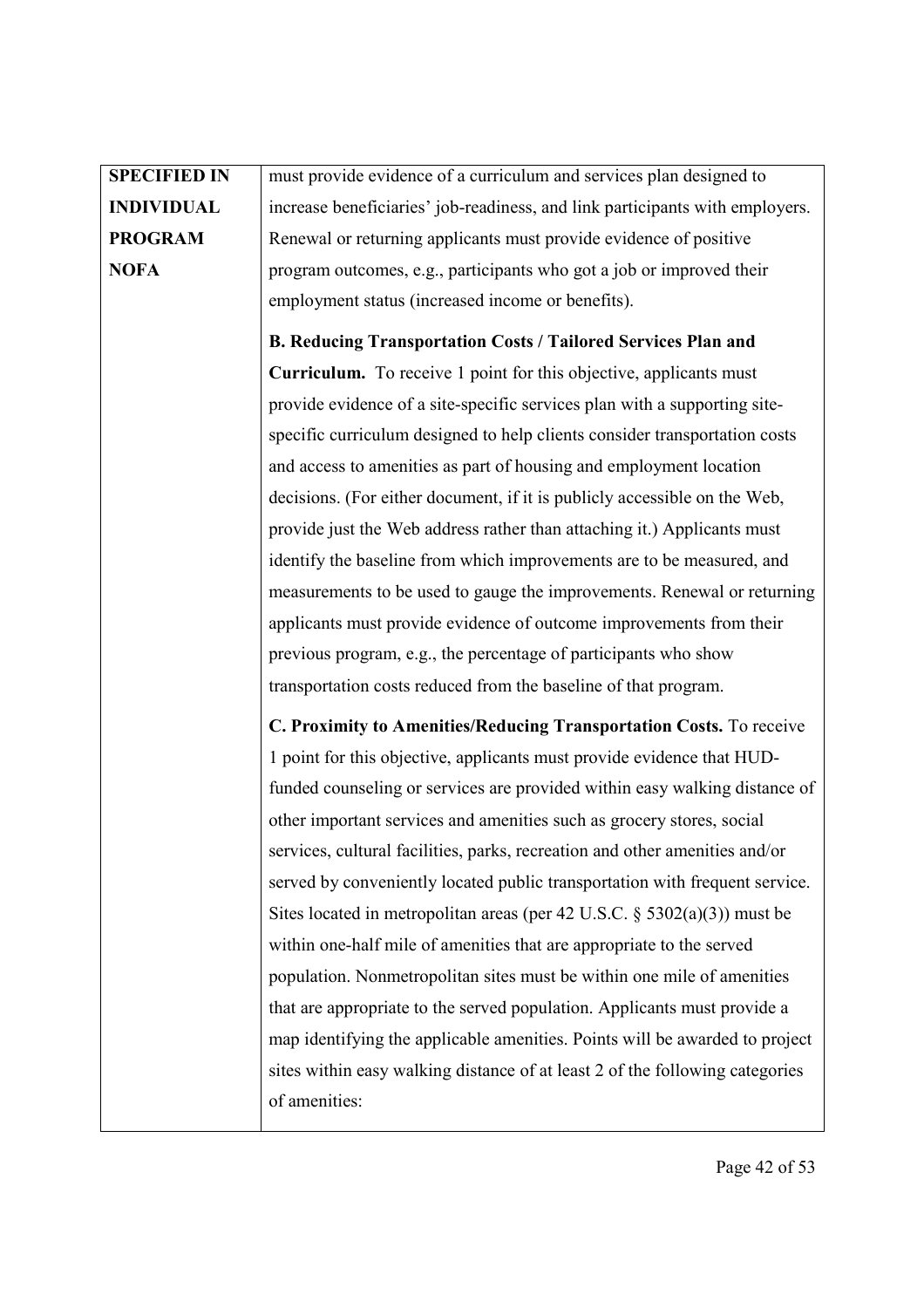| a. Grocery Store such as a supermarket or other store that sells<br>produce and meat products;                                                                                                                                                                                                                         |
|------------------------------------------------------------------------------------------------------------------------------------------------------------------------------------------------------------------------------------------------------------------------------------------------------------------------|
| b. Social Services Facilities such as a licensed adult or senior care,<br>hospital, medical clinic or social service organization that offers<br>services to residents;<br>c. Neighborhood-serving Amenities such as an apparel store,<br>convenience store, pharmacy, bank, hair care, dry cleaner, or<br>restaurant; |
| d. Recreational Facilities such as a community or senior center,<br>gym, health club, or entertainment venue; and                                                                                                                                                                                                      |
| e. Civic Facilities such as a government office that serves the<br>public on-site, an educational facility providing adult education<br>classes, place of worship, police or fire station, post office, public<br>library, or public park.                                                                             |
| f. Educational Facilities such as primary and secondary schools,<br>community colleges, and universities.                                                                                                                                                                                                              |
|                                                                                                                                                                                                                                                                                                                        |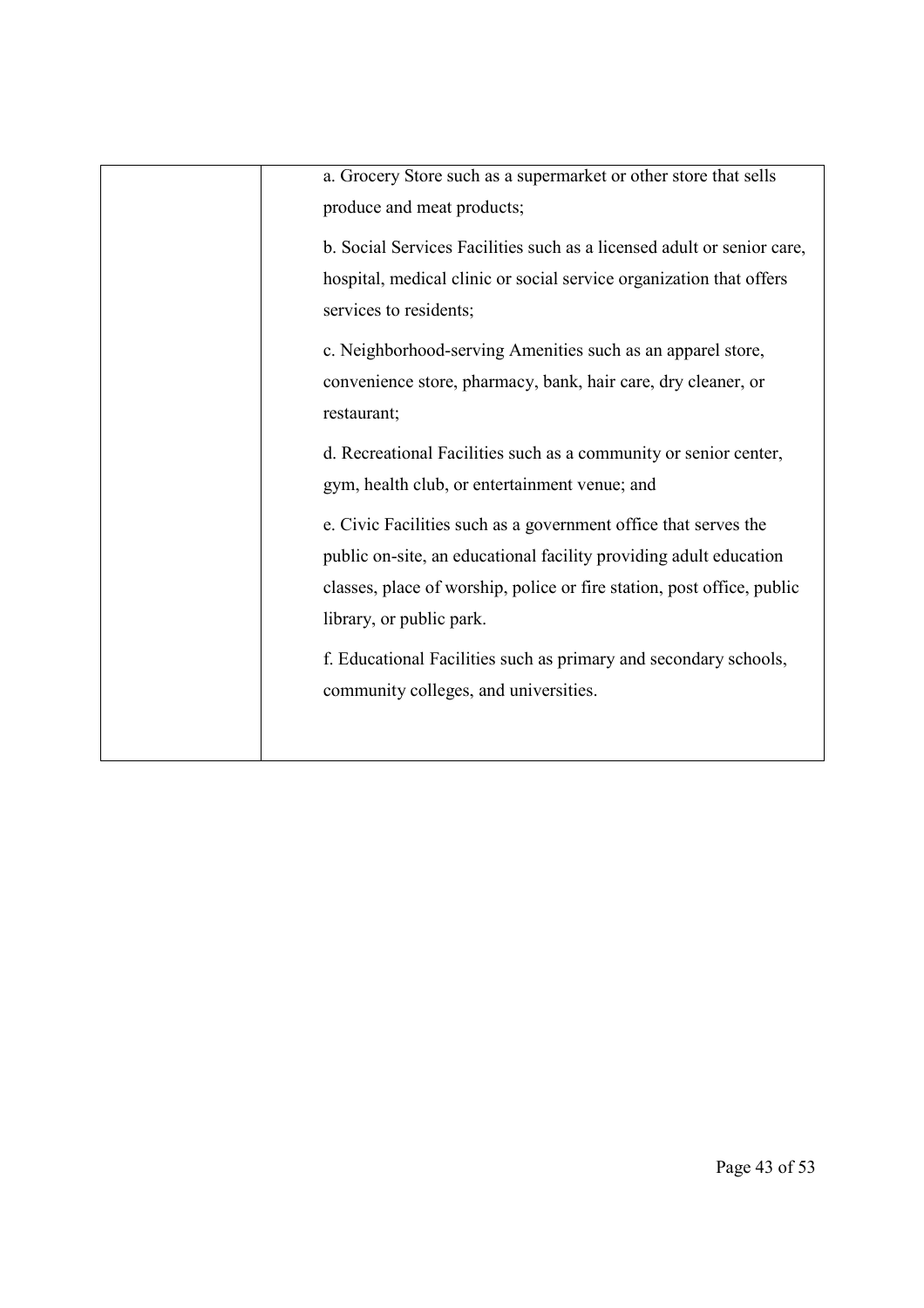| <b>Applicability</b> | <b>CRITERIA FOR "AFFIRMATIVELY FURTHERING FAIR</b>                                                                                                                                                                                                                                                                                                                                                                                                         |
|----------------------|------------------------------------------------------------------------------------------------------------------------------------------------------------------------------------------------------------------------------------------------------------------------------------------------------------------------------------------------------------------------------------------------------------------------------------------------------------|
|                      | <b>HOUSING"</b>                                                                                                                                                                                                                                                                                                                                                                                                                                            |
|                      | Provide Housing for range of incomes/family sizes                                                                                                                                                                                                                                                                                                                                                                                                          |
|                      | Provide Mobility Counseling                                                                                                                                                                                                                                                                                                                                                                                                                                |
|                      | Follow Location criteria (e.g., build affordable housing in non-<br>$\bullet$<br>minority or Racially/Ethnically Concentrated Areas of Poverty<br>concentrated areas)                                                                                                                                                                                                                                                                                      |
|                      | Train Staff in identifying discriminatory conduct and policies,<br>$\bullet$<br>assisting program applicants and beneficiaries in obtaining equal<br>access to HUD programs, and providing geographic and economic<br>mobility services                                                                                                                                                                                                                    |
|                      | Provide outreach to marginalized populations                                                                                                                                                                                                                                                                                                                                                                                                               |
|                      | Partnerships with Fair Housing Organizations, Allied State and<br>local agencies, or community-based organizations representative of<br>populations affected by HUD projects.                                                                                                                                                                                                                                                                              |
| <b>CAPITAL</b>       | Applicants may receive one point for demonstrating any one of the                                                                                                                                                                                                                                                                                                                                                                                          |
| <b>INVESTMENT</b>    | following, with a maximum of 2 points awarded for this priority overall.                                                                                                                                                                                                                                                                                                                                                                                   |
|                      | A. Rehabilitation or Redevelopment:                                                                                                                                                                                                                                                                                                                                                                                                                        |
|                      | (a) Applicants may earn 1 point for demonstrating that the rehabilitated or<br>redeveloped project will include housing for a range of incomes and a<br>range of family sizes that is proportional to the regional need, based on<br>Census data and other generally accepted data sources. Applicants must<br>include the specific plans for such housing, including the total number of<br>units affordable for each income group, by bedroom size; and, |
|                      | (b) Applicants may earn 1 point by presenting a plan for providing<br>mobility counseling to each family that will be permanently displaced (for<br>example, relocation of more than 1 year) by the<br>redevelopment/rehabilitation activities, and, for each such family,                                                                                                                                                                                 |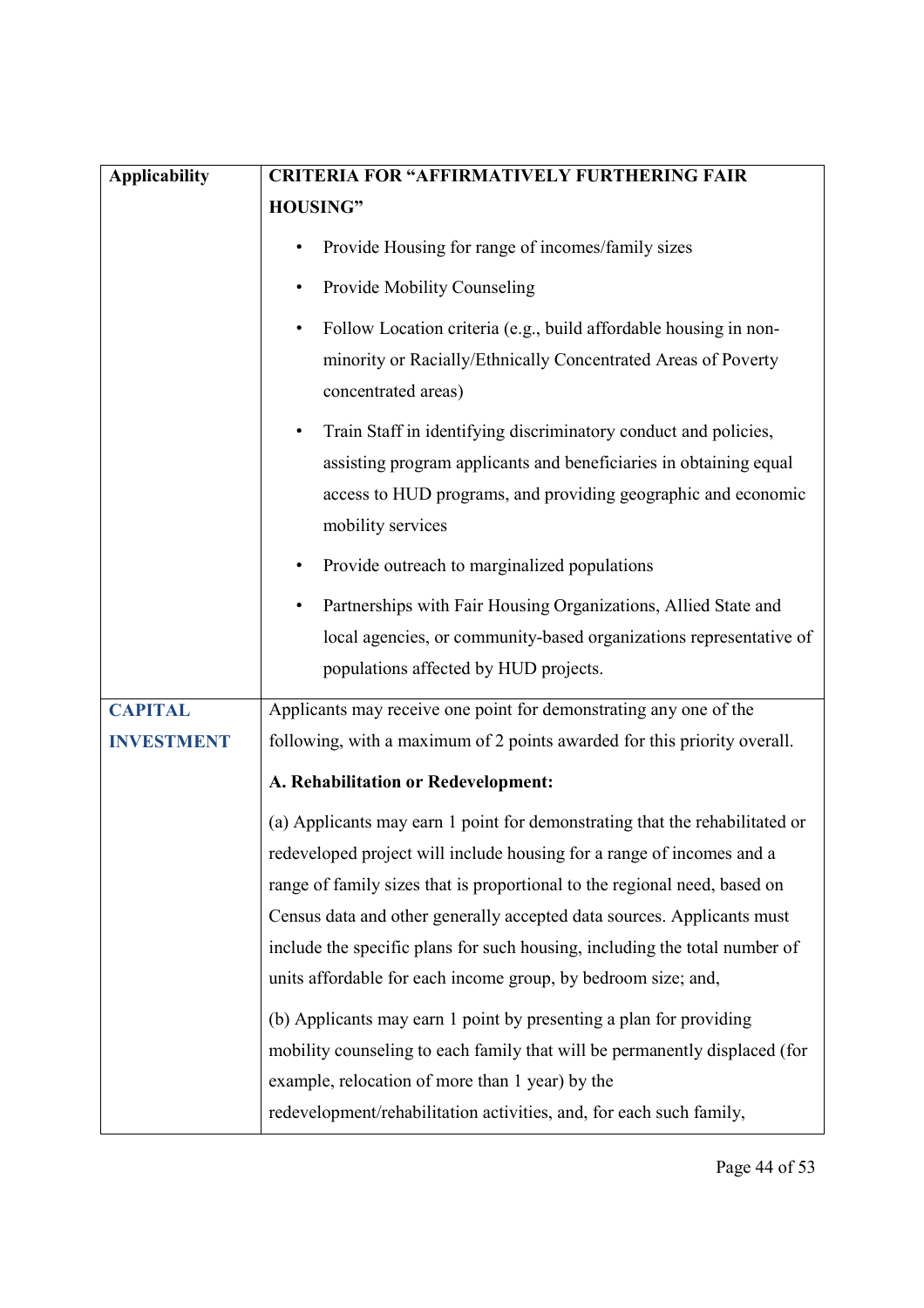|                 | identifying at least one option for comparable housing opportunity that is    |
|-----------------|-------------------------------------------------------------------------------|
|                 | located in an area that is not minority-concentrated or poverty-              |
|                 | concentrated and has access to community assets, such as public               |
|                 | transportation, employment opportunities, and, education.                     |
|                 |                                                                               |
|                 | <b>B. New Construction:</b> Applicants may earn 2 points for demonstrating    |
|                 | that the new affordable housing construction is located in a high             |
|                 | opportunity area that is or will be served by public transportation that is   |
|                 | not also in an area of minority concentration or poverty concentration. For   |
|                 | the purpose of this requirement, an area of minority concentration is         |
|                 | defined as a Census tract or other defined geographic area in which the       |
|                 | percentage of residents who are racial or ethnic minorities is at least 20    |
|                 | percentage points higher than the percentage of minority residents in the     |
|                 | metropolitan statistical area (MSA) (or jurisdiction not in a MSA) as a       |
|                 | whole. In MSAs (or jurisdictions not in MSAs) in which the majority of        |
|                 | residents are racial or ethnic minorities, HUD will consider and rely on all  |
|                 | relevant information to determine whether the neighborhood proposed for       |
|                 | replacement housing will lead to the creation of more inclusive and           |
|                 | integrated housing in opportunity-rich neighborhoods. For the purpose of      |
|                 | this requirement, an area of poverty concentration is defined as census tract |
|                 | where the poverty rate is 20 percent or greater and, by demonstrating that    |
|                 | the newly-constructed project will include housing in a range of family       |
|                 | sizes that is proportional to the regional need, based on Census data and     |
|                 | other generally accepted data sources.                                        |
| <b>PLANNING</b> | Applicants may receive one point for demonstrating any one of the             |
| <b>NOFA</b>     | following, with a maximum of 2 points awarded for this priority overall.      |
|                 |                                                                               |
|                 | A. Addressing Impediments to Fair Housing (1 point): Applicants may           |
|                 | earn 1 point by demonstrating that a primary goal of its planning activities  |
|                 | will be addressing one or more impediments that contribute to patterns of     |
|                 | residential segregations as identified in the jurisdiction's or region's      |
|                 | Analysis of Impediments of Fair Housing Choice; and,                          |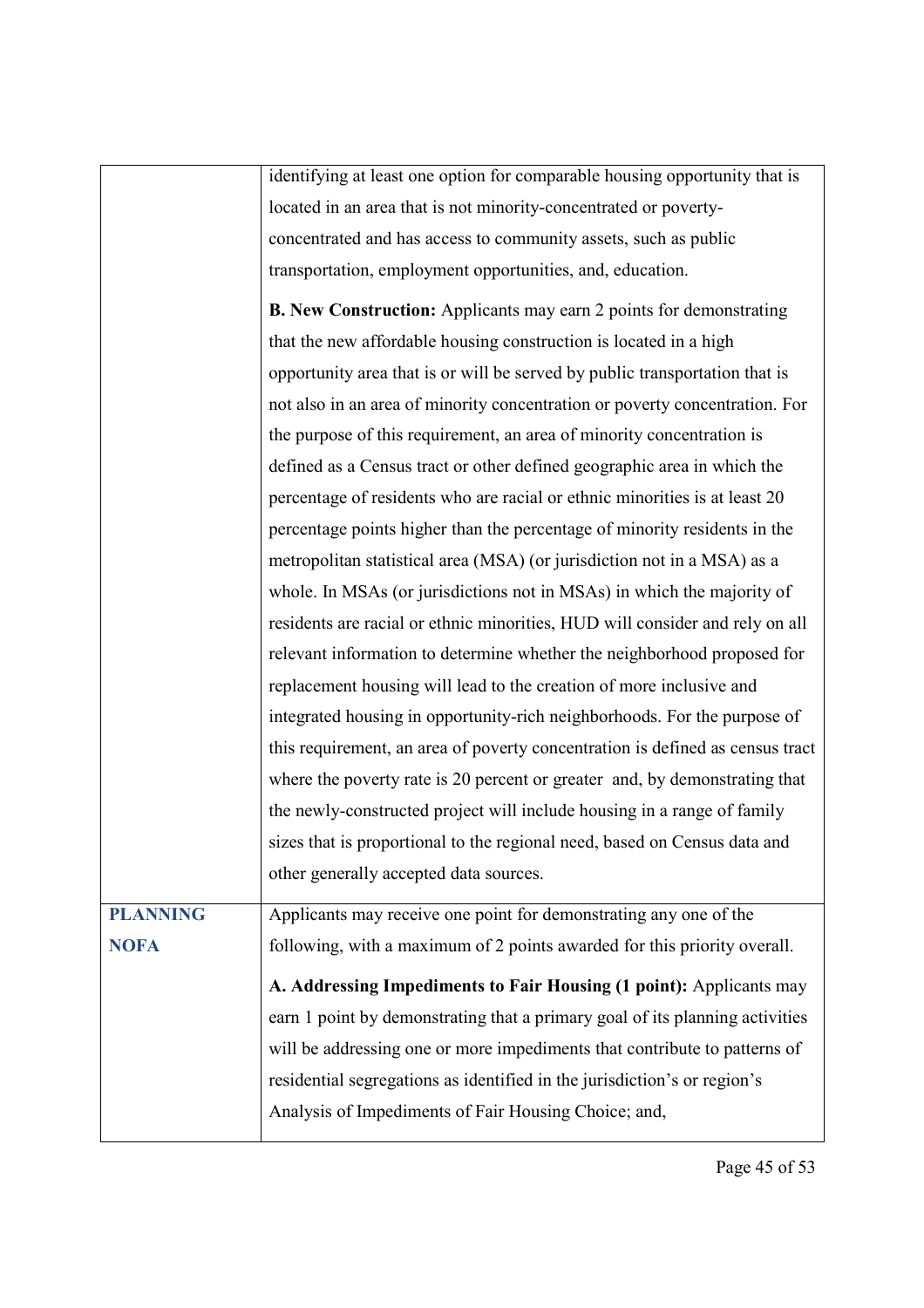|                   | <b>B. Participative Planning and Implementation (1 point):</b> Applicants       |
|-------------------|---------------------------------------------------------------------------------|
|                   | may earn 1 NOFA priority point by identifying the steps that the applicant      |
|                   | will take that will ensure that traditionally marginalized populations (such    |
|                   | as racial and ethnic minorities and persons with disabilities) will be able to  |
|                   | meaningfully participate in the planning process. To earn this point, the       |
|                   | applicant must identify the specific populations that it will include, identify |
|                   | community organizations that represent these populations, and describe          |
|                   | how these populations will be included in the planning process. For capital     |
|                   | investment projects, grantees should commit to and demonstrate plans to         |
|                   | employ low-income and very low-income persons and/or utilize Section 3          |
|                   | businesses at levels beyond those required by Section 3.                        |
| <b>COUNSELING</b> | Applicants may receive one point for demonstrating any one of the               |
| <b>NOFA</b>       | following, with a maximum of 2 points awarded for this priority overall.        |
|                   | A. Staff Training (1 point): Applicants may earn 1 point by                     |
|                   | demonstrating that they will train their staff on fair housing and civil rights |
|                   | laws, that they have a method of providing their clients with information       |
|                   | about their fair housing rights, and that they have established a mechanism     |
|                   |                                                                                 |
|                   | for referring potential fair housing violations to HUD, state or local fair     |
|                   | housing agencies, or private fair housing groups. For example, an applicant     |
|                   | may meet this requirement by demonstrating that it has entered into a           |
|                   | memorandum of understanding with a fair housing enforcement agency              |
|                   | that will provide them with fair housing training and informational             |
|                   | materials and accept referrals of potential fair housing complaints; and,       |
|                   | <b>B. Mobility Counseling (1 point):</b> Applicants may earn 1 point by         |
|                   | describing how they will provide clients with mobility counseling and           |
|                   | what information applicants will furnish to clients that will enhance their     |
|                   | housing choice outside of areas of minority and poverty concentration.          |
| <b>TECHNICAL</b>  | Applicants may receive one point for demonstrating the following, with a        |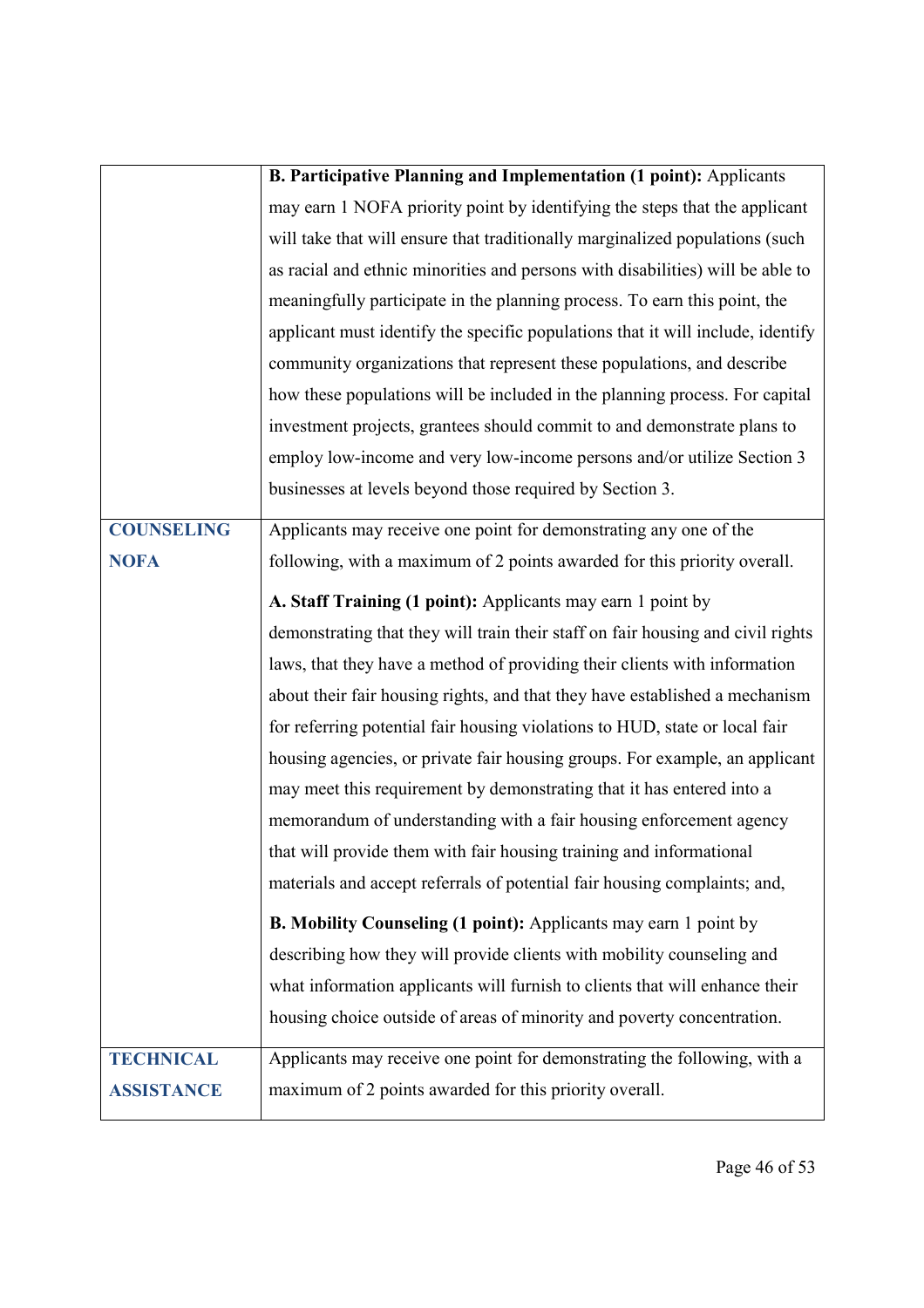| <b>NOFA</b> | A. Capacity to Provide TA in Civil Rights and Fair Housing Law:                  |
|-------------|----------------------------------------------------------------------------------|
|             | Applicants may earn 1 point for demonstrating the applicant's capacity           |
|             | (including, but not limited to, staff expertise or prior organizational          |
|             | experience offering civil rights and fair housing technical assistance) to       |
|             | provide, and plan to incorporate, technical assistance on civil rights and       |
|             | fair housing so that clients are better prepared to comply with the civil        |
|             | rights and fair housing laws applicable to the program. For example, if TA       |
|             | is being provided to homeless shelters, applicants should be able to             |
|             | articulate to a client that an admissions policy that excludes individuals       |
|             | from shelters based on actual or perceived sexual orientation or gender          |
|             | identity is impermissible; and,                                                  |
|             | <b>B. Partnerships with Fair Housing and Community-based</b>                     |
|             | <b>Organizations:</b> Applicants may earn 1 point for partnering with any of the |
|             | organizations listed below whose service area includes the area in which         |
|             | grant funds will be used, or for partnering with a community-based               |
|             | organization that is representative of the population affected by the project.   |
|             | Qualified Fair Housing Enforcement Organizations (QFHOs) and Fair                |
|             | Housing Enforcement Organizations (FHOs);                                        |
|             | Agencies of State or local governments, public or private not-for-profit         |
|             | organizations or institutions, and other public or private entities that         |
|             | are representing groups of persons protected under Title VIII of the             |
|             | Civil Rights Act of 1968 or formulating or carrying out programs to              |
|             | prevent or eliminate discriminatory housing practices; and,                      |
|             | Agencies that participate in the Fair Housing Assistance Program<br>$(FHAP)$ .   |
|             |                                                                                  |
|             | In order to earn the point, applicants shall submit a memorandum of              |
|             | understanding (MOU) between the applicant and the organization, or, a            |
|             | letter of commitment from the organization, which details the nature of the      |
|             | partnership, including but not limited to, the timeframe for the partnership     |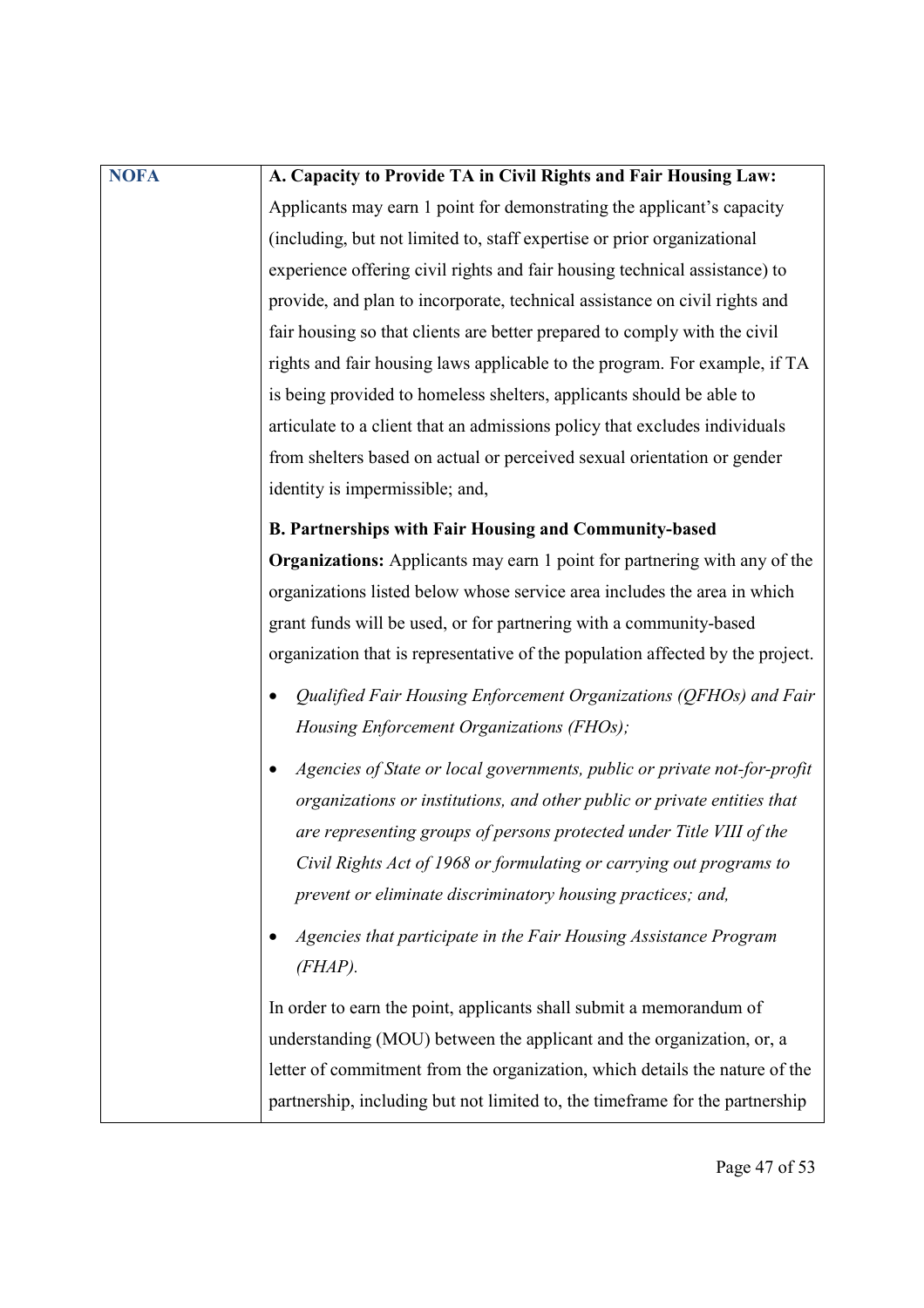|                      | and the activities that each organization will undertake.                      |
|----------------------|--------------------------------------------------------------------------------|
|                      | The nature and extent of the partnership is flexible and will vary depending   |
|                      | on the specific funding opportunity. At a minimum, however, the MOU or         |
|                      | letter of commitment must describe at least one way that the civil rights or   |
|                      | fair housing organization will make a substantial contribution to the grant    |
|                      | activities to help ensure that they are carried out in a manner that           |
|                      | affirmatively furthers fair housing.                                           |
| <b>Applicability</b> | <b>CRITERIA FOR "INCREASE ENERGY EFFICIENCY AND THE</b>                        |
|                      | <b>HEALTH AND SAFETY OF HOMES"</b>                                             |
|                      | <b>HUD/DOE Better Buildings Challenge</b>                                      |
|                      | <b>Green Building Standard</b>                                                 |
|                      | Renewable Energy                                                               |
|                      | Comprehensive assessments of homes for rehab, health and energy                |
|                      | deficiencies                                                                   |
| <b>CAPITAL</b>       | Applicants may receive, within the maximum of 2 points awarded for this        |
| <b>INVESTMENT</b>    | priority overall, 1 point for meeting criterion A or criterion B, or both, and |
| <b>NOFA AND</b>      | 1 point for meeting criterion C. Within criterion B, applicants may receive    |
| <b>PLANNING</b>      | the point by fulfilling either B.1 or B.2, or both.                            |
| <b>NOFA OR AS</b>    | A. Better Buildings Challenge (1 point): The applicant certifies that it is    |
| <b>SPECIFIED IN</b>  | an existing HUD/DOE Better Buildings Challenge Partner. Participating in       |
| <b>INDIVIDUAL</b>    | the Better Buildings Challenge requires a commitment to reduce portfolio-      |
| <b>PROGRAM</b>       | wide energy consumption by 20 percent over 10 years. To receive the            |
| <b>NOFA</b>          | point, the applicant must submit an executed copy of their Partnership         |
|                      | Agreement, and must provide a link to their Better Buildings Challenge         |
|                      | profile page at www.energy.gov/better-buildings, showing that they have        |
|                      | developed a Showcase Project as well as begun to track annual energy           |
|                      | consumption across their portfolio, both requirements of the Better            |
|                      | Buildings Challenge.                                                           |
|                      |                                                                                |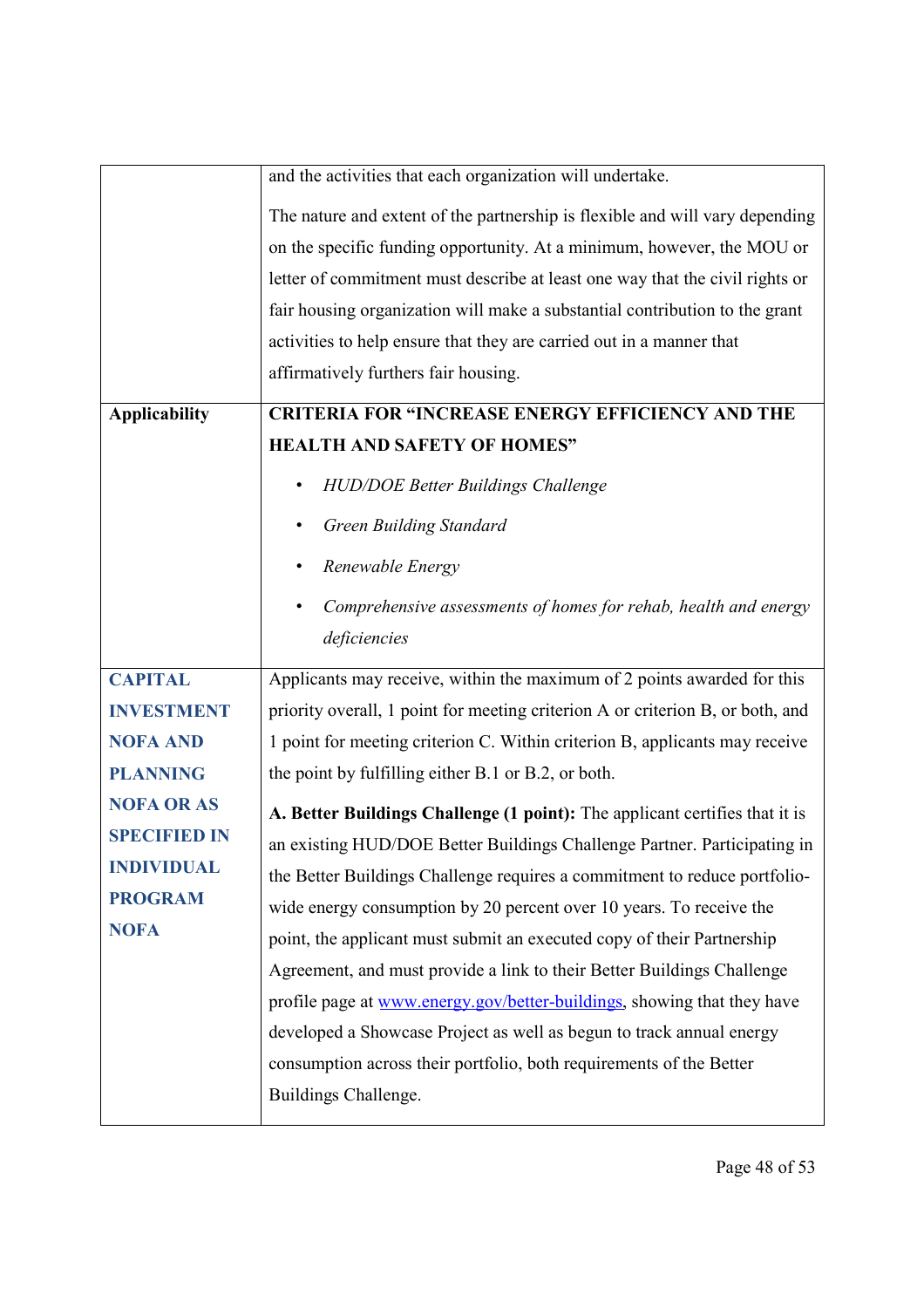# **B**. **Green Building or Renewable Energy (1 point):**

**1. Green Building Standard:** The applicant commits to pursue a comprehensive, industry-recognized green building standard and certification for green building, such as the Enterprise Green Communities Criteria; the ICC 700 National Green Building Standard; LEED ND, LEED-H, LEED-H Midrise, LEED-NC, or one of a number of regionallyrecognized green building standards such Earthcraft House, Earthcraft Multifamily, Earth Advantage New Homes, Greenpoint Rated New Home, Greenpoint Rated Existing Home (Whole House or Whole building label), or other industry-recognized green building standard in HUD's sole discretion. Additionally, the applicant must later submit a certification of completion, and provide evidence that the green building standard has been achieved.

# **AND/OR**

**2. Renewable Energy:** The applicant certifies that the proposed project will incorporate renewable energy technologies such as on-site Solar Photovoltaic (PV) or Solar Thermal Electric, as well as Landfill Gas, Wind Energy, Biomass, Geothermal Electric, Combined Heat and Power, Municipal Solid Waste, Small Hydroelectric, Fuel Cells using Renewable Fuels in any federally assisted property receiving funds through this NOFA.

**C: Comprehensive assessments of and interventions in homes for rehabilitation, health and energy deficiencies (1 point):** The applicant must identify specific projects and activities that will *comprehensively* assess housing units for rehabilitation, health and energy deficiencies and coordinate interventions across multiple disciplines, and address the risks based on the comprehensive assessment. Specific measures of success or performance for this priority include the number of housing units rehabilitated in a comprehensive approach where housing rehabilitation and energy efficiency are coordinated with such intervention measures as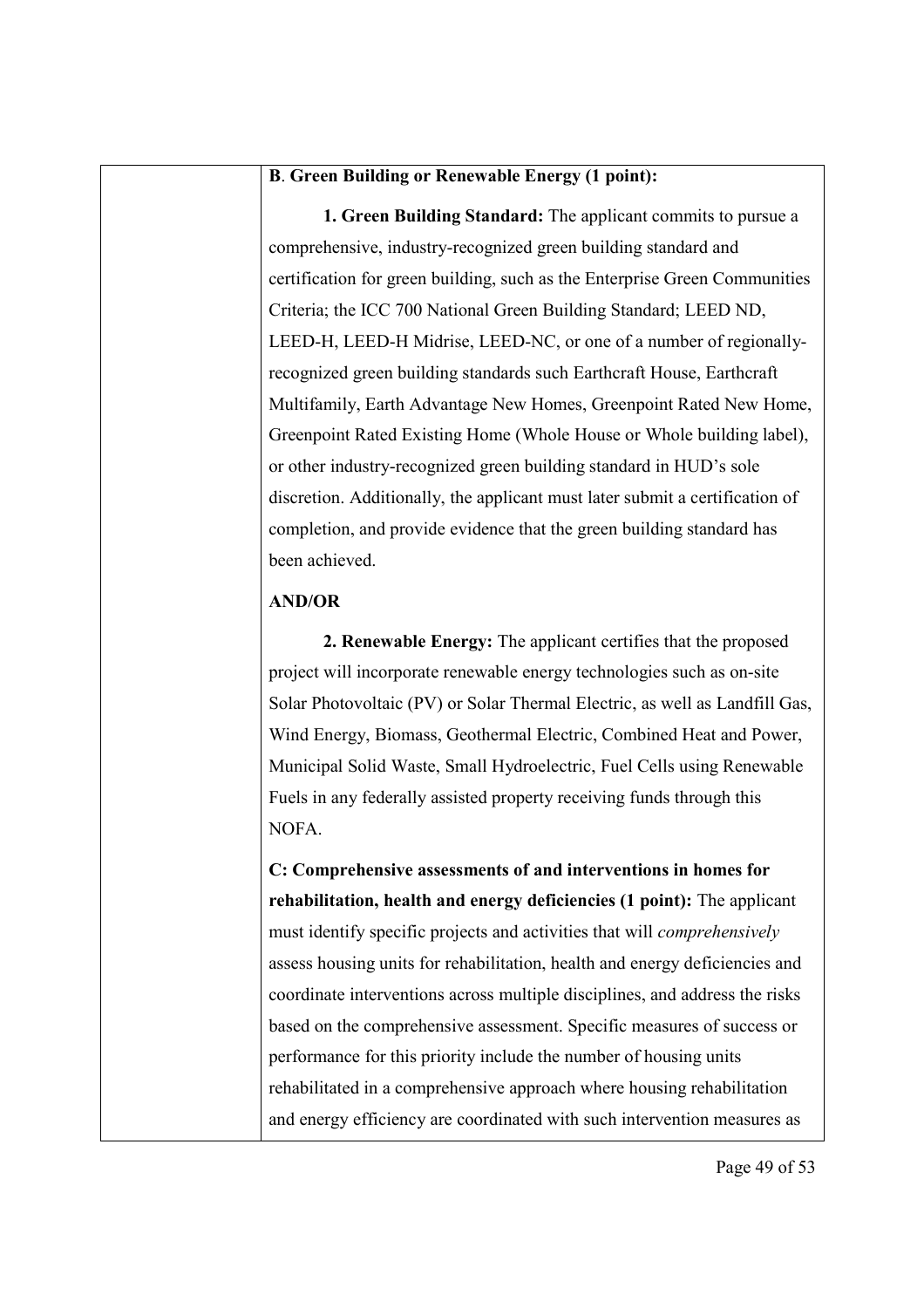lead hazard control, allergen reduction, mold and moisture remediation; or other measures designed to result in decrease in symptom days, emergency treatment or inpatient hospital stays for asthmatic residents; decrease in numbers of safety related injuries taking place in the home; decrease in number of homes with residents who smoke or increase in the number of multifamily properties (privately owned unassisted or HUD-assisted housing, or public housing) where smoking is prohibited on the property; any other measurable outcome that demonstrates the positive health impact of comprehensive housing assessments, home/health focused education, integrated pest management techniques or other health related property improvements and/or property management practices. Applicants must include a description of how outcomes through this process will be measured including resident health, residential energy usage and access to job training/job opportunities for low income residents.

Applicants should demonstrate how their programs will coordinate housing services across the housing, health and energy disciplines including the use of common assessment tools, cross training of staff in multiple competencies, standardization of intake forms and processes. For more information on mitigating housing-related health hazards, applicants should review HUD's Healthy Homes Strategic Plan,

www.hud.gov/offices/lead/library/hhi/hh\_strategic\_plan.pdf, and the CDC-HUD Healthy Housing Reference Manual,

www.cdc.gov/nceh/publications/books/housing/housing.htm, or [www.hud.gov/offices/lead/library/hhi/HealthyHousingReferenceManual.p](http://www.hud.gov/offices/lead/library/hhi/HealthyHousingReferenceManual.pdf) [df.](http://www.hud.gov/offices/lead/library/hhi/HealthyHousingReferenceManual.pdf)

Applicants are encouraged to coordinate the delivery of housing repair/rehabilitation with community, hospital or public health programs that utilize community health workers, *Promotores(as)*, health educators or other similar positions that assesses the indoor quality of home environments for conditions that may impact resident health, for example,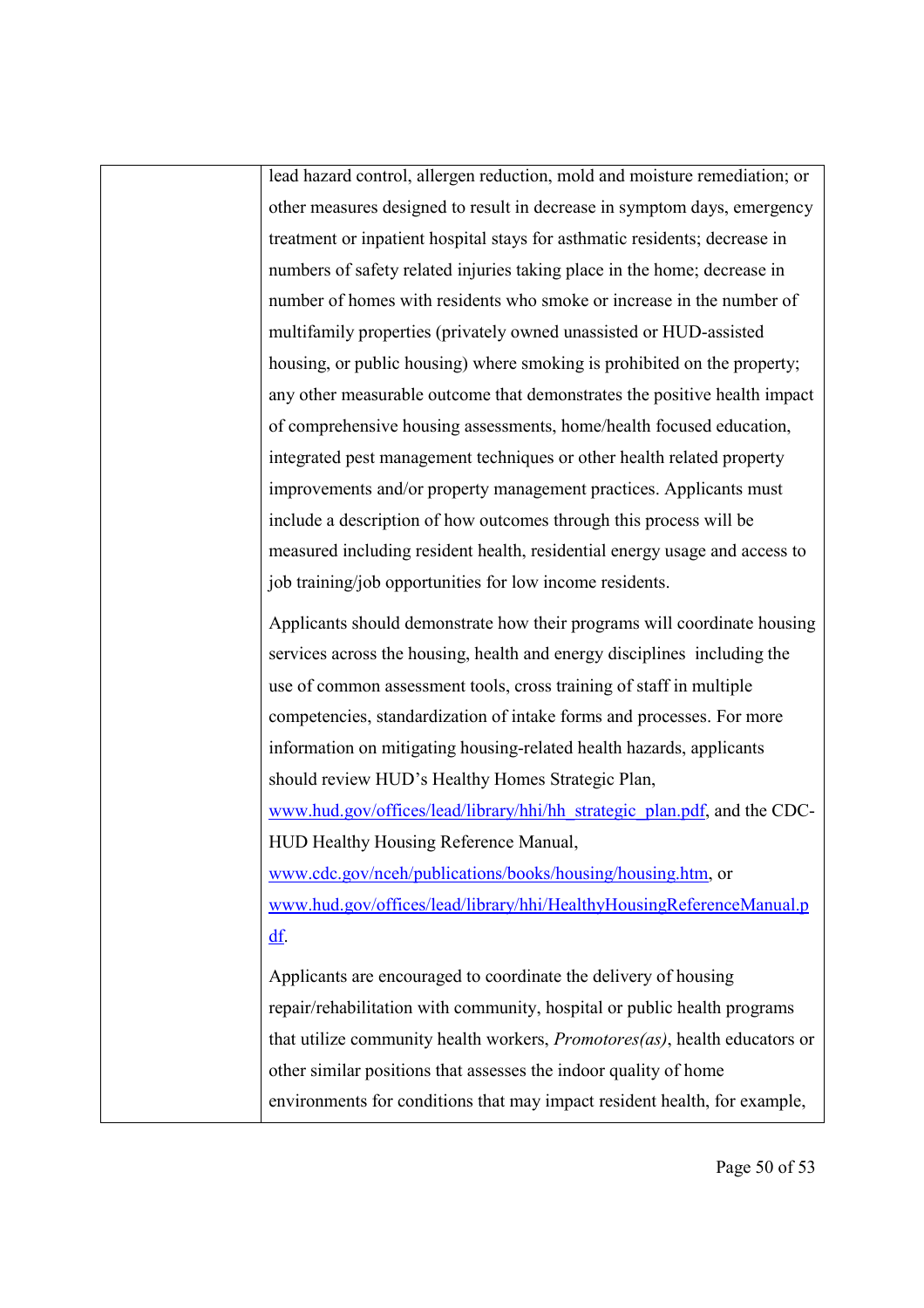|                     | in the coordination of rehabilitation activities with programs that assess the |
|---------------------|--------------------------------------------------------------------------------|
|                     | home environments of asthmatic children for asthma triggers.                   |
| <b>TECHNICAL</b>    | Applicants may receive, within the maximum of 2 points awarded for this        |
| <b>ASSISTANCE</b>   | priority overall, 1 point for meeting criterion A or criterion B, or both, and |
| <b>NOFA OR AS</b>   | 1 point for meeting criterion C. Within criterion B, applicants may receive    |
| <b>SPECIFIED IN</b> | the point by fulfilling either B.1 or B.2, or both.                            |
| <b>INDIVIDUAL</b>   | A. Better Buildings Challenge (1 point): The applicant demonstrates a          |
| <b>PROGRAM</b>      | high degree of technical expertise (through past performance or staff          |
| <b>NOFA</b>         | competencies) in assisting Better Buildings Challenge partners meet their      |
|                     | energy efficiency goals under the HUD/DOE Better Buildings Challenge.          |
|                     | <b>B. Green Building or Renewable Energy (1 point):</b>                        |
|                     | 1. Green Building Standards: The applicant demonstrates a high                 |
|                     | degree of expertise with one or more industry-recognized green building        |
|                     | standards and certifications for green building, residential rehabilitation,   |
|                     | including such programs such as the Enterprise Green Communities               |
|                     | Criteria, the ICC 700 National Green Building Standard, LEED ND,               |
|                     | LEED-H, LEED-H Midrise, LEED-NC; one of a number of regionally-                |
|                     | recognized green building standards such Earthcraft House, Earthcraft          |
|                     | Multifamily, Earth Advantage New Homes, Greenpoint Rated New Home,             |
|                     | Greenpoint Rated Existing Home (Whole House or Whole building label),          |
|                     | or other industry-recognized green building standard in HUD's sole             |
|                     | discretion; and the HUD-CDC Healthy Housing Reference Manual                   |
|                     | www.cdc.gov/nceh/publications/books/housing/housing.htm, or                    |
|                     | www.hud.gov/offices/lead/library/hhi/HealthyHousingReferenceManual.p           |
|                     | df.                                                                            |
|                     | <b>2. Renewable Energy:</b> The applicant demonstrates – through past          |
|                     | performance and technical competencies – the ability to deliver successful     |
|                     | financing and/or installation of on-site renewable energy technologies in      |
|                     | federally-assisted properties. This includes Solar Photovoltaics and Solar     |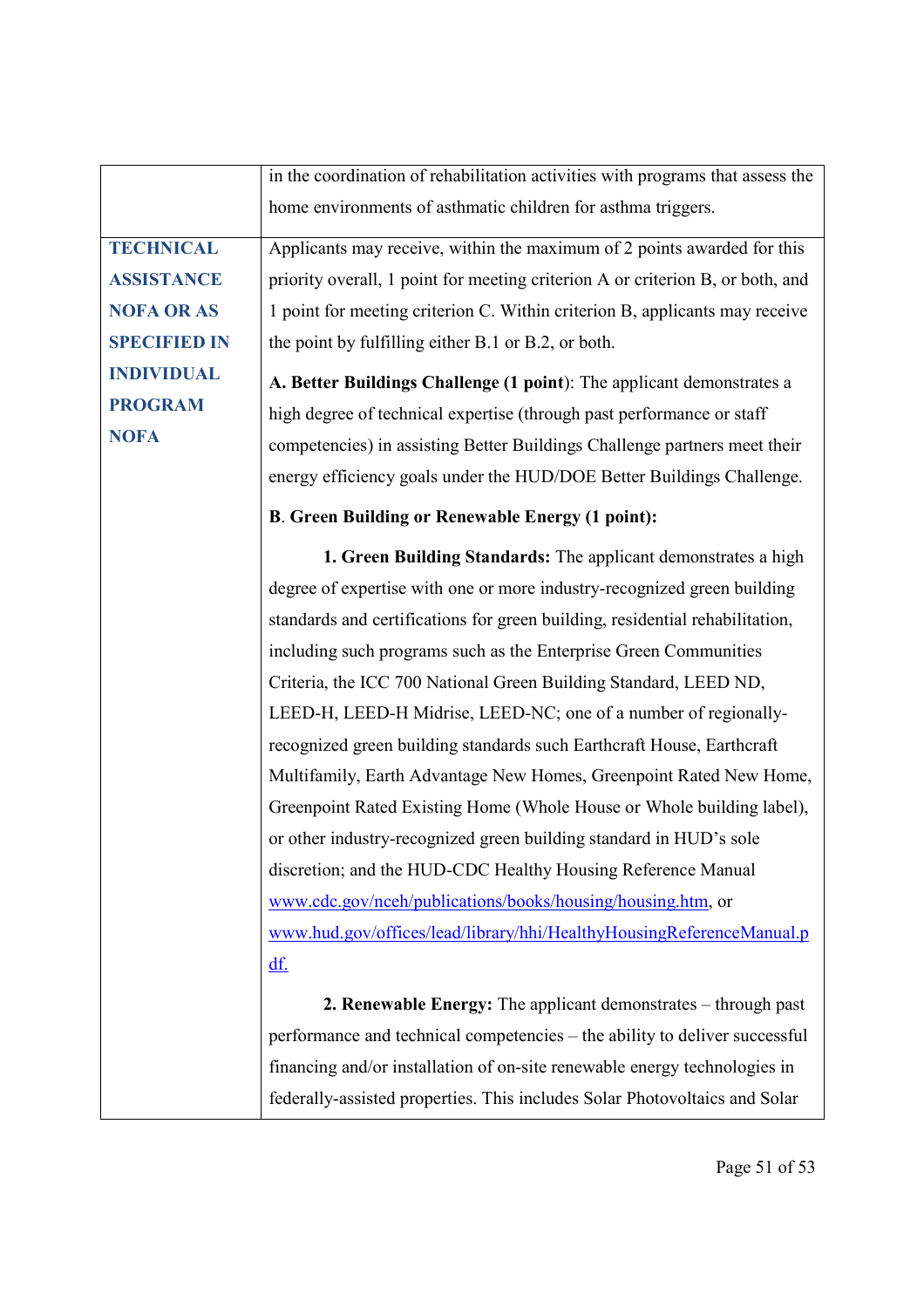Thermal, as well as Landfill Gas, Wind Energy, Biomass, Geothermal Electric, Combined Heat and Power, Municipal Solid Waste, Small Hydroelectric, Fuel Cells using Renewable Fuels).

**C: Comprehensive assessments of and interventions in homes for rehabilitation, health and energy deficiencies (1 point):** The applicant must demonstrate a high degree of technical expertise (through past performance or staff competencies) in, and commit to, encouraging and assisting technical assistance recipients to identify specific projects and activities that will *comprehensively* assess housing units for rehabilitation, health and energy deficiencies and coordinate interventions across multiple disciplines, and address the risks based on the comprehensive assessment. Health intervention measures include lead hazard control, allergen reduction, mold and moisture remediation; or other measures designed to result in decrease in symptom days, emergency treatment or inpatient hospital stays for asthmatic residents; decrease in numbers of safety related injuries taking place in the home; decrease in number of homes with residents who smoke or increase in the number of multifamily properties (privately owned unassisted or HUD-assisted housing, or public housing) where smoking is prohibited on the property; any other measurable outcome that demonstrates the positive health impact of comprehensive housing assessments, home/health focused education, integrated pest management techniques or other health related property improvements and/or property management practices. Applicants must include a description of how outcomes through this process will be measured including effectiveness measures of training, outreach, and reviews and recommendations regarding of technical assistance recipient procedures and documentation, in improving resident health, residential energy usage and access to job training/job opportunities for low income residents. Specific measures of success or performance for this priority include the percentage of technical assistance recipients that receive assistance that